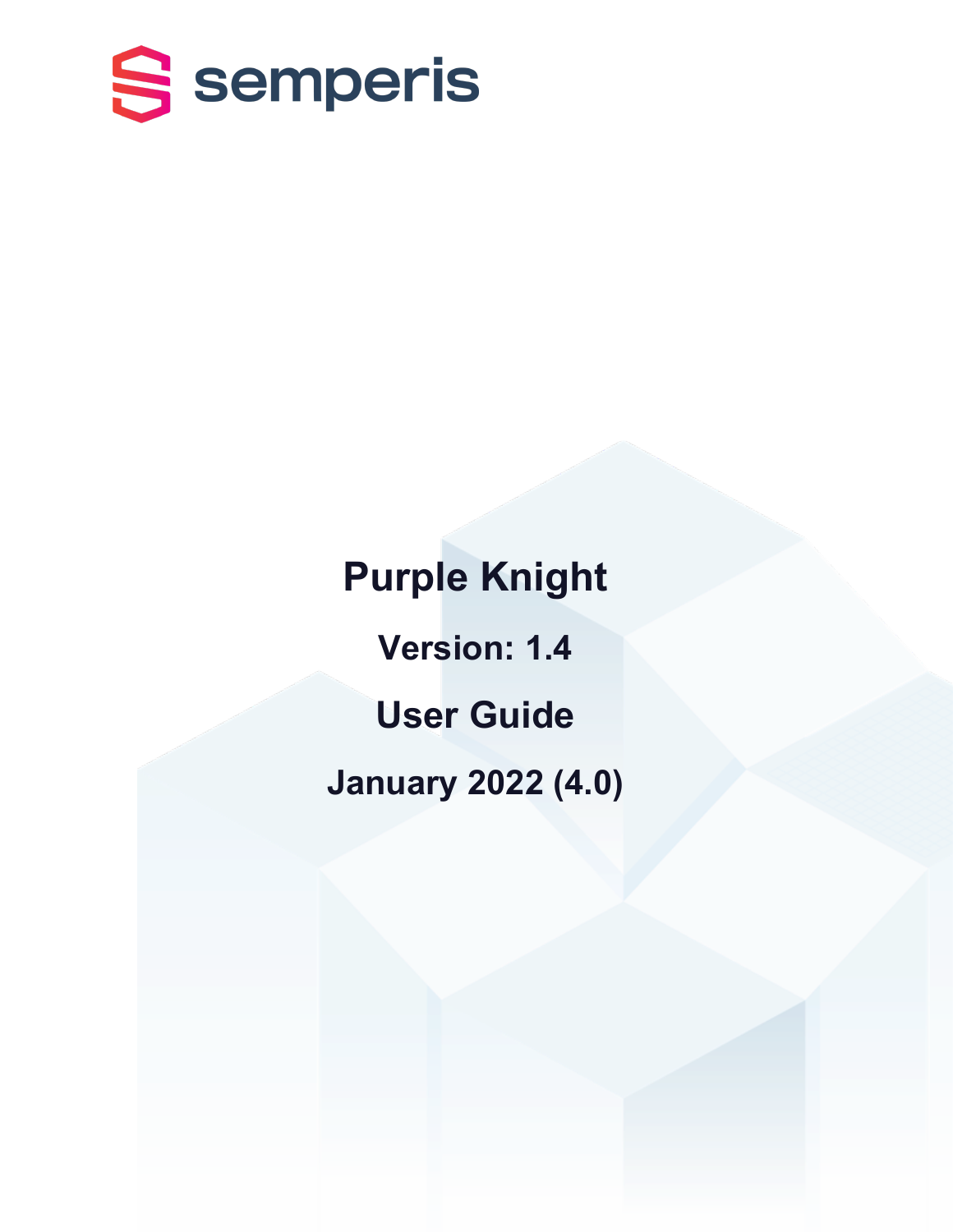# **Legal Notice**

Copyright © 2022 Semperis. All rights reserved.

All information included in this document, such as text, graphics, photos, logos, and images, is the exclusive property and contains confidential information of Semperis or its licensors and is protected by copyright and trademark laws and various other intellectual property rights and unfair competition laws of the United States, foreign jurisdictions and international conventions. The information included in this document regarding processes, systems, and technological mechanisms is proprietary to Semperis and constitutes trade secrets of Semperis. No part of this publication may be reproduced, transmitted, transcribed, stored in a retrieval system, translated into any language or computer language, distributed, or made available to others, in any form or by any means, whether electronic, mechanical, or otherwise, without prior written permission of Semperis.

Semperis is a registered trademark of Semperis Ltd. All other company or product names are trademarks or registered trademarks of their respective holders.

This document is provided strictly on an "AS IS" basis without warranty of any kind, either express or implied, including, but not limited to, the implied warranties of merchantability or fitness for a particular purpose. Semperis and its staff assume no responsibility for any errors that may have been included in this document and reserve the right to make changes to the document without notice. Semperis and its staff disclaim any responsibility for incidental or consequential damages in connection with the furnishing, performance, use of, or reliance on this document or its content.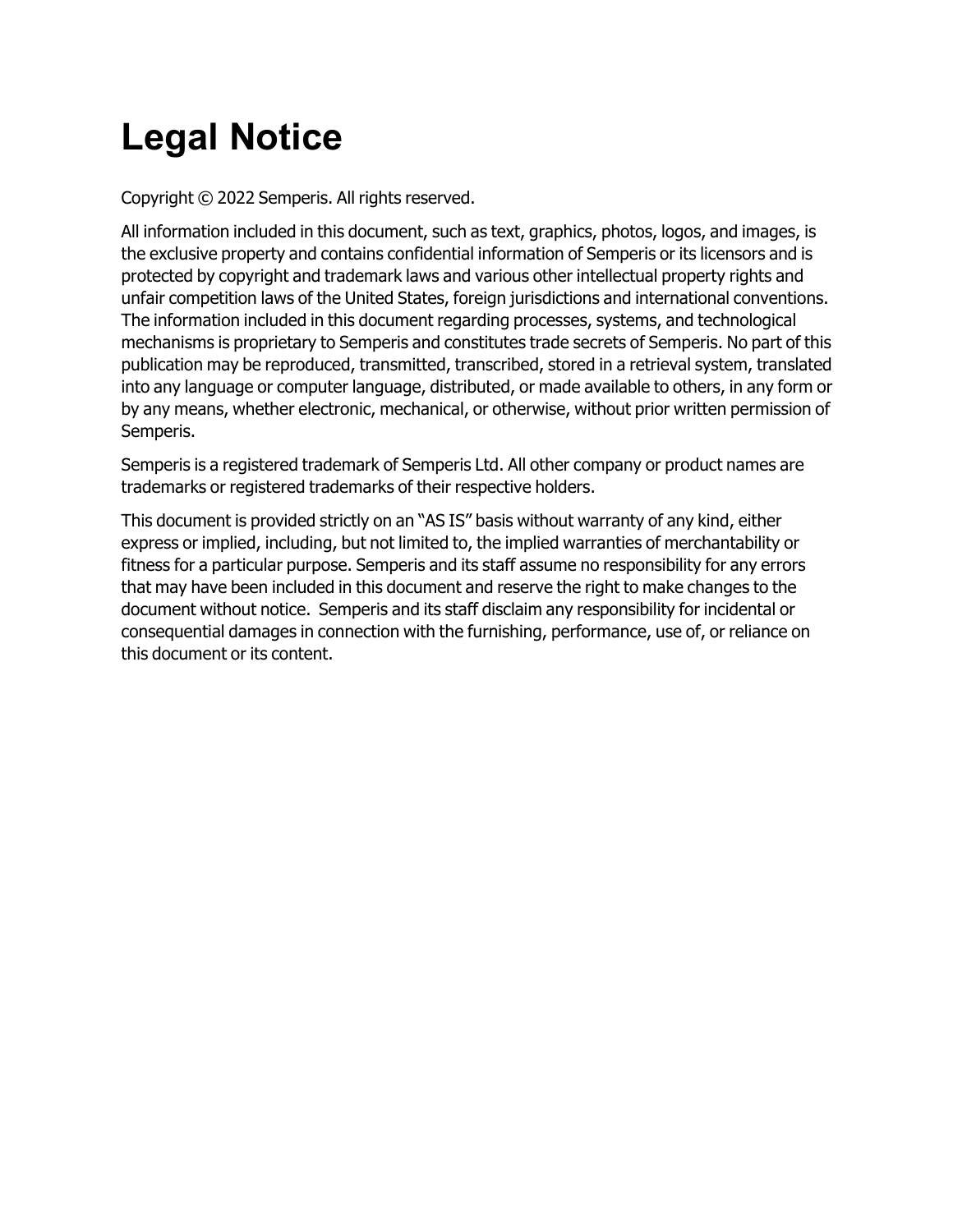

# **Contents**

| Getting Started Material Material Contract and Started Material Material Material Started Material Material S                                                                                                                        |    |
|--------------------------------------------------------------------------------------------------------------------------------------------------------------------------------------------------------------------------------------|----|
|                                                                                                                                                                                                                                      |    |
|                                                                                                                                                                                                                                      |    |
|                                                                                                                                                                                                                                      |    |
|                                                                                                                                                                                                                                      |    |
| Running a Security Assessment Report [111] Running a Security Assessment Report [111] Running a Security Assessment Report                                                                                                           |    |
| Agreement page manufactured and all the contract of the contract of the contract of the contract of the contract of the contract of the contract of the contract of the contract of the contract of the contract of the contra       |    |
| Environment page manufactured and the contract of the contract of the contract of the contract of the contract of the contract of the contract of the contract of the contract of the contract of the contract of the contract       |    |
| Indicators page [11] material contracts and the state of the state of the state of the state of the state of the state of the state of the state of the state of the state of the state of the state of the state of the state       |    |
| Progress page manufactured and the contract of the contract of the contract of the contract of the contract of the contract of the contract of the contract of the contract of the contract of the contract of the contract of       |    |
| Report Summary page manufactured and the contract of the contract of the contract of the contract of the contract of the contract of the contract of the contract of the contract of the contract of the contract of the contr       |    |
| AD Security Assessment Report Manual Advisory 24                                                                                                                                                                                     |    |
|                                                                                                                                                                                                                                      |    |
|                                                                                                                                                                                                                                      |    |
|                                                                                                                                                                                                                                      |    |
|                                                                                                                                                                                                                                      |    |
|                                                                                                                                                                                                                                      |    |
| Categories 29                                                                                                                                                                                                                        |    |
|                                                                                                                                                                                                                                      |    |
|                                                                                                                                                                                                                                      |    |
| Scoring method <b>contract to the contract of the second contract of the second contract of the second contract of the second contract of the second contract of the second contract of the second contract of the second contra</b> | 35 |
|                                                                                                                                                                                                                                      |    |
| <b>Risk factors</b>                                                                                                                                                                                                                  |    |
|                                                                                                                                                                                                                                      |    |
|                                                                                                                                                                                                                                      |    |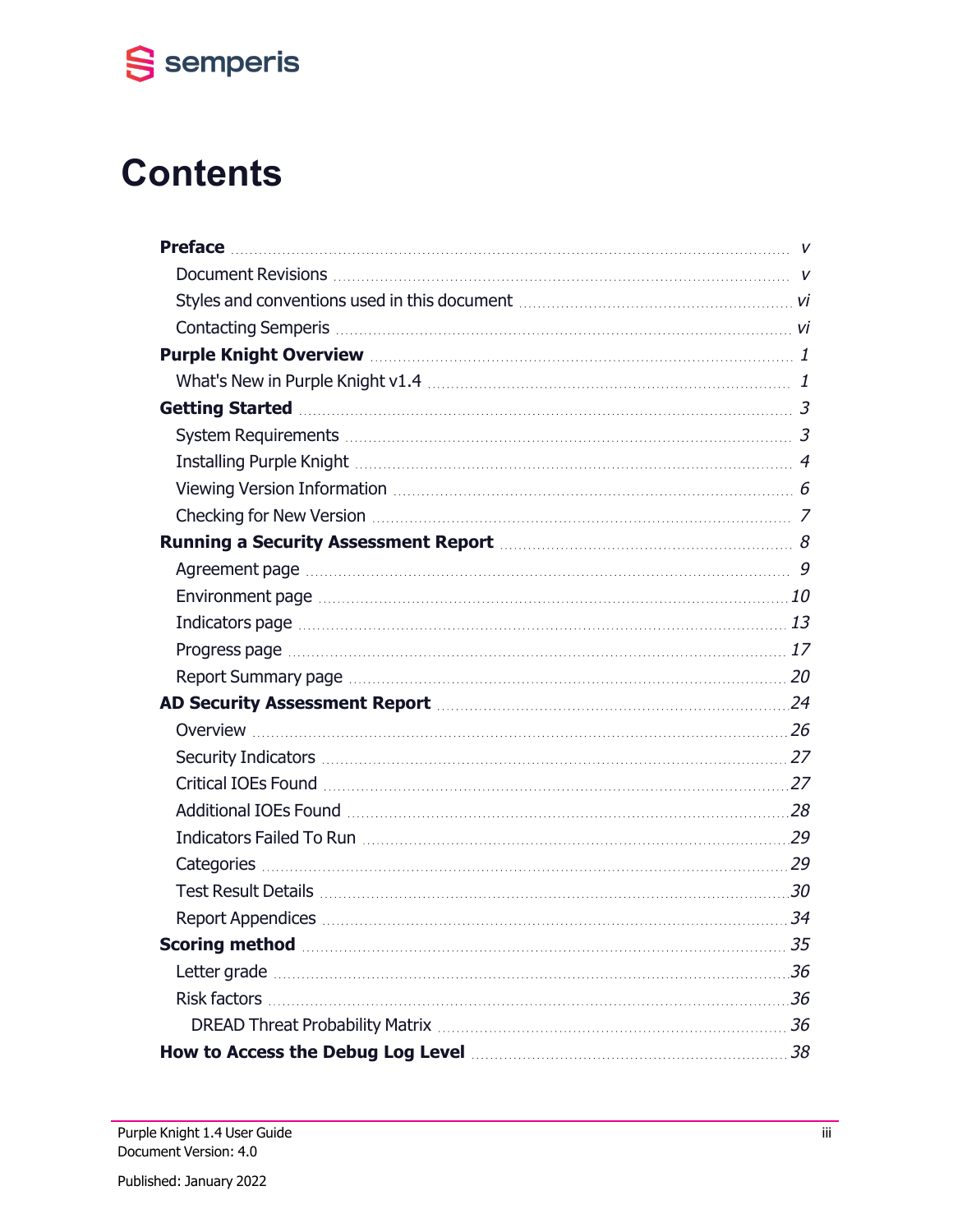

|--|--|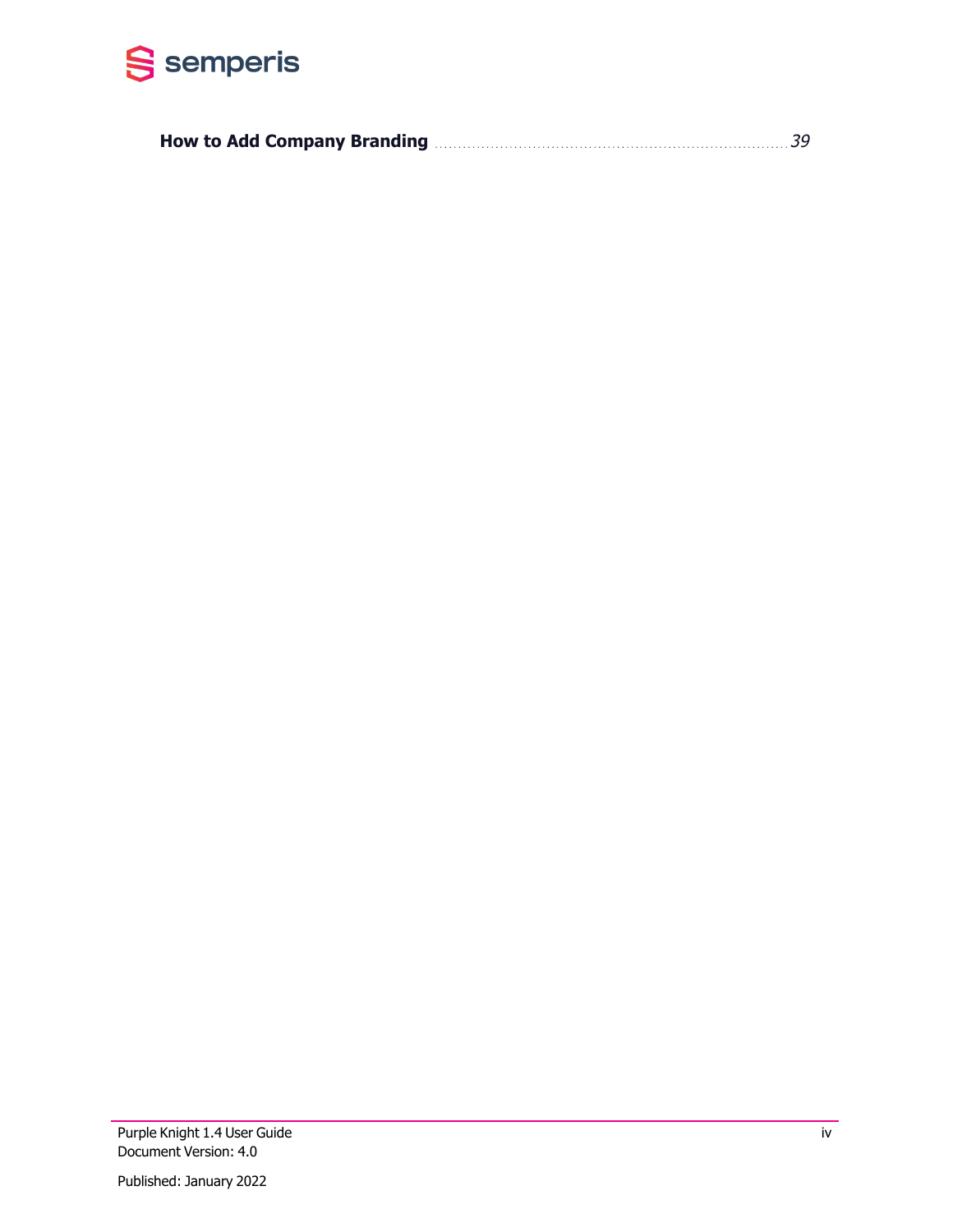

# <span id="page-4-0"></span>**Preface**

Welcome to the Purple Knight User Guide. This document is intended for Security and IT professionals interested in performing a security posture assessment on an Active Directory environment. It explains how to run the tool as well as how to generate an Active Directory Security Assessment report that provides details about potential vulnerabilities found. It also provides a description of the comprehensive Security Assessment report that is generated.

<span id="page-4-1"></span>Join the Purple Knight Slack [channel](https://purpleknight.slack.com/join/shared_invite/zt-o8ojqo68-S7bQLV3U6w1V525lHMH~aA#/) to follow the community now using Purple Knight to minimize their attack surface and stay ahead of ever-evolving threats.

## **Document Revisions**

Table 1: Document Revisions

| <b>Document</b><br><b>Edition</b> | <b>Date</b>      | <b>Product</b><br><b>Version</b> | <b>Comments</b>                                                                                                                            |
|-----------------------------------|------------------|----------------------------------|--------------------------------------------------------------------------------------------------------------------------------------------|
| 1.0                               | March<br>2021    | 1.2 <sub>2</sub>                 | Initial release; Partner edition                                                                                                           |
| 1.1                               | March<br>2021    | 1.2                              | Updated system requirements and contact information                                                                                        |
| 2.0                               | April 2021       | 1.2 SP1                          | Updated for SP1 release                                                                                                                    |
| 3.0                               | August<br>2021   | 1.3                              | Updated for 1.3 release                                                                                                                    |
| 3.1                               | November<br>2021 | 1.3.1                            | Updated security indicator list (What's New topic), updated<br>ports list, and correction to registry key location for debug log<br>level. |
| 4.0                               | January<br>2022  | 1.4                              | Updated for 1.4 release; combined Partner and Community<br>editions                                                                        |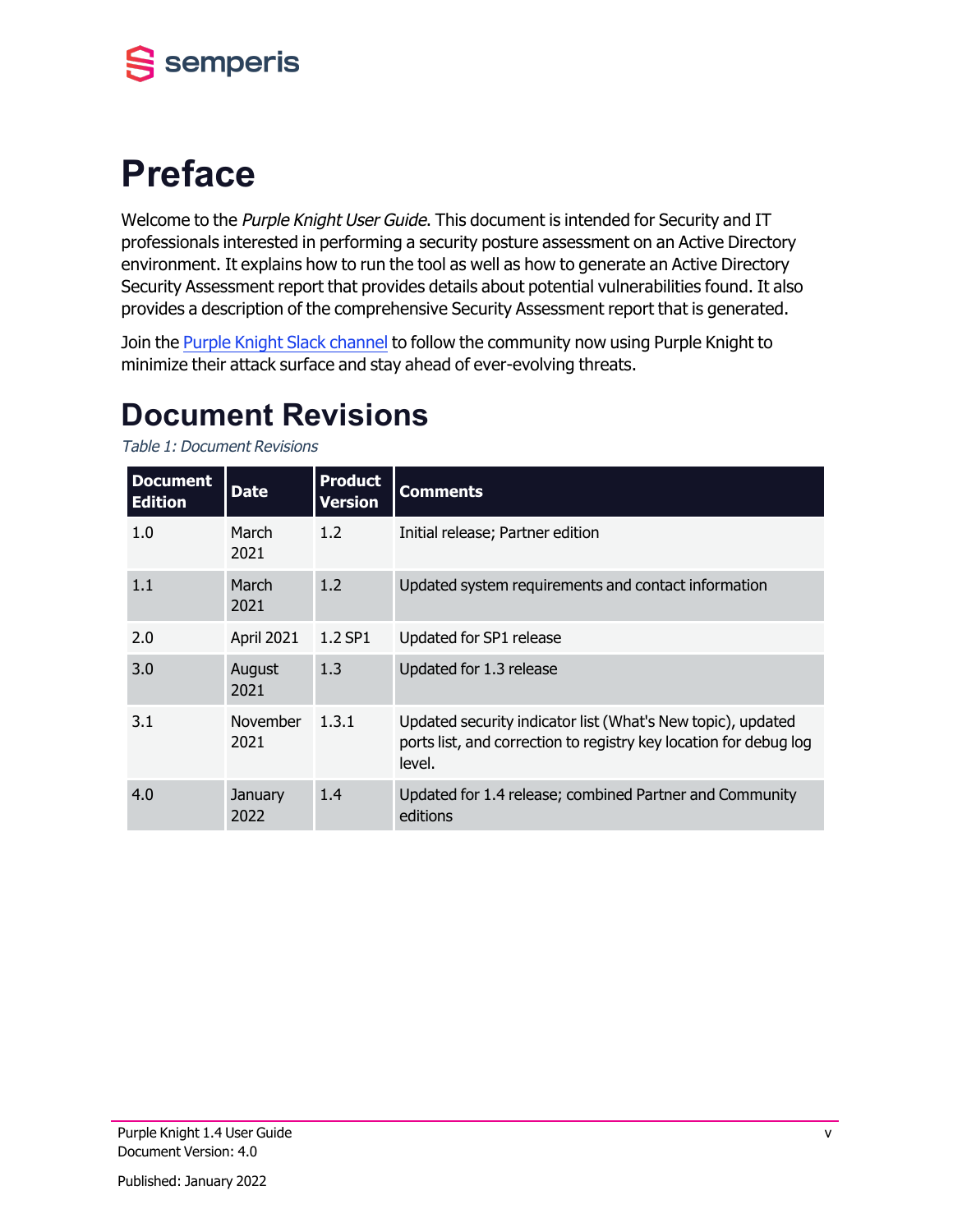

## <span id="page-5-0"></span>**Styles and conventions used in this document**

The following styles are used in this document.

Table 2: Document conventions and styles

| <b>Typeface</b>           | <b>Description</b>                                                                                                                                  |
|---------------------------|-----------------------------------------------------------------------------------------------------------------------------------------------------|
| <b>Bold</b>               | Used for names of UI elements, such as buttons, pages, menus, options,<br>fields, and columns.                                                      |
| <b>Italics</b>            | Used for references to documents that are not hyperlinks to other<br>documents or topics. Also used for dialog names and to introduce new<br>terms. |
| Monospace                 | Used for command-line input and code examples.                                                                                                      |
| <place holder=""></place> | Brackets denote place holder text that is to be replaced with a user-specified<br>value.                                                            |
| <b>Settings Link</b>      | Denotes a link within the web portal, usually found on a Settings page.                                                                             |

In addition, the following styles are used for notices:

倡 **NOTE:**

This notice style is used to provide additional information and background overview.

#### /j\ **IMPORTANT!**

This notice style is used to present additional important information or warnings.

## <span id="page-5-1"></span>**Contacting Semperis**

Thank you for your interest in Semperis and Purple Knight. We are here to answer any questions you may have. For product inquiries or feature requests, contact [pk-community@semperis.com](mailto:pk-community@semperis.com)

Join the Purple Knight Slack [channel](https://purpleknight.slack.com/join/shared_invite/zt-o8ojqo68-S7bQLV3U6w1V525lHMH~aA#/) to follow the community now using Purple Knight to minimize their attack surface and stay ahead of ever-evolving threats.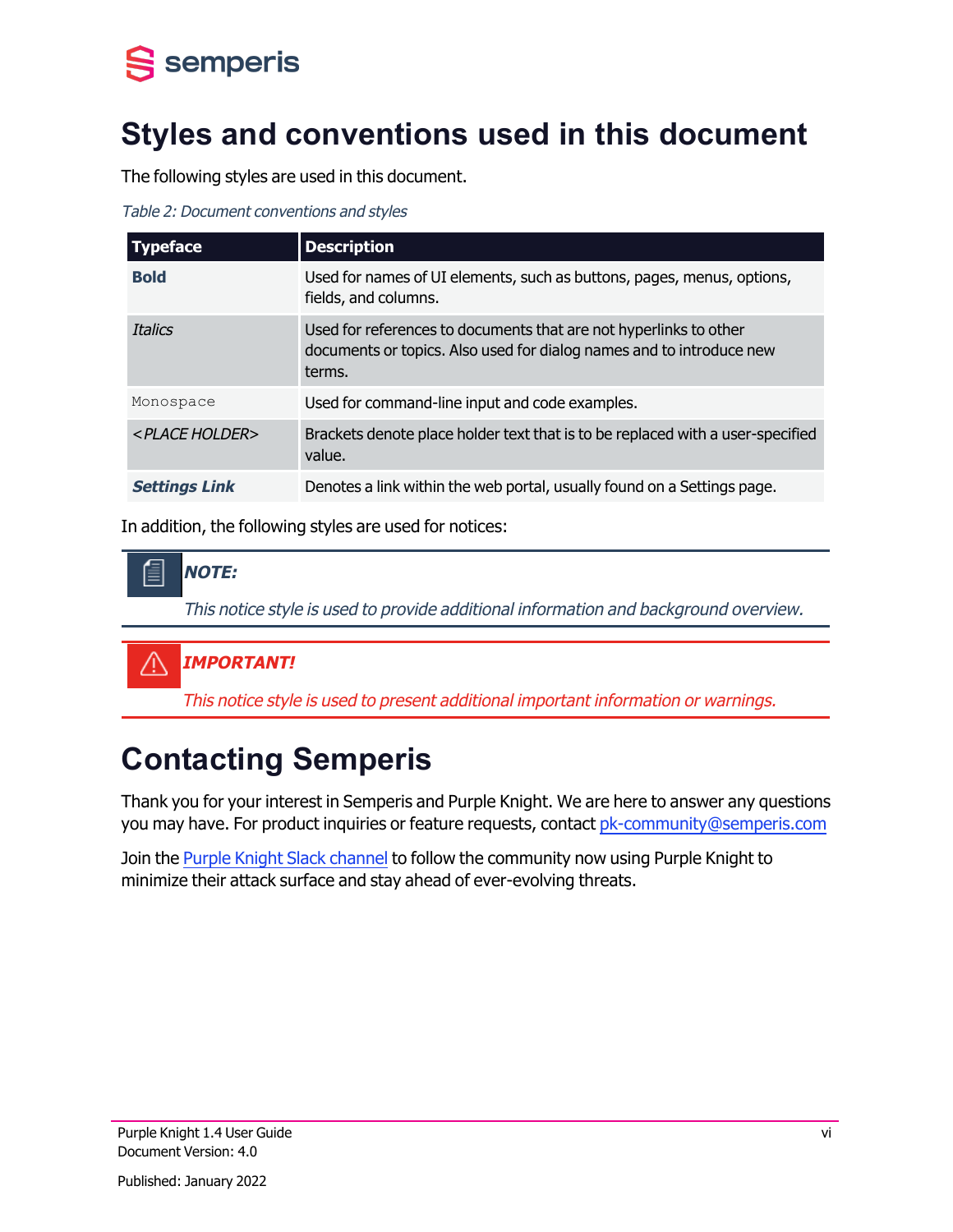

## CHAPTER 1

# <span id="page-6-0"></span>**Purple Knight Overview**

Purple Knight is a security assessment tool that provides valuable insight into your Active Directory security posture. It runs as a stand alone utility that queries your Active Directory environment and performs a comprehensive set of tests against many aspects of Active Directory's security posture, including AD Delegation, Account security, AD Infrastructure security, Group Policy security, and Kerberos security.

Each security indicator is mapped to security frameworks such as MITRE ATT&CK<sup>®</sup> tactic categories and the French National Agency for the Security of Information Systems (ANSSI) rules, explains what was evaluated, and indicates how likely an exposure will compromise Active Directory. The output of the utility is a comprehensive Active Directory Security Assessment report that provides an overall security posture score as well as detailed results about each Indicator of Exposure (IOE) found. Each IOE found highlights weak Active Directory configurations and provides actionable guidance on how to close gaps before they are exploited by attackers. Using this report you can determine how you are doing from a security perspective, compared to best practice environments.

Purple Knight provides a snapshot of the current security posture of your Active Directory environment by detecting software and configuration weaknesses using Indicators of Exposure (IOEs). IOEs help you understand how your Active Directory may be compromised and spot changes that could indicate nefarious behavior.

Purple Knight is intended to augment your security team with know-how from a community of security researchers to minimize your attack surface and stay ahead of the ever-changing threat landscape.

## <span id="page-6-1"></span>**What's New in Purple Knight v1.4**

With this release of Purple Knight, the following features and enhancements are available to all Purple Knight users:

- Scan results are automatically saved to an Excel file.
- Ability to export the full report to .PDF or the scan result data to a series of .CSV files. The **SAVE AS** button on the **Report Summary** pages gives you these additional options for saving the assessment report details.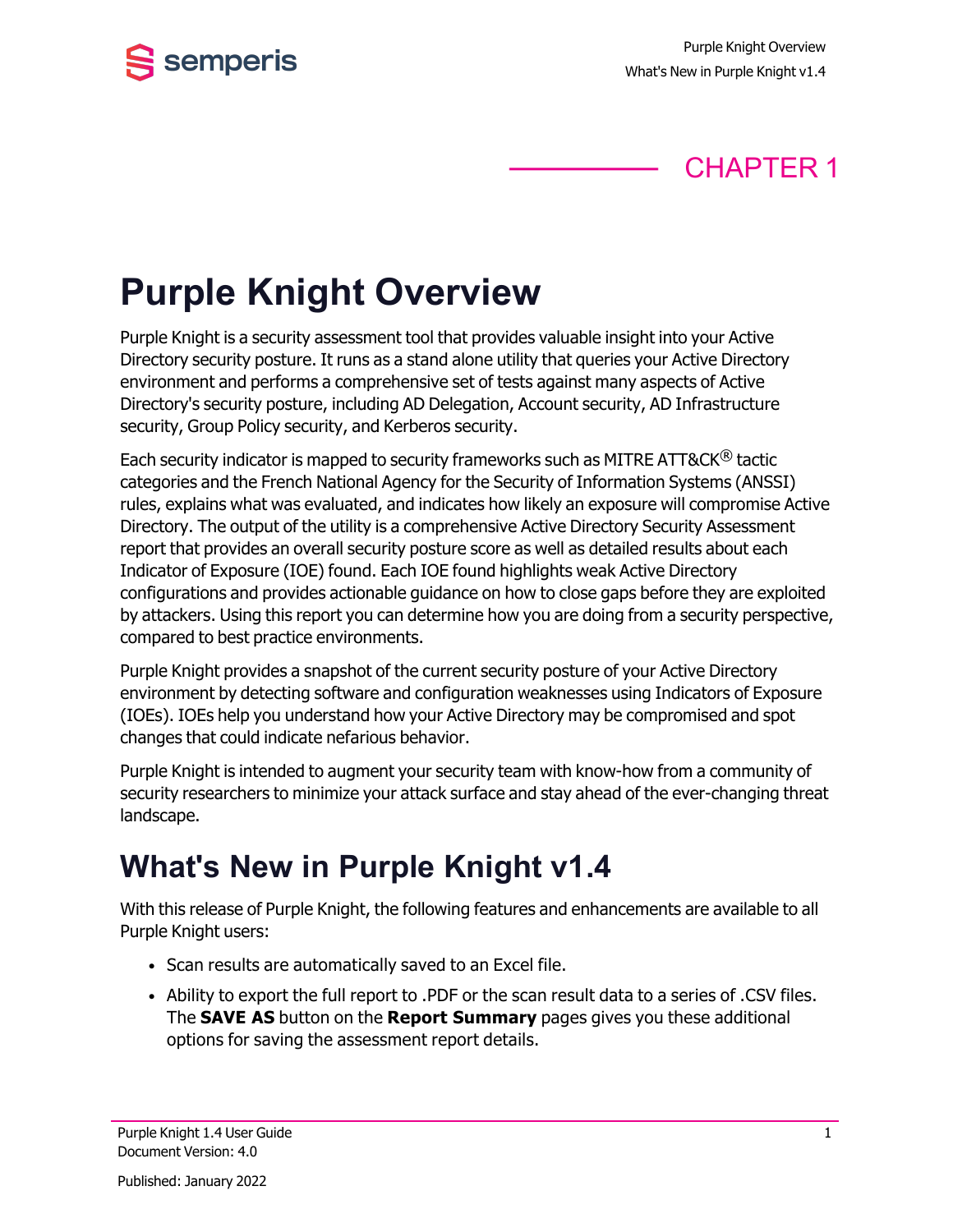$\frac{1}{2}$  semperis

- Active Directory Security Assessment report includes an ANSSI appendix, which displays a breakdown of security indicators within the French National Agency for the Security of Information systems (ANSSI) framework.
- Ability to start a new scan without having to rerun the Purple Knight executable. Clicking the **NEW SCAN** button on the **Report Summary** page returns you to the **Environment** page to select the forest and domains to be assessed.
- Ability to view Purple Knight version and Semperis contact information. Click the  $\bigoplus$ **More** button in the top right corner of the screen to check for updates and view version information.
- Ability to customize the assessment report or Purple Knight tool. That is, you can add your company logo to the heading of the report and your company name to the header of the tool.

In addition, the following security indicators were added since the last major release of Purple Knight:

### **Account Security:**

- Abnormal Password Refresh
- Changes to Pre-Windows 2000 Compatible Access Group membership
- Ephemeral Admins
- Users and computers without readable PGID

### **AD Delegation:**

- Foreign Security Principals in Privileged Group
- Users with permissions to set Server Trust Account

### **AD Infrastructure Security:**

- Dangerous Trust Attribute Set
- gMSA not used

### **Group Policy Security**

• SYSVOL Executable Changes

### **Kerberos Security**

- Write access to RBCD on DC
- Write access to RBCD on krbtgt account

For a list of bug fixes, improvements, and known issues, please see the ReleaseNotes.<version>.txt file.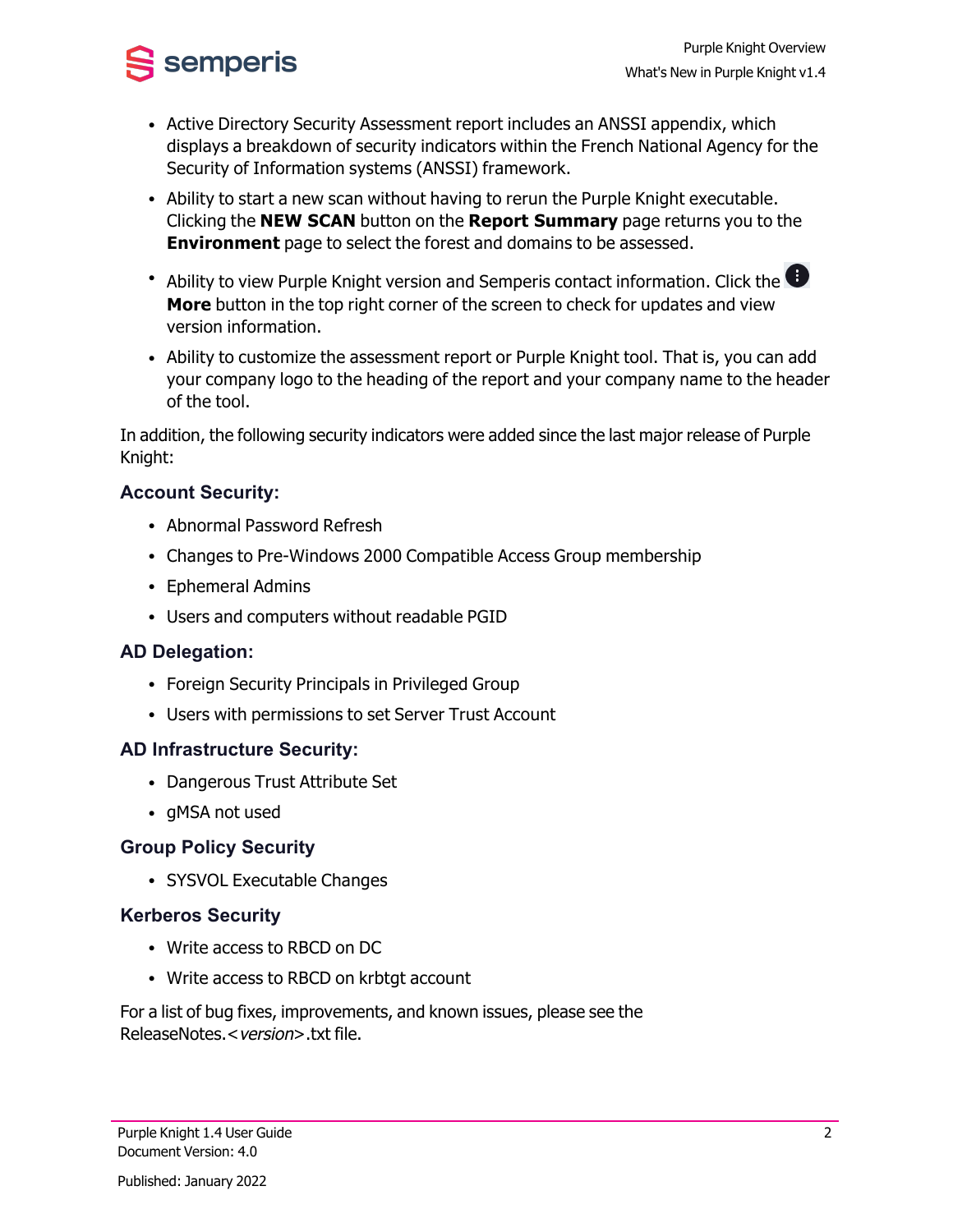

## CHAPTER 2

# <span id="page-8-0"></span>**Getting Started**

<span id="page-8-1"></span>This topic lists the system requirements for Purple Knight and explains how to unblock the zip file and extract the executable to ensure you can run the tool.

## **System Requirements**

Purple Knight runs on a domain joined computer in the forest to be evaluated or using "Run As" credentials to a trusted forest. Ensure the following system requirements are met when running Purple Knight.

#### Table 3: System requirements

| <b>Software/Hardware</b>  | <b>Requirement</b>                                                                                                                                                                                                                                                                                                                                                                                                                                                                                                                                                                        |  |  |  |  |
|---------------------------|-------------------------------------------------------------------------------------------------------------------------------------------------------------------------------------------------------------------------------------------------------------------------------------------------------------------------------------------------------------------------------------------------------------------------------------------------------------------------------------------------------------------------------------------------------------------------------------------|--|--|--|--|
| <b>Operating system</b>   | Supported operating systems include:<br>• Windows $8.1$<br>• Windows 10<br>Windows Server 2012 R2<br>Windows Server 2016<br>• Windows Server 2019                                                                                                                                                                                                                                                                                                                                                                                                                                         |  |  |  |  |
| <b>.NET Framework</b>     | NET Framework version 4.6.2 or later                                                                                                                                                                                                                                                                                                                                                                                                                                                                                                                                                      |  |  |  |  |
| <b>Windows PowerShell</b> | Windows PowerShell version 4.0 or later                                                                                                                                                                                                                                                                                                                                                                                                                                                                                                                                                   |  |  |  |  |
| <b>Network Access</b>     | The following ports are required to run Purple Knight:<br>• Local client -> DC (TCP 389): Used for domain discovery; Also<br>used by scans that use LDAP queries<br>Local client -> DC (TCP 445): Used for domain discovery; Also<br>used by scans that attempt RPC calls, such as ZeroLogon and<br>PrintSpooler<br>• Local client -> Any server running AD CS web enrollment<br>endpoint (HTTPS 443): Used by AD Certificate Authority<br>security indicator; attempts authentication to CS web servers<br>Purple Knight does NOT support running from an untrusted network<br>location. |  |  |  |  |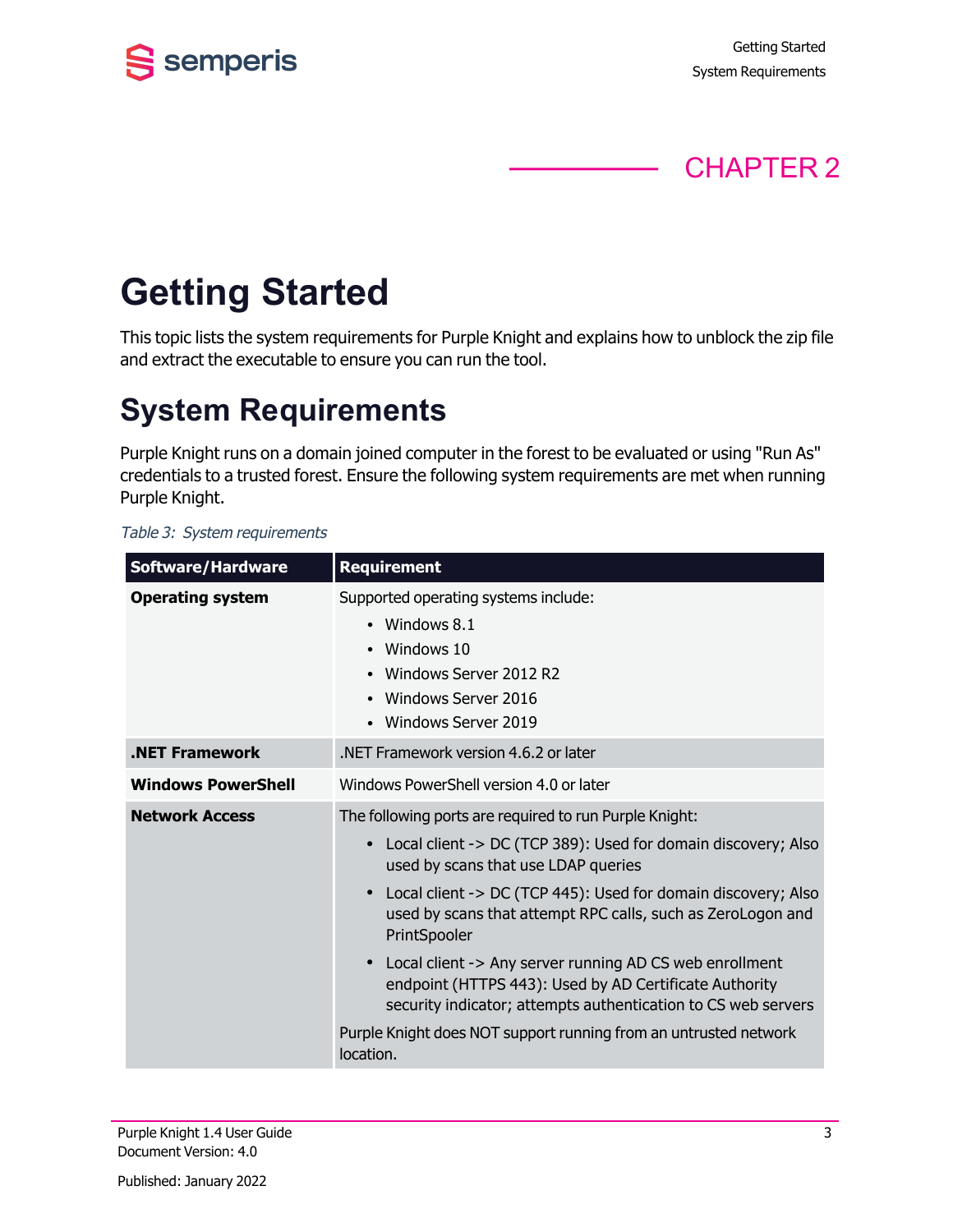

#### Table 3: System requirements

| <b>Software/Hardware</b>  | <b>Requirement</b>                                                                                                                                                                                                          |  |  |  |
|---------------------------|-----------------------------------------------------------------------------------------------------------------------------------------------------------------------------------------------------------------------------|--|--|--|
| <b>Supported browsers</b> | The latest versions of the following browsers are supported:<br>Google Chrome<br>Microsoft Edge<br>Microsoft Internet Explorer (IE)                                                                                         |  |  |  |
| <b>Display resolution</b> | Minimum: 1024 x 768                                                                                                                                                                                                         |  |  |  |
| Logo size                 | Company logo requirements include:<br>• 160 x 70 px<br>.jpg or .png<br>no larger than 250 KB<br>For more information on how to add your company logo to the Security<br>Assessment report, see How to Add Company Branding. |  |  |  |

## <span id="page-9-0"></span>**Installing Purple Knight**

To install Purple Knight, simply copy the contents of the zip file to a folder on your domainjoined machine. Please review the following instructions to ensure the zip file is unblocked and that you can run the PowerShell scripts included in the tool.

### **To install Purple Knight:**

- 1. Download/copy the PurpleKnight.zip file.
- 2. Unblock the zip file.
	- **Open the Properties** dialog for the zip file.
	- <sup>l</sup> On the **General** tab, select the **Unblock** check box in the **Security** section.

### **TIP:**

You can also unblock all files using the following PowerShell cmdlet: *dir -Path e:\PK -Recurse |Unblock-File*

Where:  $e: \n\angle PK$  is the folder where the files are to be extracted.

3. Extract the contents of the PurpleKnight.zip file to a folder with write permissions on a domain-joined computer (Windows workstation or server).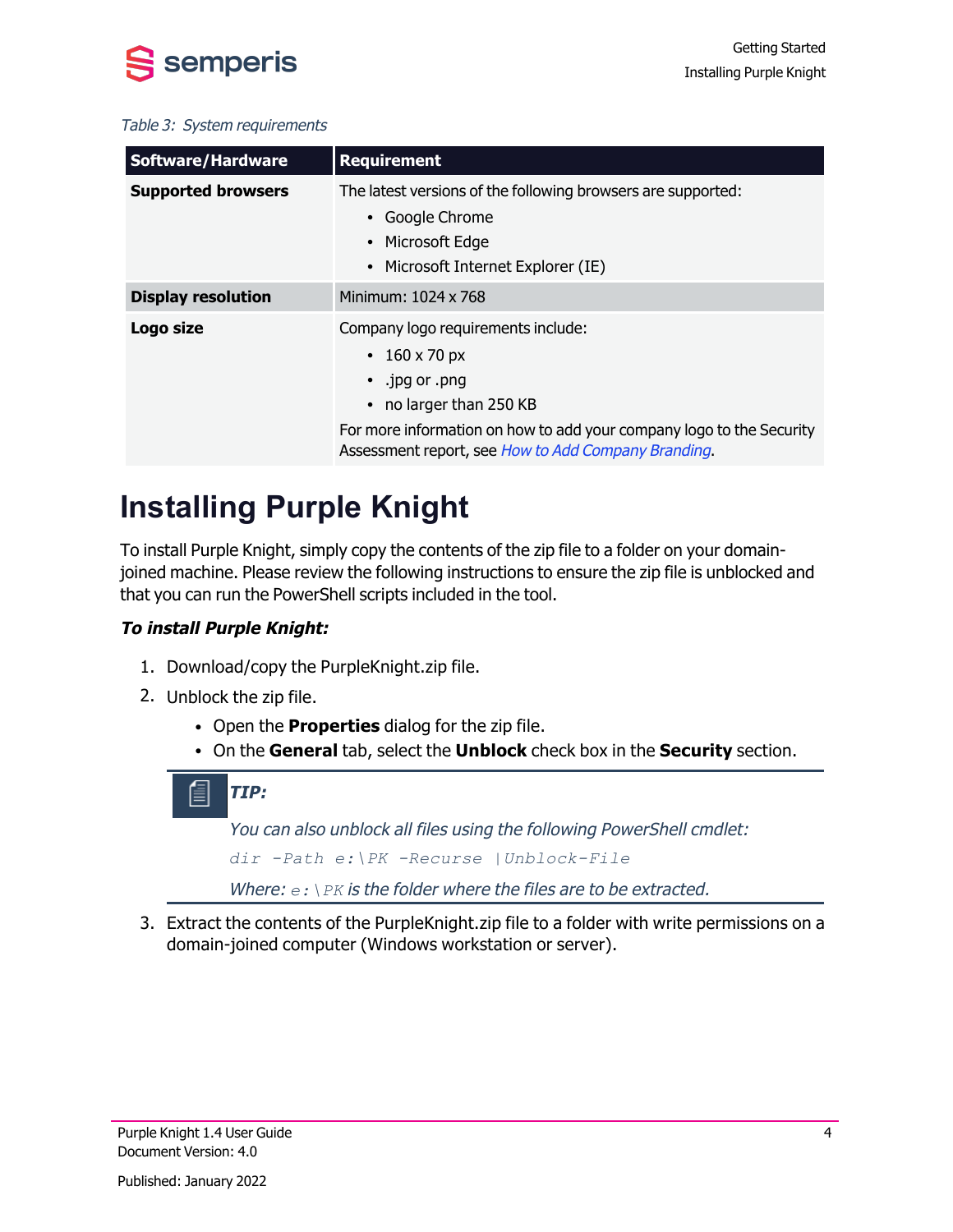

- 4. Ensure that your PowerShell Execution Policy is not blocking scripts from running on your machine.
	- To check your current execution policy, run the following PowerShell cmdlet: Get-ExecutionPolicy -list
	- If you have an undefined execution policy it acts like a restricted policy, which means you are not allowed to run any scripts. In this case, it is recommended to run the following PowerShell cmdlet:

Set-ExecutionPolicy -Scope LocalMachine RemoteSigned

5. Double-click the PurpleKnight.exe file to run Purple Knight.

After extracting the zip file, ensure that the **PurpleKnight** folder contains the following folder and file structure:

### **<drive/path>\PurpleKnight**

**\Scripts** (Folder containing PowerShell scripts)

**Scripts.config.xml** (Scripts configuration settings)

**package.version.xml** (XML file containing product versioning information)

**PurpleKnight.exe** (Utility executable)

**ReleaseNotes.<version>.txt** (Product release notes)

**semperis\_sat.lic** (Built-in license file)

**Settings.xml** (Utility settings)

In addition, after the tool has run, the following folders are added to the **PurpleKnight** and **ProgramData** folders where you can find the reports and logs generated from the tool:

### **<drive/path>\PurpleKnight**

**\Output\<date stamp>** (Folder where the full security assessment report is automatically stored and the default folder where the scan result files are saved.)

### **%ProgramData%\Semperis**

### **\Logs**

### **PurpleKnight.Log**

### **PurpleKnightResults.Log**

The license is built-in, which allows the utility to be run without entering a product license.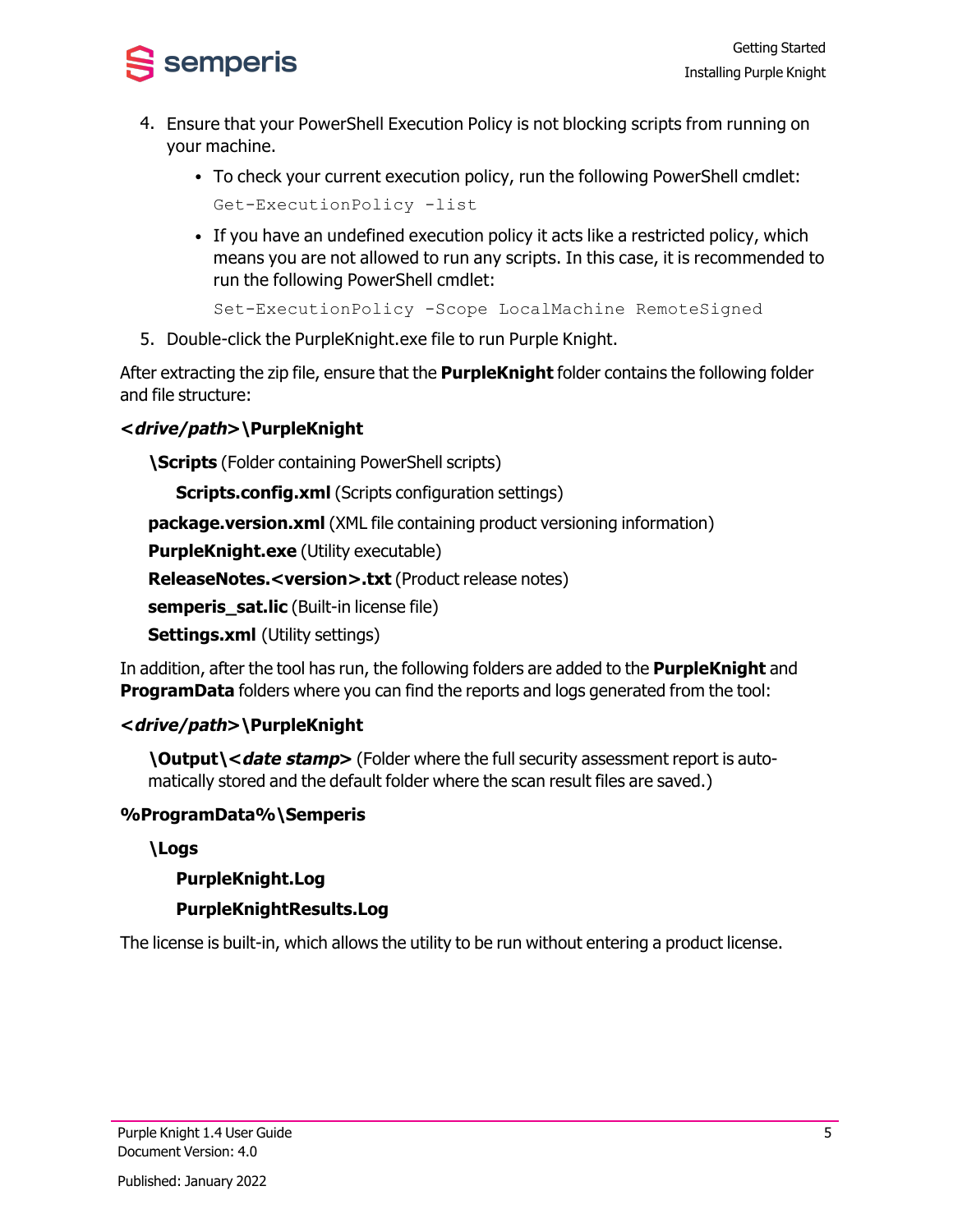# <span id="page-11-0"></span>S semperis

## **Viewing Version Information**

The product version is displayed in the initial screen when Purple Knight is run and in the **About** box within the product.

The **About** box can be viewed from all pages in the product except the **Agreement** page.

### **To view version information:**

- 1. After launching Purple Knight, proceed to the **Environment** page.
- 2. Click the **More** button in the top right corner of the page heading and select **About**.

The **About** box displays the current product version, Semperis contact information, and copyright statement.



Figure 1: Purple Knight About box

3. Click **OK** to close the **About** box.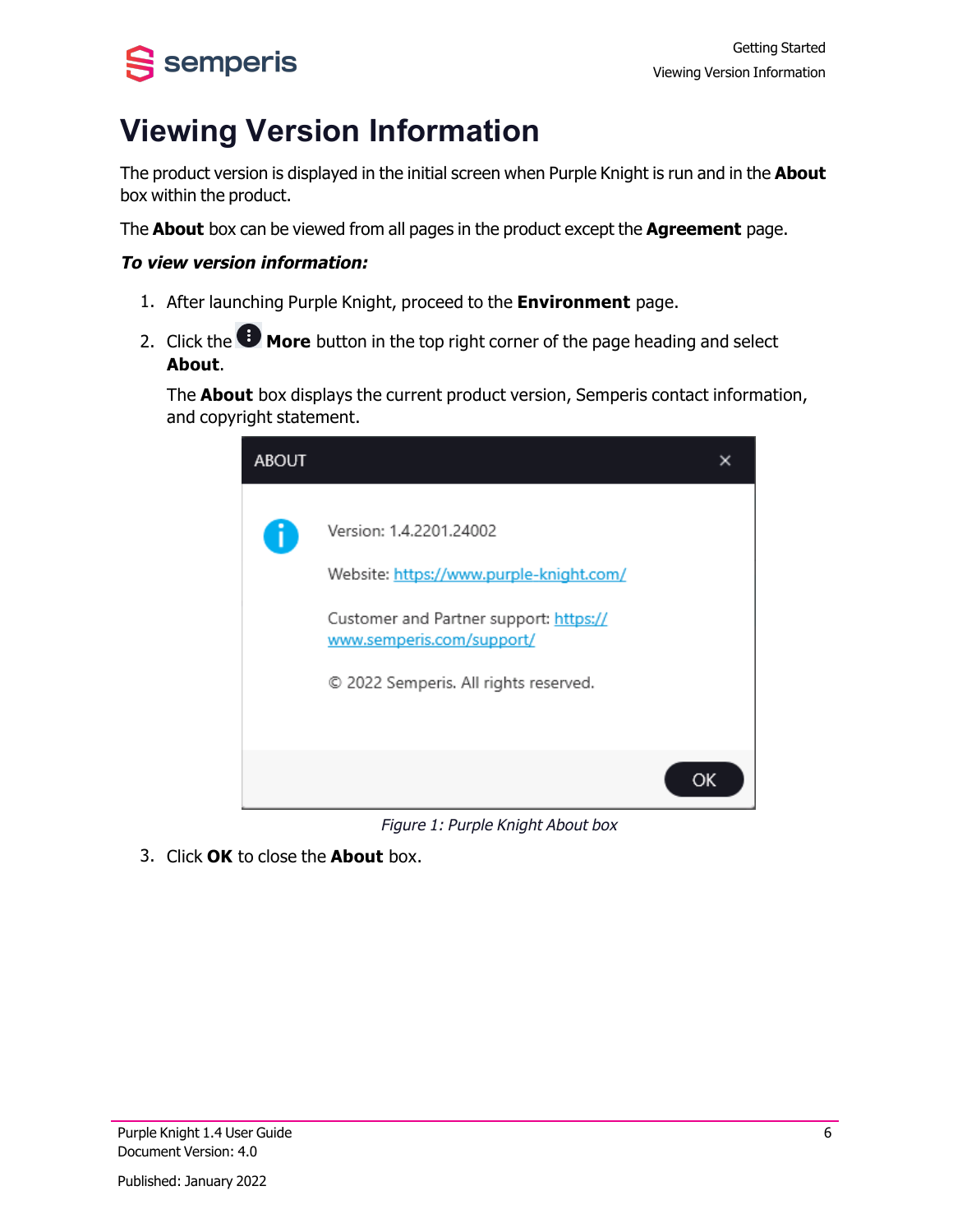# <span id="page-12-0"></span>S semperis

## **Checking for New Version**

To check if there is an updated version of Purple Knight available, click the **UP** More button in the top right corner of any page within Purple Knight, except the **Agreement** page.

### **To check for an updated version:**

- 1. After launching Purple Knight, proceed to the **Environment** page.
- 2. Click the **More** button in the top right corner of the page heading and select **Check for update**.

The Check for update dialog displays. Once the check is completed you will be presented with the results:

- If you are using the latest version, a message displays stating you are using the latest version. Click **OK** to close the Check for update dialog and proceed with running Purple Knight.
- If a newer version is available, a message displays stating that a newer version is available. You can either:
	- **.** Click the **View** button to display the Purple Knight website to view the release notes and download the updated package.
	- Click OK to close the Check for update dialog and use the currently installed version.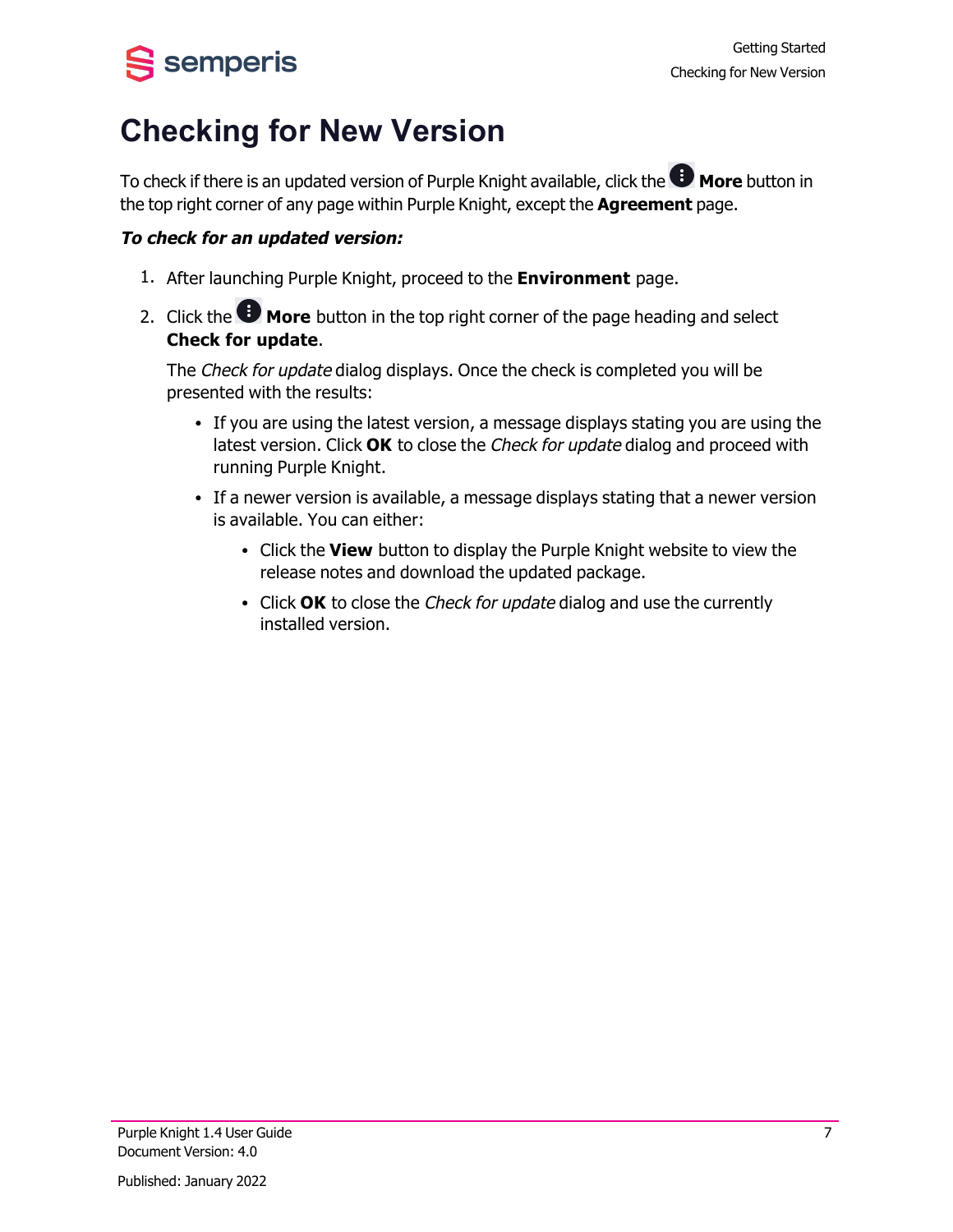

## CHAPTER 3

# <span id="page-13-0"></span>**Running a Security Assessment Report**

Purple Knight is a stand alone utility that runs Windows PowerShell scripts to assess Active Directory environments and produce an Active Directory security posture report. The tool has no dependency on any other Semperis product and does not require any special privileges to run. A normal authenticated user from the forest that is being scanned is usually sufficient.

#### **To run a security assessment report:**

- 1. Double-click the PurpleKnight.exe file.
- 2. Follow the prompts on the wizard pages:
	- [Agreement](#page-14-0) page: Accept the terms of the license agreement.
	- *[Environment](#page-15-0) page*: Check for updated version. Select a forest and domains to be evaluated.
	- [Indicators](#page-18-0) page: Select the security indicators to be run.
	- [Progress](#page-22-0) page: Monitor the progress of the assessment.
	- Report [Summary](#page-25-0) page: View the overall security posture score and category scores or view and save the full report.
- 3. On the **Report Summary** page, use the buttons at the bottom of the page as described below:
	- **NEW SCAN:** Click to start a new scan. Clicking this button returns you to the [Environment](#page-15-0) page in order to select the forest and domains to be used in the new scan.
	- **SAVE AS:** Click to save the full assessment report in .PDF format or the scan results data in a series of .CSV files.
	- **VIEW REPORT**: Click to view the full detailed Active Directory Security Assessment report in your default browser.
- 4. Click the **Close** button (X) in the top right corner to exit Purple Knight.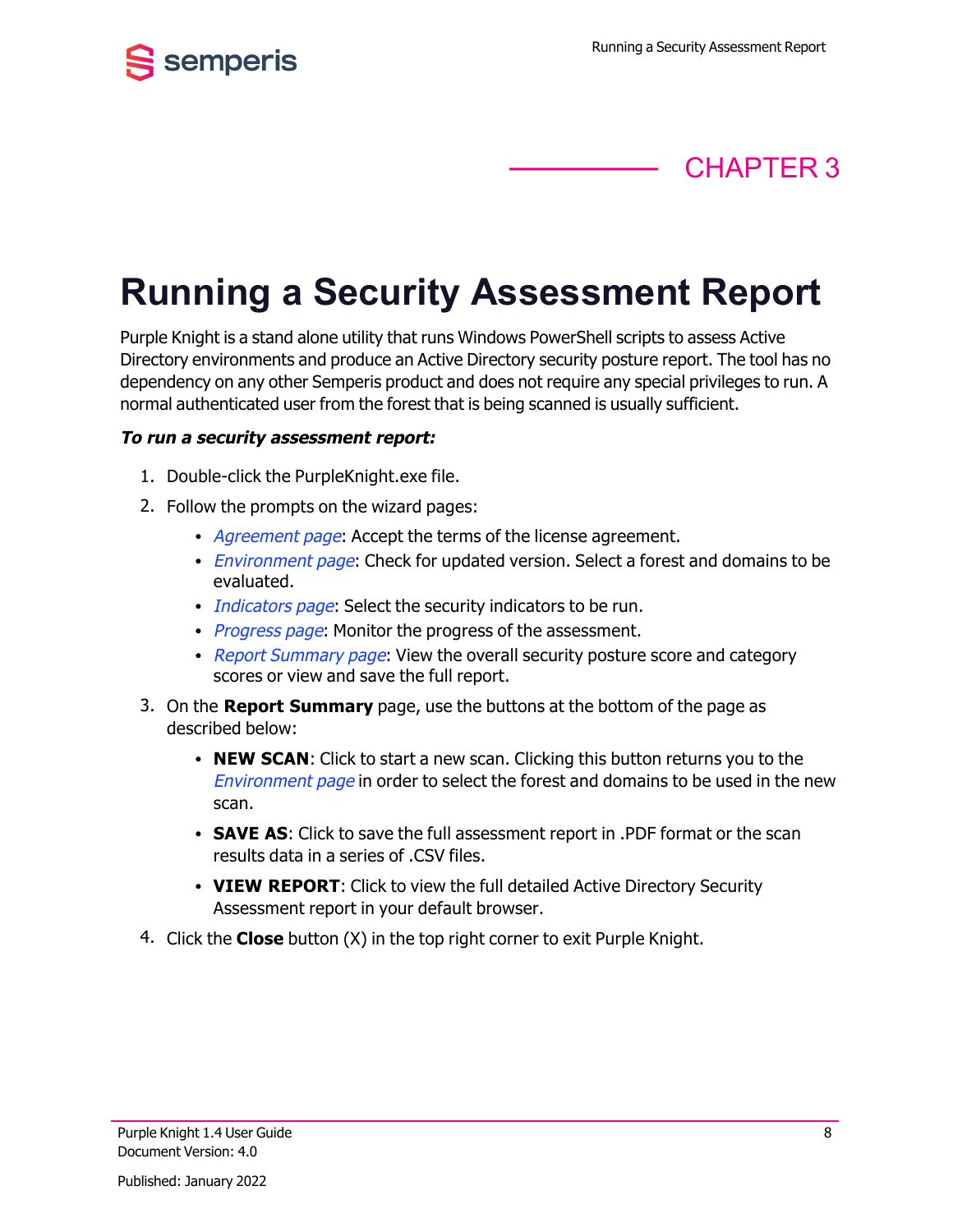<span id="page-14-0"></span>

## **Agreement page**

The initial page displays the Purple Knight license agreement. You must accept the license terms in order to proceed.

|                                      | PURPLE KNIGHT (Community edition)                                                                                                                                                                                                                                                                                                                                                                                                                                                                                                                                                                                                                                                                                                                                                                                                                                                                                                                                                                                                                                                                                                                                                                                                                                                        |                  |                                        |               |              | × |
|--------------------------------------|------------------------------------------------------------------------------------------------------------------------------------------------------------------------------------------------------------------------------------------------------------------------------------------------------------------------------------------------------------------------------------------------------------------------------------------------------------------------------------------------------------------------------------------------------------------------------------------------------------------------------------------------------------------------------------------------------------------------------------------------------------------------------------------------------------------------------------------------------------------------------------------------------------------------------------------------------------------------------------------------------------------------------------------------------------------------------------------------------------------------------------------------------------------------------------------------------------------------------------------------------------------------------------------|------------------|----------------------------------------|---------------|--------------|---|
|                                      | Agreement<br>1                                                                                                                                                                                                                                                                                                                                                                                                                                                                                                                                                                                                                                                                                                                                                                                                                                                                                                                                                                                                                                                                                                                                                                                                                                                                           | Environment<br>2 | Indicators<br>3                        | Progress<br>4 | Summary<br>5 |   |
|                                      | Confirm the following agreement:                                                                                                                                                                                                                                                                                                                                                                                                                                                                                                                                                                                                                                                                                                                                                                                                                                                                                                                                                                                                                                                                                                                                                                                                                                                         |                  |                                        |               |              |   |
| <b>AGREEMENT.</b><br>1. Definitions. | PLEASE CAREFULLY READ THE TERMS AND CONDITIONS OF THIS LICENSE AGREEMENT (COLLECTIVELY, THE<br>"AGREEMENT") BEFORE PROCEEDING WITH THE USE OF THE SEMPERIS SECURITY ASSESSMENT TOOL (NAMED "PURPLE<br>KNIGHT") AND THE DOCUMENTATION BUNDLED THEREWITH (COLLECTIVELY, THE "SOFTWARE").<br>THIS AGREEMENT CONSTITUTES A BINDING CONTRACT BETWEEN YOU, THE PERSON OR ENTITY DOWNLOADING AND<br>USING THE SOFTWARE, AND SEMPERIS. ("SEMPERIS").<br>THE VARIOUS COMPONENTS OF THE SOFTWARE ARE PROTECTED BY INTERNATIONAL INTELLECTUAL PROPERTY LAWS<br>AND TREATIES AND ARE PROVIDED TO YOU STRICTLY IN ACCORDANCE WITH THE TERMS AND CONDITIONS OF THIS<br>1.1. "Active Directory Environment" means the environment you execute the security assessment in (such as<br>multiple or single domain).<br>1.2. "Feedback" means information or content concerning enhancements, changes or additions to the Software,<br>the modules or other Semperis offerings, that are requested, desired or suggested by you.<br>1.3. "Output Data" means the summary report generated by the Software, which may include the indicator that<br>ran, a description of the risks assessed, possible remediation steps, and an overall assessed risk score.<br>I accept the terms in the license agreement |                  | <b>PURPLE KNIGHT LICENSE AGREEMENT</b> |               |              |   |
|                                      |                                                                                                                                                                                                                                                                                                                                                                                                                                                                                                                                                                                                                                                                                                                                                                                                                                                                                                                                                                                                                                                                                                                                                                                                                                                                                          |                  |                                        |               |              |   |
|                                      |                                                                                                                                                                                                                                                                                                                                                                                                                                                                                                                                                                                                                                                                                                                                                                                                                                                                                                                                                                                                                                                                                                                                                                                                                                                                                          |                  |                                        |               |              |   |

Figure 2: Agreement page

### **To confirm and continue:**

- 1. Read the license agreement and select the **I accept the terms in the license agreement** check box at the bottom of the page.
- 2. Click **NEXT**.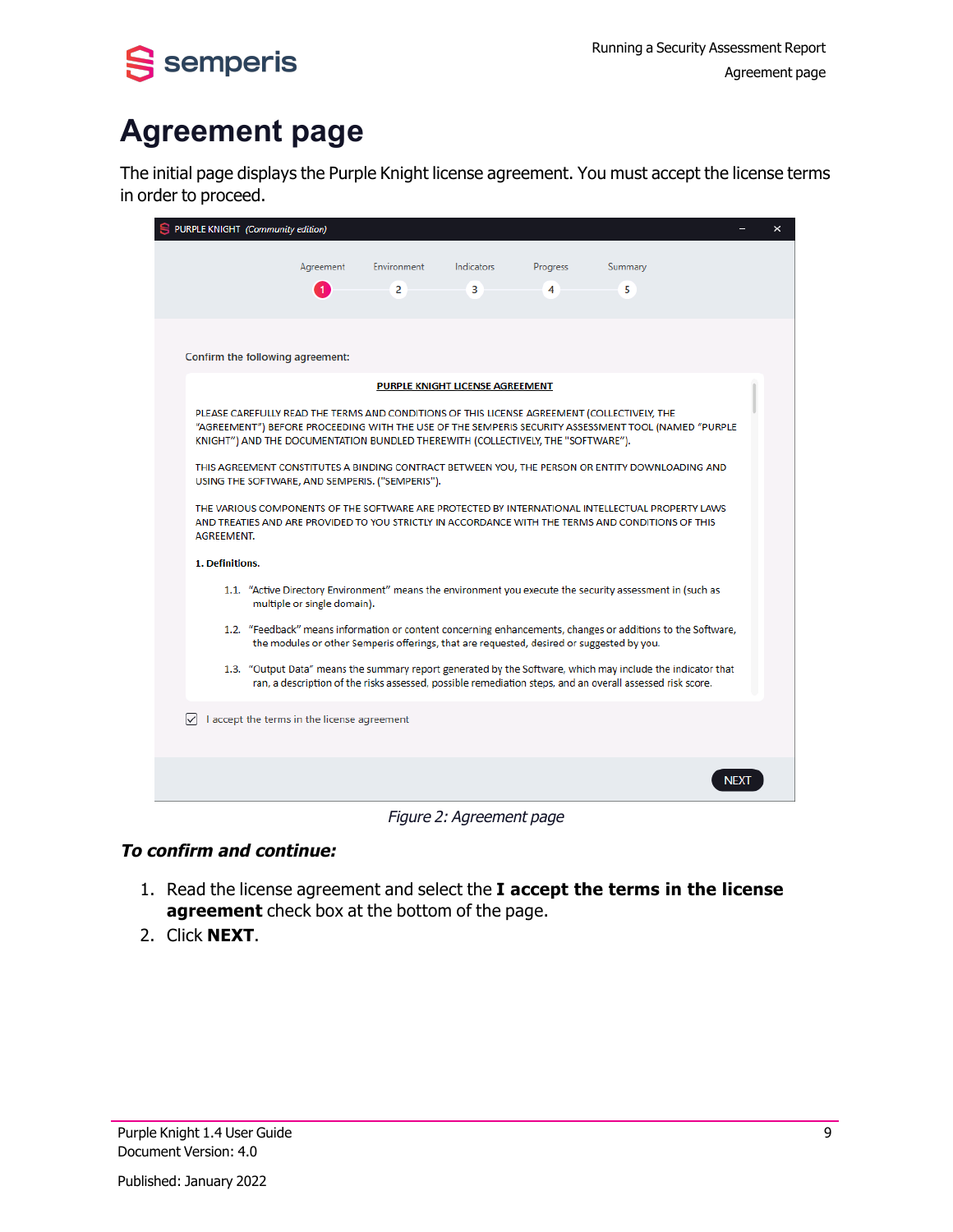<span id="page-15-0"></span>

## **Environment page**



From the **Environment** page, select the forest and domains to be assessed.

Figure 3: Environment page

## **Forest selection**

Purple Knight discovers the topology and detects the current forest. By default, the current forest is displayed; or if no forest is detected the field will be blank. You can specify a trusted forest by entering the forest's FQDN, NetBios name, or IP address.

### **Domain selection**

Once the forest is validated by clicking the **SELECT** button, the tool validates the connection and user credentials. If insufficient credentials are found, you will be prompted to enter valid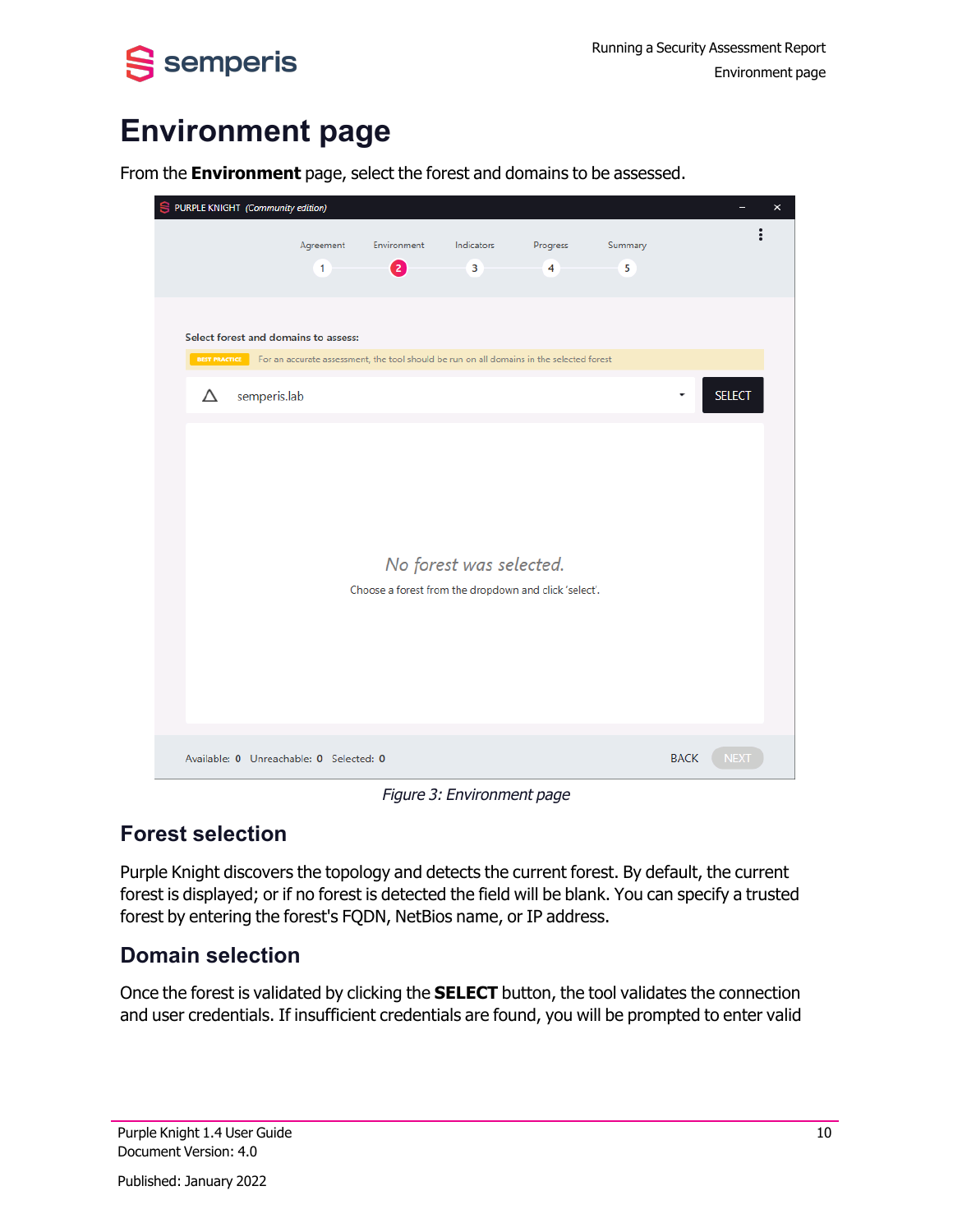

credentials (that is, you need Read permissions to query the forest). Once the connection and user credentials are validated, the tool returns a list of available domains.

All available domains are selected by default. The row above the domains list includes controls that allow you to select or clear all domains in the selected forest, search for a domain by name, and expand or collapse the domains list.

|                         | M        | Q Search                                                                                                                                                                                           | ÷ | $\overline{X}$ |  |
|-------------------------|----------|----------------------------------------------------------------------------------------------------------------------------------------------------------------------------------------------------|---|----------------|--|
|                         |          | Figure 4: Domain selection tool bar                                                                                                                                                                |   |                |  |
|                         |          | Use the domain selection controls as described below:                                                                                                                                              |   |                |  |
|                         |          | Select all check box.                                                                                                                                                                              |   |                |  |
|                         |          | • A check mark indicates that all domains and child domains are<br>selected.                                                                                                                       |   |                |  |
|                         |          | • A filled in square indicates that only some domains or child<br>domains are selected.                                                                                                            |   |                |  |
|                         |          | • An empty check box indicates that no domains or child domains<br>are selected.                                                                                                                   |   |                |  |
|                         | Q Search | Enter a string of characters to search the domain list by domain name. As<br>you enter characters, the domain list refreshes displaying domains whose<br>name contains the partial string entered. |   |                |  |
|                         |          | Click $x$ to clear the search box and redisplay the entire list.<br>Click to expand the domain list to display all child domains.                                                                  |   |                |  |
| $\overline{\mathbf{r}}$ |          | Click to collapse the domain list to hide all child domains.                                                                                                                                       |   |                |  |

#### **To select the forest and domains:**

### **BEST PRACTICE:**

For an accurate assessment, select all of the domains in the selected forest.

### **NOTE:**

圁

In large enterprise environments, it may be beneficial to run Purple Knight in stages; excluding very large domains or those connecting across the WAN at first.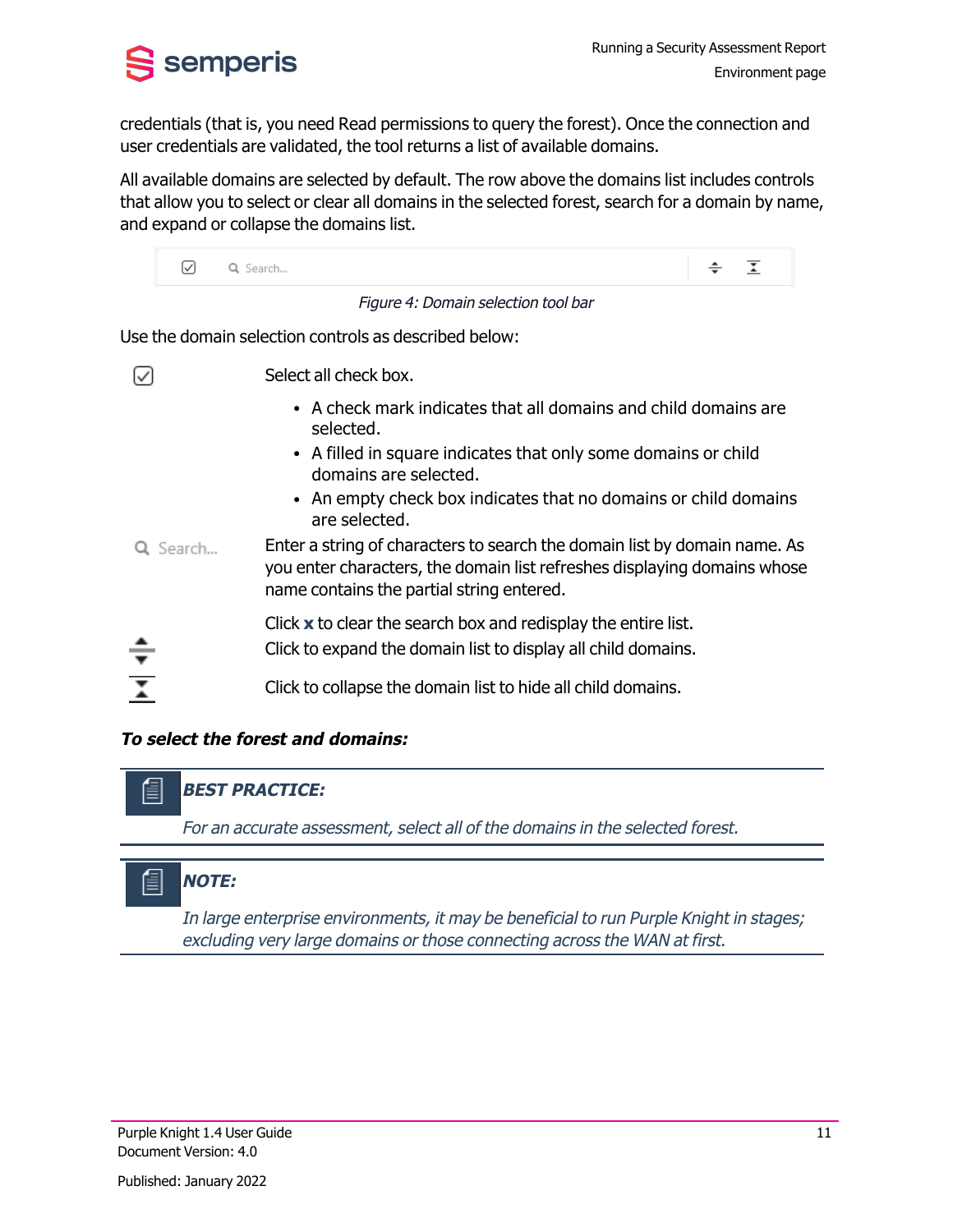

- 1. Select the forest.
	- By default, the current forest is displayed.
	- To select an alternate forest, click the drop-down arrow, select **Add new forest**, and enter the FQDN, NetBios name, or IP address of the forest.

| Select forest and domains to assess:                                                                             |                                 |  |  |  |  |  |  |
|------------------------------------------------------------------------------------------------------------------|---------------------------------|--|--|--|--|--|--|
| For an accurate assessment, the tool should be run on all domains in the selected forest<br><b>BEST PRACTICE</b> |                                 |  |  |  |  |  |  |
| semperis.lab                                                                                                     | <b>SELECT</b><br>۰              |  |  |  |  |  |  |
| Add new forest                                                                                                   | Enter forest name manually<br>Ŧ |  |  |  |  |  |  |
| semperis.lab                                                                                                     | Current                         |  |  |  |  |  |  |
|                                                                                                                  |                                 |  |  |  |  |  |  |

Figure 5: Forest drop-down - **Add new forest** option

2. After selecting a forest, click **SELECT**. Clicking this button initiates a search for domains within the selected forest.

| - 1 | <b>NOTE:</b>                                                                                                |
|-----|-------------------------------------------------------------------------------------------------------------|
|     | Domains that cannot be reached will be excluded from the scan. In the                                       |
|     | domain list, the $\oslash$ icon to the left of a domain's name indicates that the<br>domain is unreachable. |
|     |                                                                                                             |

- 3. Select the domains to be included.
	- To select all domains in the forest, select the "select all" check box in the row above the domain list. (Default)
	- To select individual domains, clear the check box associated with the domains to be excluded from the report. You can also clear the "select all" check box and select the check box to the left of the domains to be included.
	- If the domain contains child domains, the number of child domains are listed to the right of the domain name. Click the expansion arrow for the domain to display the child domains. Either clear the check box associated with the child domains to be excluded or clear the "select all" check box and select the check box to the left of the child domains to be included.

Below the domains list you will see the number of available, unreachable, and selected domains and buttons that allow you to navigate to the next or previous page.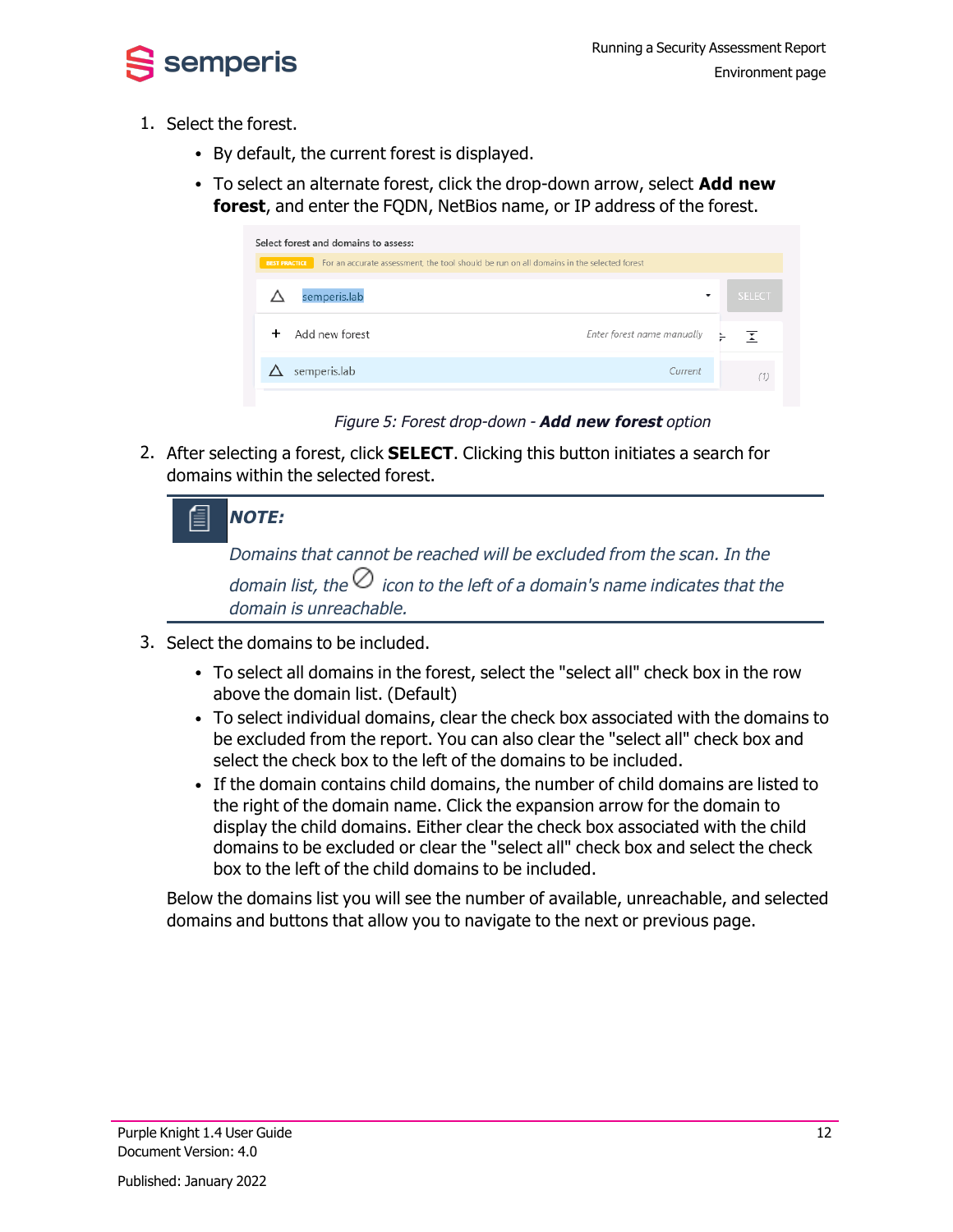



|   | PURPLE KNIGHT (Community edition) |                                         |                  |                                                                                                        |                            |              |             |               | $\pmb{\times}$ |
|---|-----------------------------------|-----------------------------------------|------------------|--------------------------------------------------------------------------------------------------------|----------------------------|--------------|-------------|---------------|----------------|
|   |                                   | Agreement<br>$\mathbf{1}$               | Environment<br>❷ | Indicators<br>$\overline{\mathbf{3}}$                                                                  | Progress<br>$\overline{4}$ | Summary<br>5 |             |               |                |
|   |                                   | Select forest and domains to assess:    |                  | BEST PRACTICE For an accurate assessment, the tool should be run on all domains in the selected forest |                            |              |             |               |                |
| Δ | semperis.lab                      |                                         |                  |                                                                                                        |                            |              | ٠           | <b>SELECT</b> |                |
| ☑ | Q Search                          |                                         |                  |                                                                                                        |                            |              | ÷           | 조             |                |
| ☑ | 4 semperis.lab                    |                                         |                  |                                                                                                        |                            |              |             | (1)           |                |
| ☑ |                                   | child.semperis.lab                      |                  |                                                                                                        |                            |              |             |               |                |
|   |                                   | Available: 2 Unreachable: 0 Selected: 2 |                  |                                                                                                        |                            |              | <b>BACK</b> | <b>NEXT</b>   |                |

Figure 6: Environment Page with domains selected

<span id="page-18-0"></span>4. After selecting the domains to be included, click **NEXT**.

## **Indicators page**

From the **Indicators** page, select the security indicators (scripts) to be included in the assessment. The security indicators are divided into categories and you can select a category to include all the security indicators assigned to the category or individual security indicators.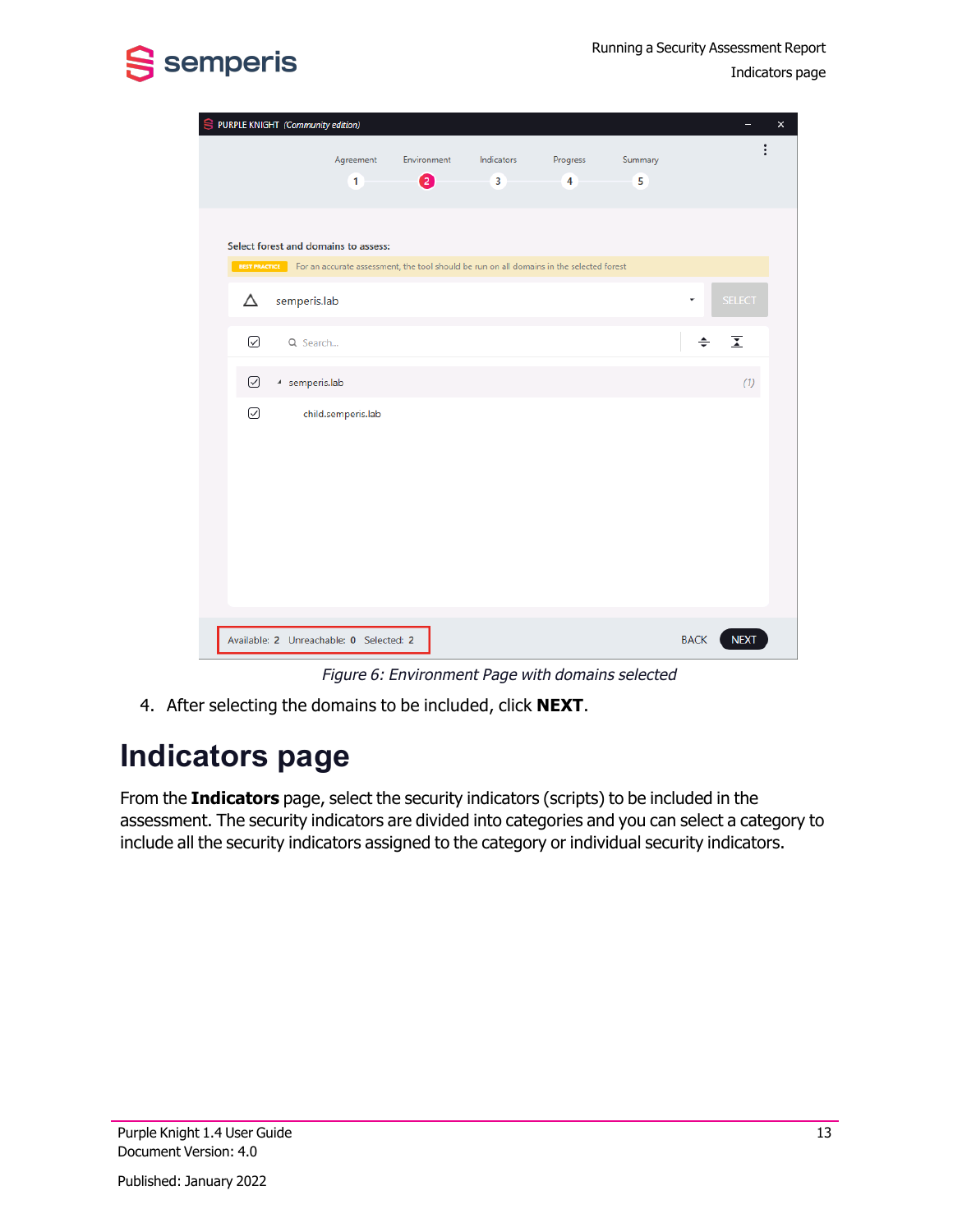

Running a Security Assessment Report

Indicators page

| s |                                      | PURPLE KNIGHT (Community edition)                                                                                                                                                                                                                                                               |                               |                                     |                                   |                      |                                                                                                                                                                                                         |                  |          | × |
|---|--------------------------------------|-------------------------------------------------------------------------------------------------------------------------------------------------------------------------------------------------------------------------------------------------------------------------------------------------|-------------------------------|-------------------------------------|-----------------------------------|----------------------|---------------------------------------------------------------------------------------------------------------------------------------------------------------------------------------------------------|------------------|----------|---|
|   |                                      | Agreement<br>1                                                                                                                                                                                                                                                                                  | Environment<br>$\overline{2}$ | Indicators<br>€                     |                                   | Progress<br>4        | Summary<br>5                                                                                                                                                                                            |                  |          |   |
|   | $\Box$<br>☑<br>☑<br>$\Box$<br>☑<br>☑ | The assessment will include the following tests:<br>BEST PRACTICE For an accurate assessment, the tool should run all security indicators on the selected forest<br>Q Search<br>AD Delegation<br>Account Security<br>AD Infrastructure Security<br>Group Policy Security<br>▶ Kerberos Security |                               | (17)<br>(28)<br>(26)<br>(6)<br>(13) | <b>Description</b><br>Weight<br>3 | <b>AD Delegation</b> | AD delegation is a critical part of security and<br>compliance. By delegating control over Active<br>Directory, you can grant users or groups permissions<br>without adding users to privileged groups. | ÷                | $\Sigma$ |   |
|   |                                      | Available: 90 Selected: 89                                                                                                                                                                                                                                                                      |                               |                                     |                                   |                      | <b>BACK</b>                                                                                                                                                                                             | <b>RUN TESTS</b> |          |   |

Figure 7: Indicators page

## **Security indicator selection**

All but one of the security indicators are selected by default. The **AD Infrastructure Security > Zerologon vulnerability** security indicator is not selected by default, because it can take hours to complete in a large enterprise environment. To include this security indicator in your assessment report, you will need to select it using the controls described below.

The row above the security indicators list includes controls that allow you to select or clear all security indicators, search for a security indicator, and expand or collapse the security indicators list.



Figure 8: Security Indicator selection tool bar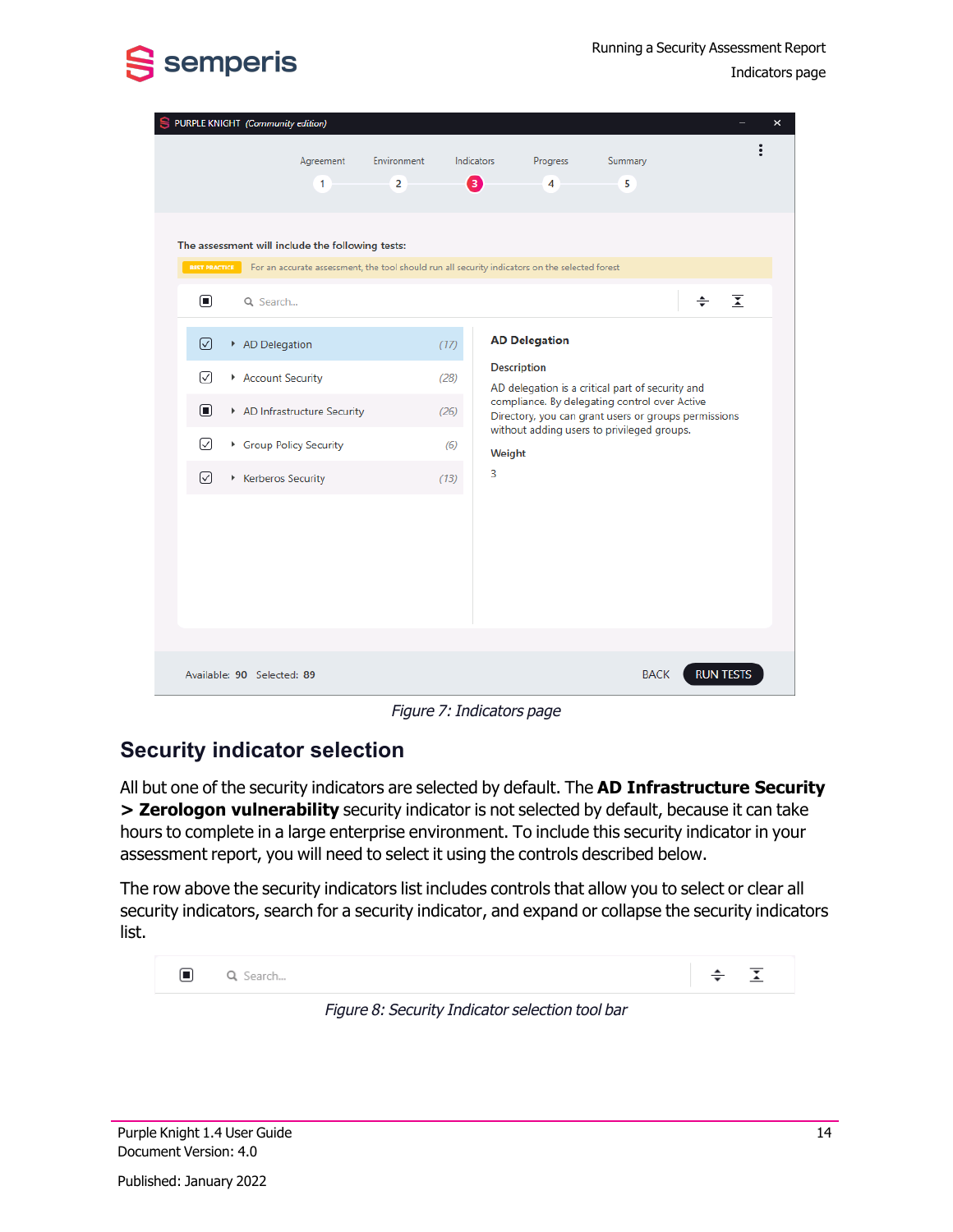

Use the security indicator selection controls as described below:

|                         | Select all check box.                                                                                                                                                                                               |
|-------------------------|---------------------------------------------------------------------------------------------------------------------------------------------------------------------------------------------------------------------|
|                         | • A check mark indicates that all security indicators are selected.<br>• A filled in square indicates that only some security indicators are<br>selected.                                                           |
|                         | • An empty check box indicates that no security indicators are<br>selected.                                                                                                                                         |
| Q Search                | Enter a string of characters to search the security indicator list. As you<br>enter characters, the list refreshes displaying security indicators whose<br>name or description contains the partial string entered. |
|                         | Click $x$ to clear the search box and redisplay the entire list.                                                                                                                                                    |
| —                       | Click to expand the list to display all relevant security indicators per cat-<br>egory.                                                                                                                             |
| $\overline{\mathbf{I}}$ | Click to collapse the list to hide all security indicators and just show the cat-<br>egories list.                                                                                                                  |
|                         |                                                                                                                                                                                                                     |

The left pane in the security indicators list, lists the security indicators available by category. The right pane displays details about the selected category or security indicator. Selecting a category displays a general description of the type of security indicators included within the category and its assigned weight. Selecting a security indicator displays the following details about the selected security indicator:

- Severity
- Weight

倡

- Security Frameworks
- Description
- Likelihood of Compromise

### **To select <sup>a</sup> security indicator:**

### **BEST PRACTICE:**

For an accurate assessment, select all of the security indicators.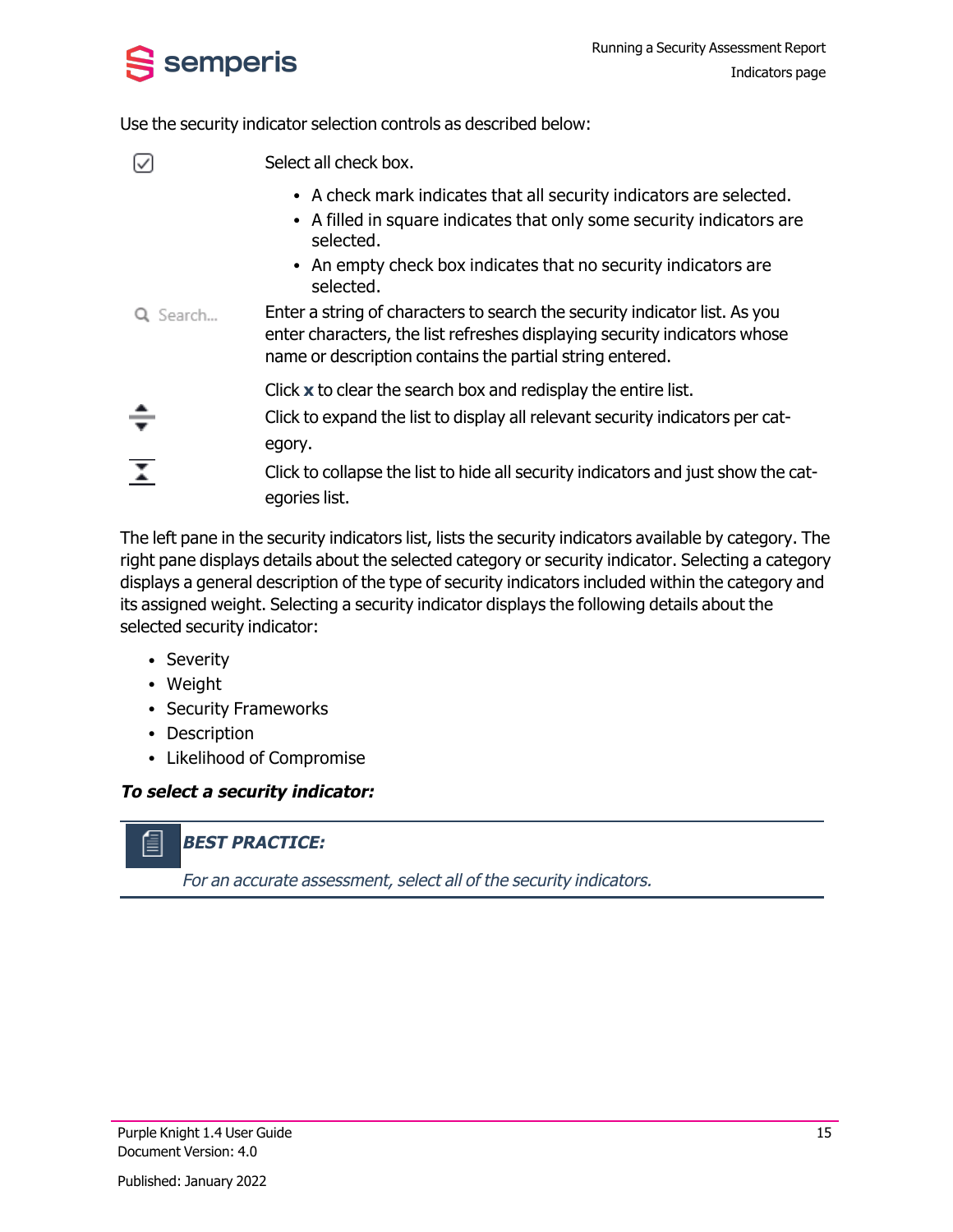## **NOTE:**

semperis

In large enterprise environments, if you are interested in getting <sup>a</sup> "quick glance" at your AD security posture, it is recommended that you exclude the following security indicators from your initial run:

- <sup>l</sup> **Account Security <sup>&</sup>gt; Enabled users that are inactive**
- <sup>l</sup> **AD Infrastructure Security <sup>&</sup>gt; Zerologon Vulnerability** (excluded by default)

These particular tests could take hours to complete in <sup>a</sup> large enterprise environment.

- 1. From the left pane of the security indicators list, select the security indicators to be run:
	- To select all available security indicators, select the "select all" check box in the row above the security indicators list. (Default)
	- To select all security indicators within a category, clear the "select all" check box and then select the check box to the left of the category.
	- To select individual security indicators, clear the "select all" check box, click the expansion arrow to the left of the category, and select the check box to the left of an individual security indicator. You can also click the **Expand** button to expand all the categories and clear the check box associated with the security indicators to be excluded.

Below the security indicators list you will see the number of available and selected security indicators and buttons that allow you to run the selected tests or return to the previous page.

2. After selecting the security indicators to be evaluated, click **RUN TESTS**.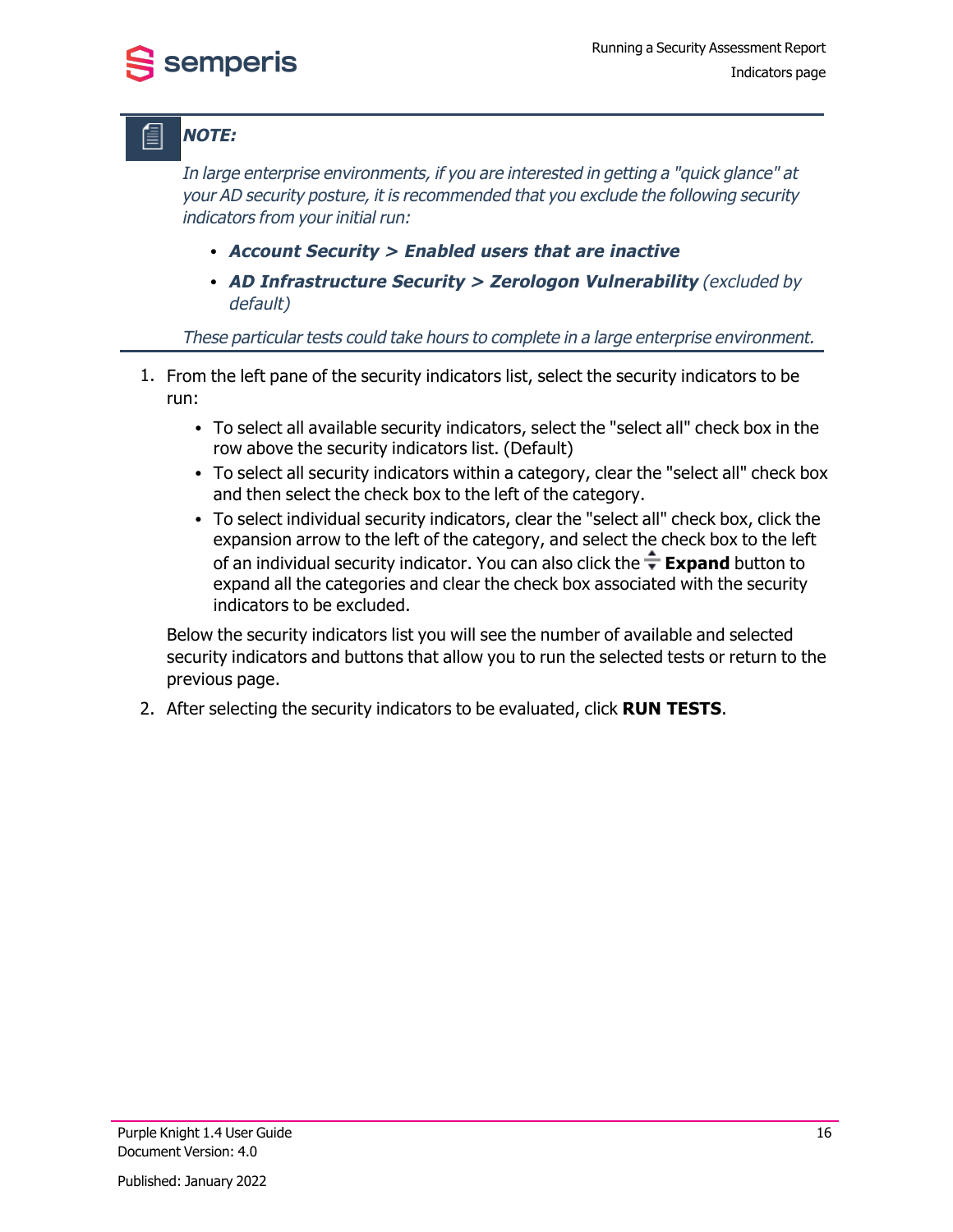<span id="page-22-0"></span>

## **Progress page**

The **Progress** page shows the progress as the selected security indicators are evaluated. All selected security indicators are displayed in a collapsed list organized by category.

| S PURPLE KNIGHT (Community edition)                  |                                 |                               |                                       |               |              |       | $\times$                   |
|------------------------------------------------------|---------------------------------|-------------------------------|---------------------------------------|---------------|--------------|-------|----------------------------|
|                                                      | Agreement<br>$\mathbf{1}$       | Environment<br>$\overline{2}$ | Indicators<br>$\overline{\mathbf{3}}$ | Progress<br>0 | Summary<br>5 |       | $\vdots$                   |
| <b>Status</b><br>$\stackrel{\circ}{\circ}$ : Running | <b>Elapsed Time</b><br>00:00:10 |                               | Done<br>24 of 89 (27%)                |               |              |       | <b>STOP</b>                |
| Q Search                                             |                                 |                               |                                       | ⊕             | All          | ÷     | $\overline{\underline{x}}$ |
| AD Delegation                                        |                                 |                               |                                       |               |              | 5/17  |                            |
| Account Security                                     |                                 |                               |                                       |               |              | 5/28  |                            |
|                                                      | AD Infrastructure Security      |                               |                                       |               |              | 12/25 |                            |
| Group Policy Security                                |                                 |                               |                                       |               |              | 1/6   |                            |
| Kerberos Security                                    |                                 |                               |                                       |               | $\bullet$    | 1/13  |                            |
|                                                      |                                 |                               |                                       |               |              |       |                            |
|                                                      |                                 |                               |                                       |               |              |       | <b>NEXT</b>                |

Figure 9: Progress page

## **Overall report progress**

This page shows the following details for the overall report progress:

- **· Status**: The current overall status of the tests being run.
- **Elapsed Time**: The amount of time it is taking to run the assessment report.
- **· Done**: How many tests have completed against the total number of selected tests to be run. The completed test count includes security indicators that passed without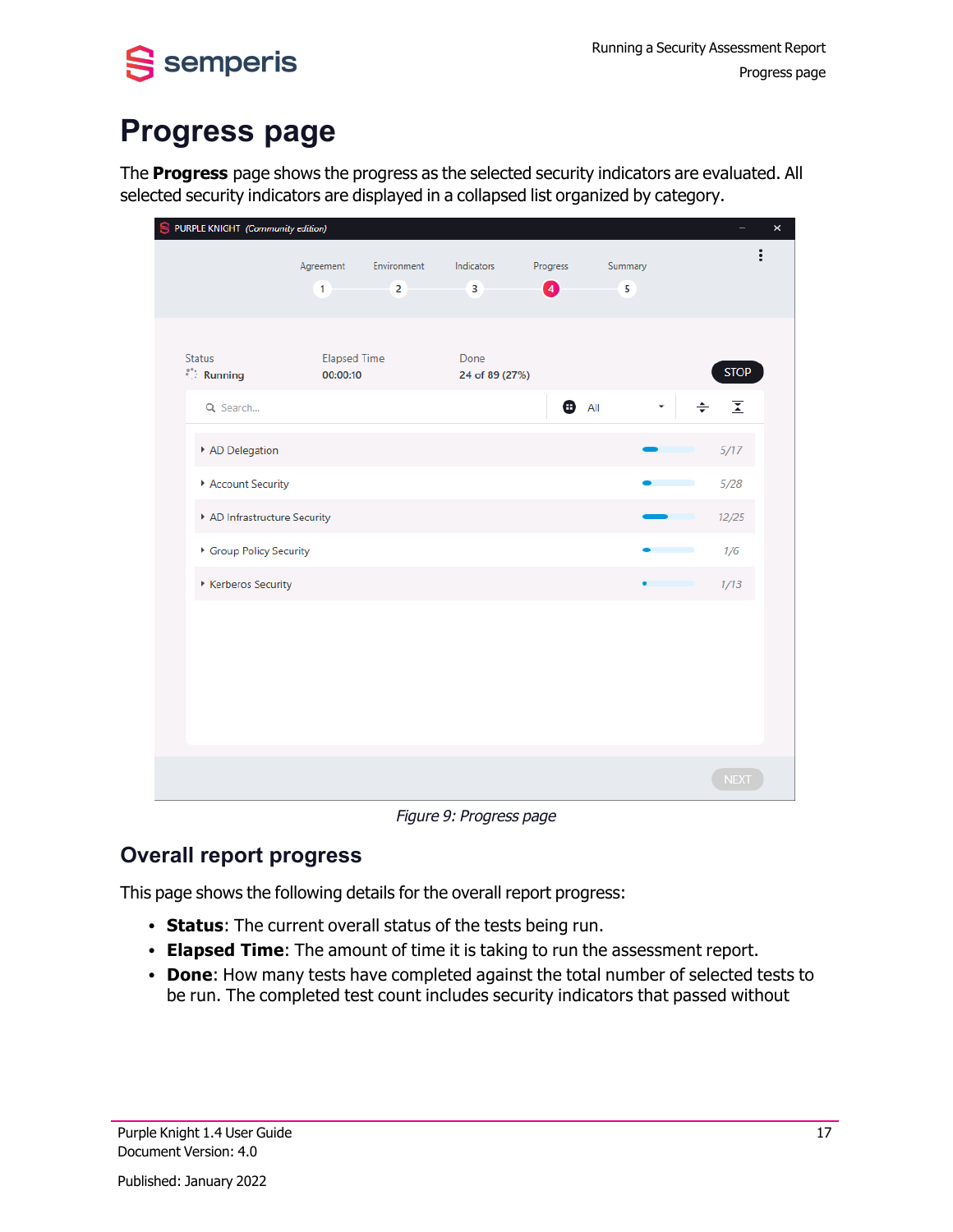

finding any IOE and those that found an IOE. It does not include security indicators that failed to run.

### **Individual security indicator progress**

Each category shows a progress bar and indicates the number of tests within the category that have completed.

Use the controls above the category/security indicator list to search for an individual security indicator by name, filter the progress by status, and expand or collapse the categories to show or hide associated security indicators.

| Q Search | Ð | All | $\cdot$ $\div$ $\overline{1}$ | $\overline{\phantom{a}}$ |
|----------|---|-----|-------------------------------|--------------------------|
|          |   |     |                               |                          |

Figure 10: Progress page tool bar

Use the Progress page controls as described below:

| -Search | Enter a string of characters to search the security indicator list by<br>security indicator name. As you enter characters, the list<br>refreshes displaying security indicators whose name contains the<br>partial string entered.                                                                                                                                                                                                                                                                                                                                                                                               |
|---------|----------------------------------------------------------------------------------------------------------------------------------------------------------------------------------------------------------------------------------------------------------------------------------------------------------------------------------------------------------------------------------------------------------------------------------------------------------------------------------------------------------------------------------------------------------------------------------------------------------------------------------|
| ΑIΙ     | Click $x$ to clear the search box and redisplay the entire list.<br>Click the expansion arrow to select the status filter to be applied<br>to the progress page. By default, <b>All</b> is selected, which indicates<br>the progress of all security indicators is displayed regardless of<br>their status. When a different status filter is selected, the<br>categories are automatically expanded to display the individual<br>security indicators.<br>Click to expand the category list to display all relevant security<br>indicators per category.<br>Click to collapse the category list to hide all security indicators. |

As the security indicators are evaluated, the status of each individual security indicator can be displayed by clicking the expansion arrow to the left of a category or the **Expand** button above the category/security indicator list.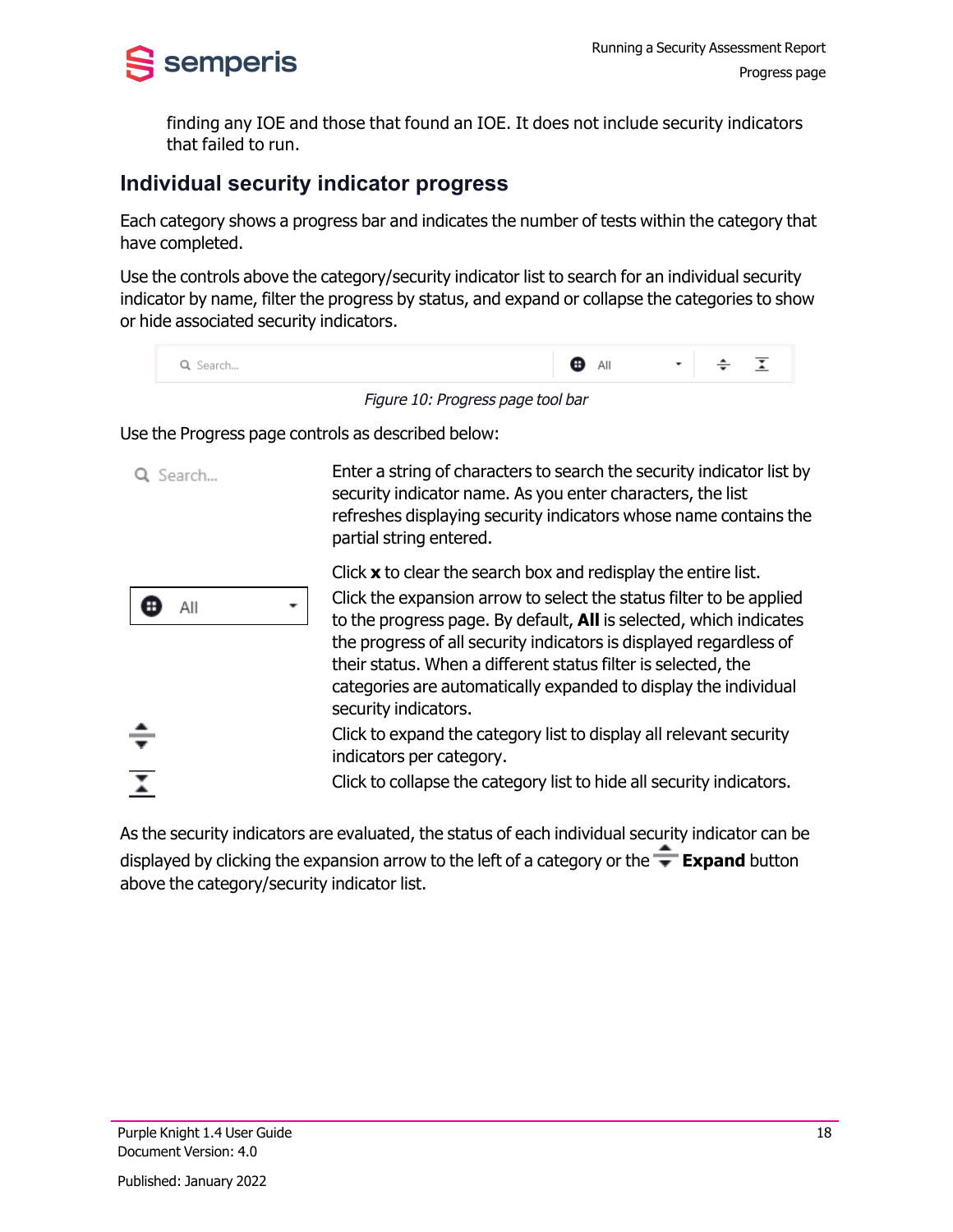



Progress page

| PURPLE KNIGHT (Community edition)                    |                                    |                                               |                                                                                                                                                   |               |              | ×                                      |  |
|------------------------------------------------------|------------------------------------|-----------------------------------------------|---------------------------------------------------------------------------------------------------------------------------------------------------|---------------|--------------|----------------------------------------|--|
|                                                      | Agreement<br>1                     | Environment<br>$\overline{2}$                 | Indicators<br>$\overline{\mathbf{3}}$                                                                                                             | Progress<br>4 | Summary<br>5 |                                        |  |
| <b>Status</b><br><b>Contract Running</b><br>Q Search | <b>Elapsed Time</b><br>00:00:12    |                                               | Done<br>25 of 89 (28%)                                                                                                                            | ⊕             | All          | <b>STOP</b><br>$\overline{\mathbf{r}}$ |  |
| AD Delegation                                        |                                    |                                               |                                                                                                                                                   |               |              | 5/17                                   |  |
| - Account Security                                   | Abnormal Password Refresh          |                                               |                                                                                                                                                   |               |              | 5/28                                   |  |
| Ð                                                    |                                    |                                               | Built-in domain Administrator account with old password (180 days)<br><b>Built-in domain Administrator account used within the last two weeks</b> |               |              |                                        |  |
| Ø                                                    |                                    | <b>Computer Accounts in Privileged Groups</b> |                                                                                                                                                   |               |              |                                        |  |
|                                                      | Privileged users that are disabled | Enabled admin accounts that are inactive      |                                                                                                                                                   |               |              |                                        |  |
| Ephemeral Admins                                     |                                    |                                               |                                                                                                                                                   |               |              |                                        |  |
|                                                      |                                    |                                               |                                                                                                                                                   |               |              | <b>NEXT</b>                            |  |

Figure 11: Progress page with category expanded

When the evaluation is completed, the **Report Summary** page is automatically displayed.

#### **To stop running the tests in progress:**

- 1. Click the **STOP** button to stop evaluating the security indicators.
- 2. On the confirmation dialog, select **No** to continue to run the tests or **Yes** to stop running the tests that are in progress and not run any that are pending.
- 3. The **Report Summary** page displays. A report is generated based on the security indicators that have completed prior to clicking the **STOP** button.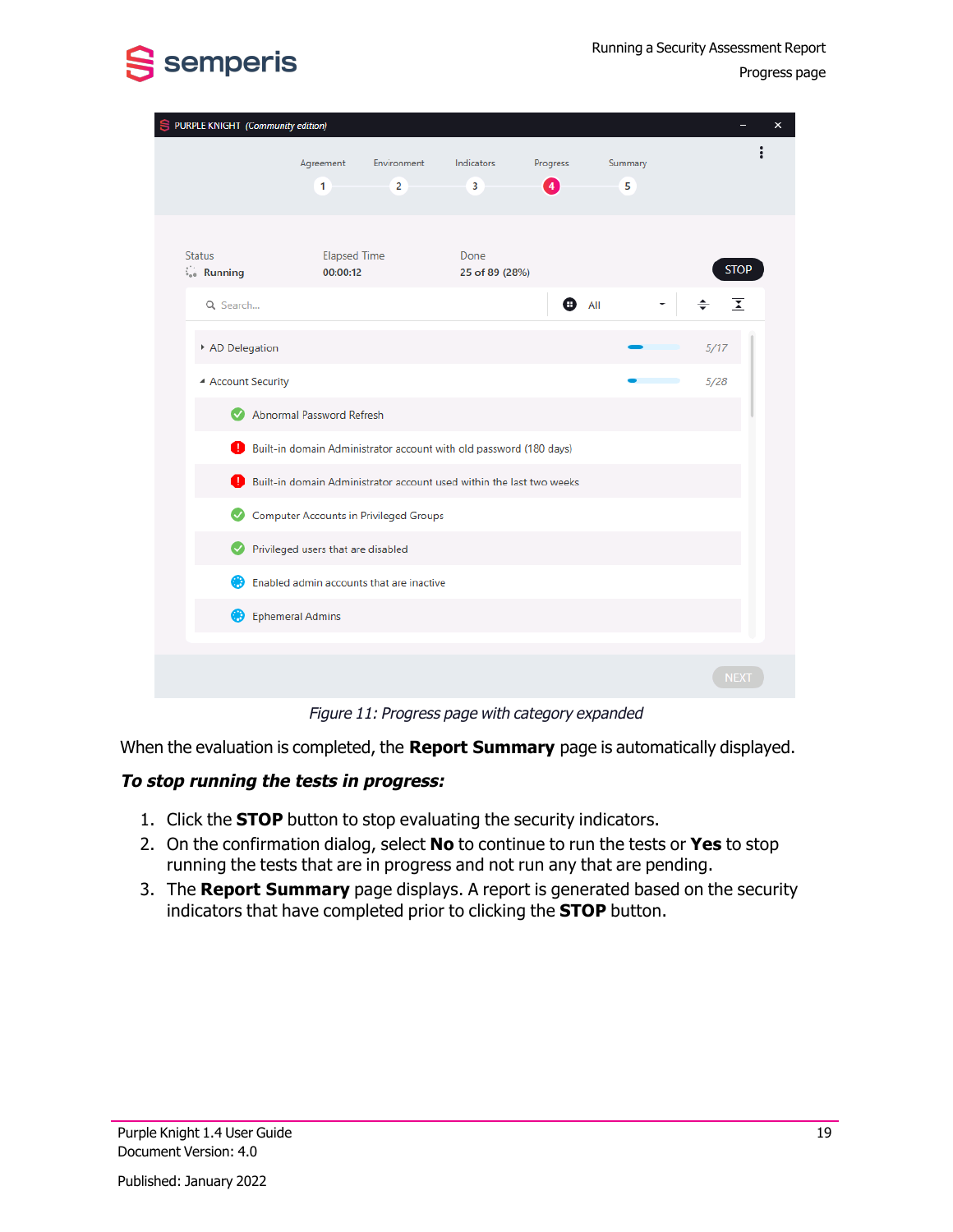## **NOTE:**

Stopping the report on the **Progress** page, does NOT cancel the generation of the report; it only stops running any security indicators that are in progress or that have not yet run. The Security Assessment report that is generated is <sup>a</sup> partial report that includes only the security indicators that ran prior to stopping. This partial report does however indicate the number of security indicators that were canceled and not included in the assessment.

## <span id="page-25-0"></span>**Report Summary page**

The **Report Summary** page summarizes the results of the Active Directory security assessment, including an overall security posture score, which is based on the category scores. The first five category scores are also displayed, which are based on the test results and weight of individual security indicators evaluated within the selected category.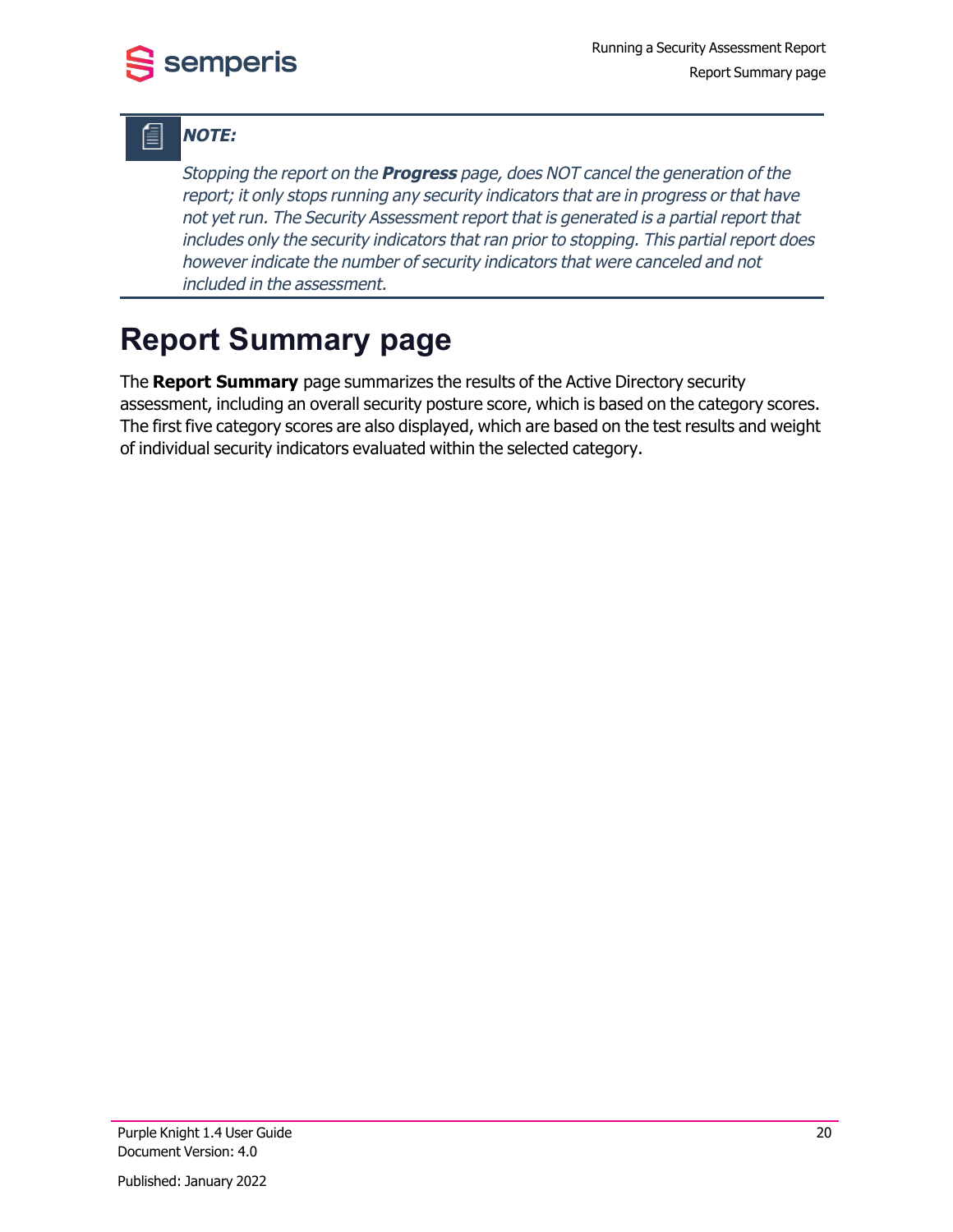

| PURPLE KNIGHT (Community edition)                                                                 |                                                                                 |                                                                                          |                               | $\times$                     |
|---------------------------------------------------------------------------------------------------|---------------------------------------------------------------------------------|------------------------------------------------------------------------------------------|-------------------------------|------------------------------|
|                                                                                                   | Agreement<br>Environment<br>$\overline{2}$<br>1                                 | Indicators<br>3                                                                          | Progress<br>Summary<br>6<br>4 |                              |
|                                                                                                   |                                                                                 | <b>REPORT SUMMARY</b>                                                                    |                               |                              |
| Forest:<br>No. of Domains:<br>Security Indicators:<br>Generated on:<br>Duration:<br>Requested by: | semperis.lab<br>2<br>89/91 evaluated<br>72 passed<br>1/24/2022<br>00:00:32<br>D | 17 IOEs found<br>SEMPERIS\Administrator<br>A                                             | A                             | Δ<br><b>Total Score</b><br>A |
| $92^{\circ}$<br><b>AD DELEGATION</b>                                                              | $64*$<br><b>ACCOUNT</b>                                                         | $95*$<br>AD                                                                              | 100*<br><b>GROUP POLICY</b>   | $95*$<br><b>KERBEROS</b>     |
|                                                                                                   | <b>SECURITY</b>                                                                 | <b>INFRASTRUCTURE</b><br><b>SECURITY</b><br>See additional categories in the full report | <b>SECURITY</b>               | <b>SECURITY</b>              |
| <b>X NEW SCAN</b>                                                                                 | $\mathbb{H}$ SAVE AS $\mathbb{V}$                                               |                                                                                          |                               | <b>EXAMPLE VIEW REPORT</b>   |

Figure 12: Report Summary page

The report summary includes the following information:

- **Forest:** The name of the forest that was evaluated.
- <sup>l</sup> **No. of Domains**: The number of domains that were evaluated.
- **· Security Indicators:** Summarizes the results of the security indicators included in the current assessment.
	- Evaluated: Number of security indicator tests that successfully completed (passed or IOE found) against the total number of security indicators selected for inclusion.
	- Passed: Total number of tests that passed without finding any IOEs.
	- IOEs Found: Total number of Indicators of Exposure (IOEs) found across all selected security indicators.
- **Generated on**: The date the assessment report was generated.
- **Duration**: The amount of time (hh:mm:ss) it took to generate the assessment report.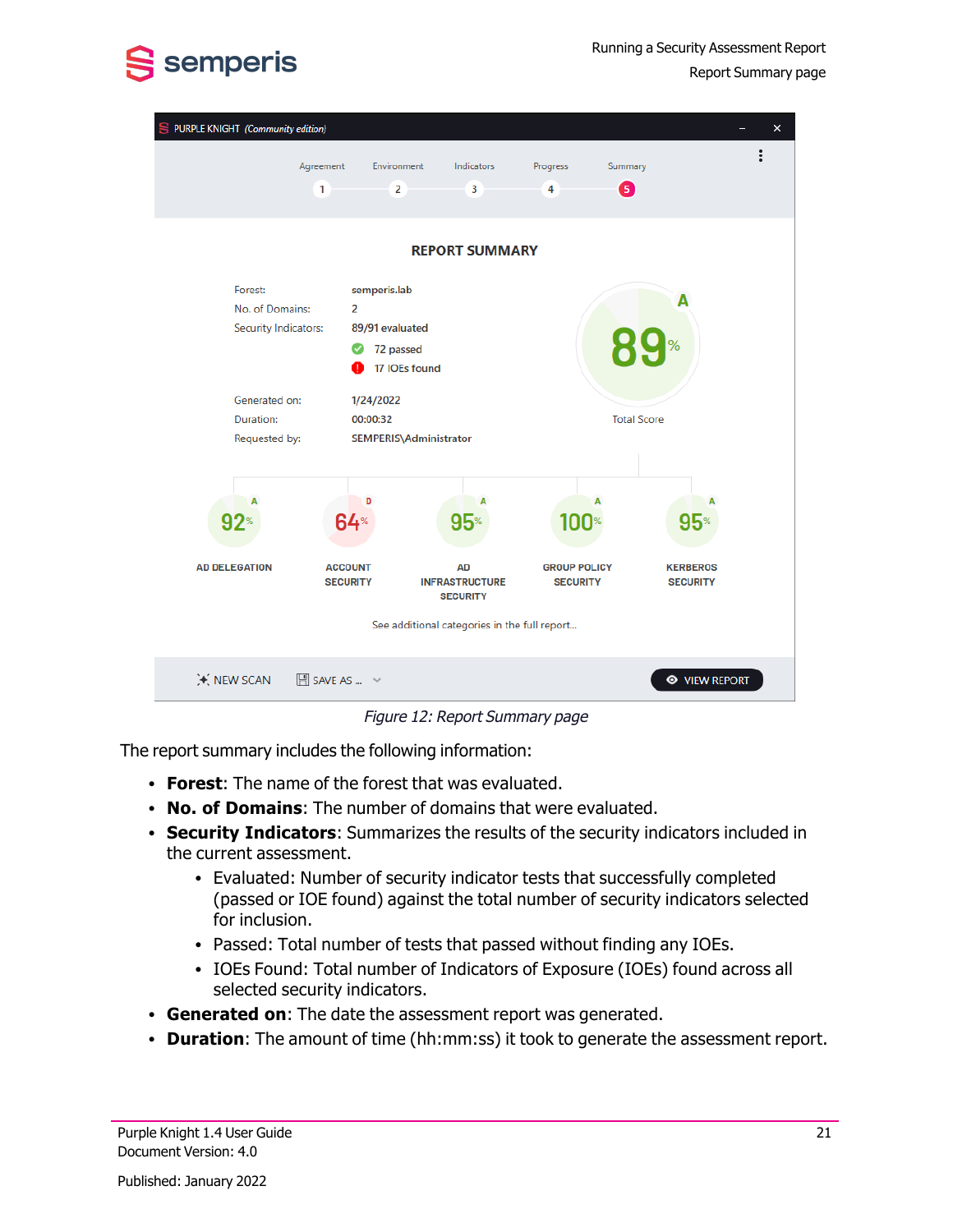

- **Requested by:** The name of the account that ran the assessment report.
- **Total Score**: Overall security posture score for all security indicators that successfully ran (passed or IOE found).
- **Category Scores**: Score for the first five categories based on the test results and weight of each security indicator that was evaluated within the selected category.

**N/A** is displayed if no security indicators within the category were selected for inclusion in the assessment report, if all the scripts within the category failed to run, or the assessment was canceled on the **Progress** page before any security indicators completed.

The report, in HTML format, is automatically saved to the **Output** folder in the **PurpleKnight** directory where the PurpleKnight.exe file is located, for example,

**<drive/path>\PurpleKnight\Output**. A folder is added for each security assessment report generated, using the date and time stamp as the folder name. This folder may contain the following output files:

- Security\_Assessment\_Report\_<forest-name>\_<date/time stamp>.html: Report in HTML format.
- <sup>l</sup> Security\_Assessment\_Report\_<forest-name>\_<date/time stamp>.xlsx: An Excel spreadsheet containing the full results returned from the assessment.
- <sup>l</sup> Security\_Assessment\_Report\_<forest-name>\_<date/time stamp>.csv: A .CSV file for each security indicator whose scan returned results.

.CSV files are saved for each security indicator whose scan returned results if the **Save As > Result data as CSVs** is selected on the **Report Summary** page.

Use the buttons at the bottom of this page to save the report, view the full detailed report, or exit the utility.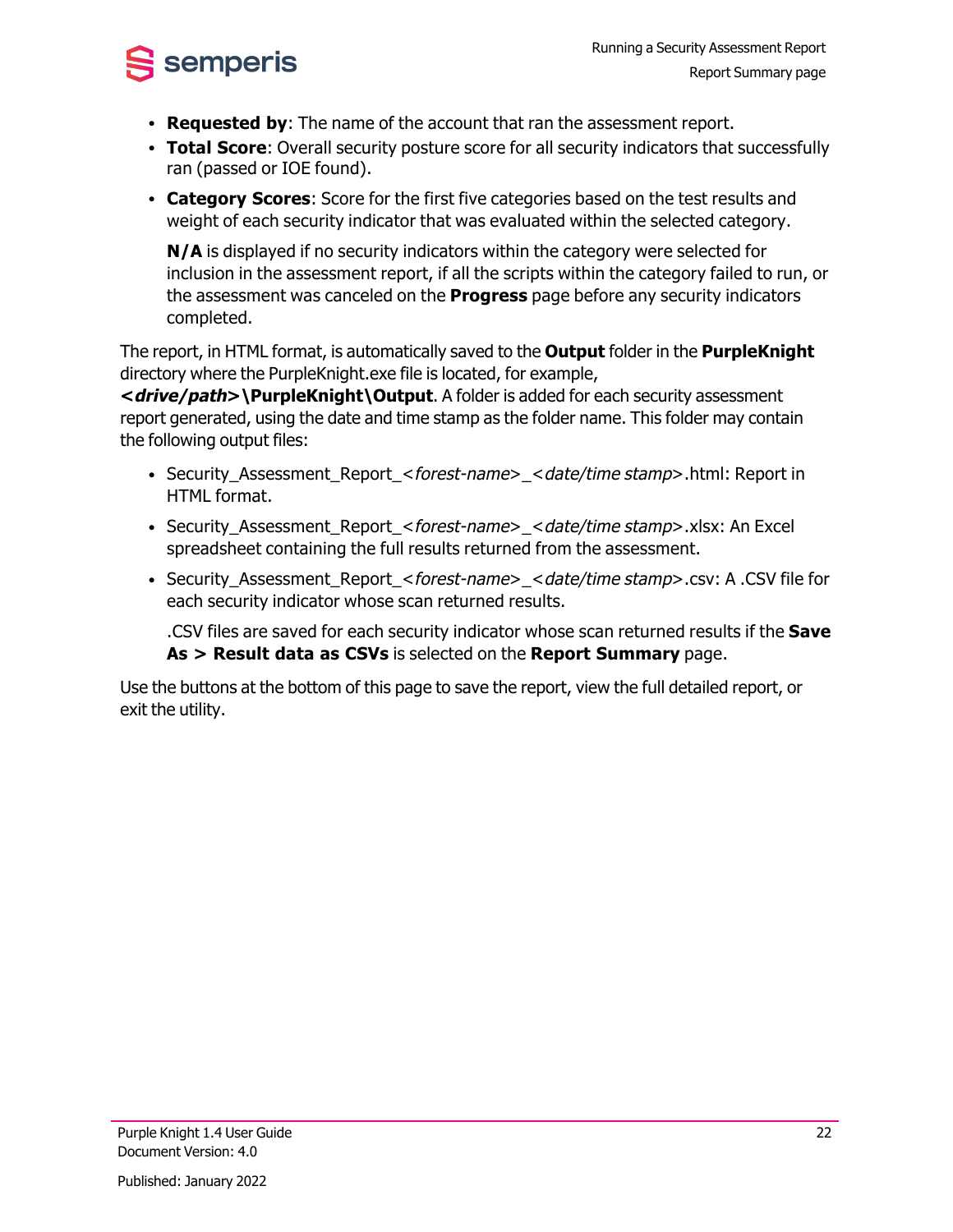

**NEW SCAN** Click to start a new scan. Clicking this button returns you to the [Environment](#page-15-0) page in order to select the forest and domains to be used in the new scan.

#### **NOTE:**

When you launch <sup>a</sup> new scan, the current **Report Summary** will no longer be available. However, the full report that contains the results of the current scan is available in the PurpleKnight/Output folder.

- **SAVE AS** Select one of the report options:
	- <sup>l</sup> **Full PDF report**: Click to save the full report results in .PDF format.

Clicking this button displays the Save As dialog allowing you to change the name of the .PDF file or location where the file is to be saved. By default, the file is saved in the **Output** folder created under the **PurpleKnight** directory.

<sup>l</sup> **Result data as CSVs**: Click to save a series of .CSV files that contain the results of the assessment. That is, for each security indicator whose scan returned results, a .CSV file is generated containing the result details.

Clicking this button displays the Browse for Folder dialog allowing you to select the location where the files are to be saved. Once the results have been successfully saved, you are asked whether you want to open the output file.

**VIEW REPORT** Click to view the full detailed Active Directory Security Assessment report in your default browser.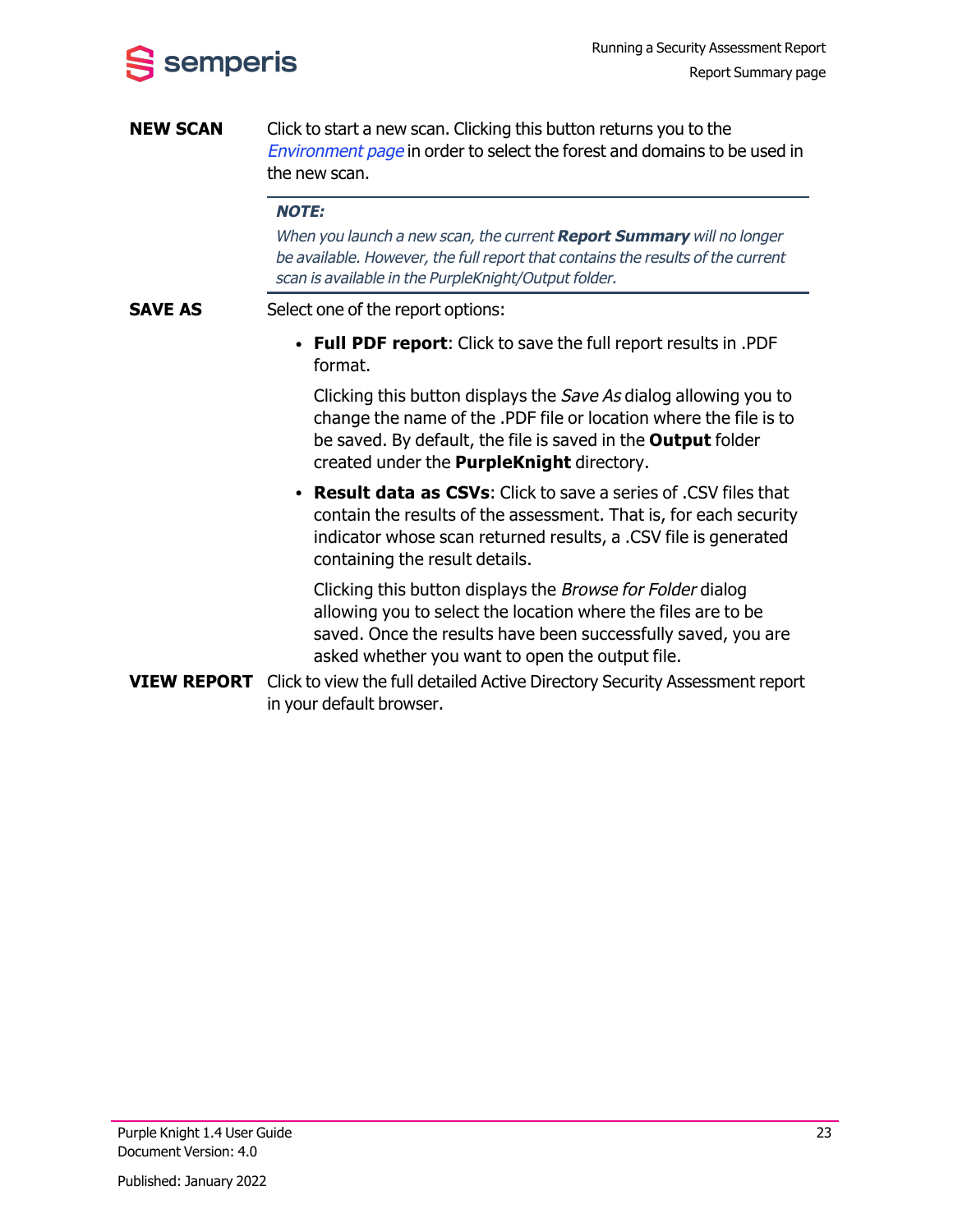



# <span id="page-29-0"></span>**AD Security Assessment Report**

The **Report Summary** page in the Purple Knight tool displays the overall security posture score and scores for the first five categories. Whereas, the full Active Directory Security Assessment report provides the overall security posture score (percentage and letter score), detailed findings for each security indicator test, and recommended actions that can be taken to address any weaknesses or risky configurations that are found.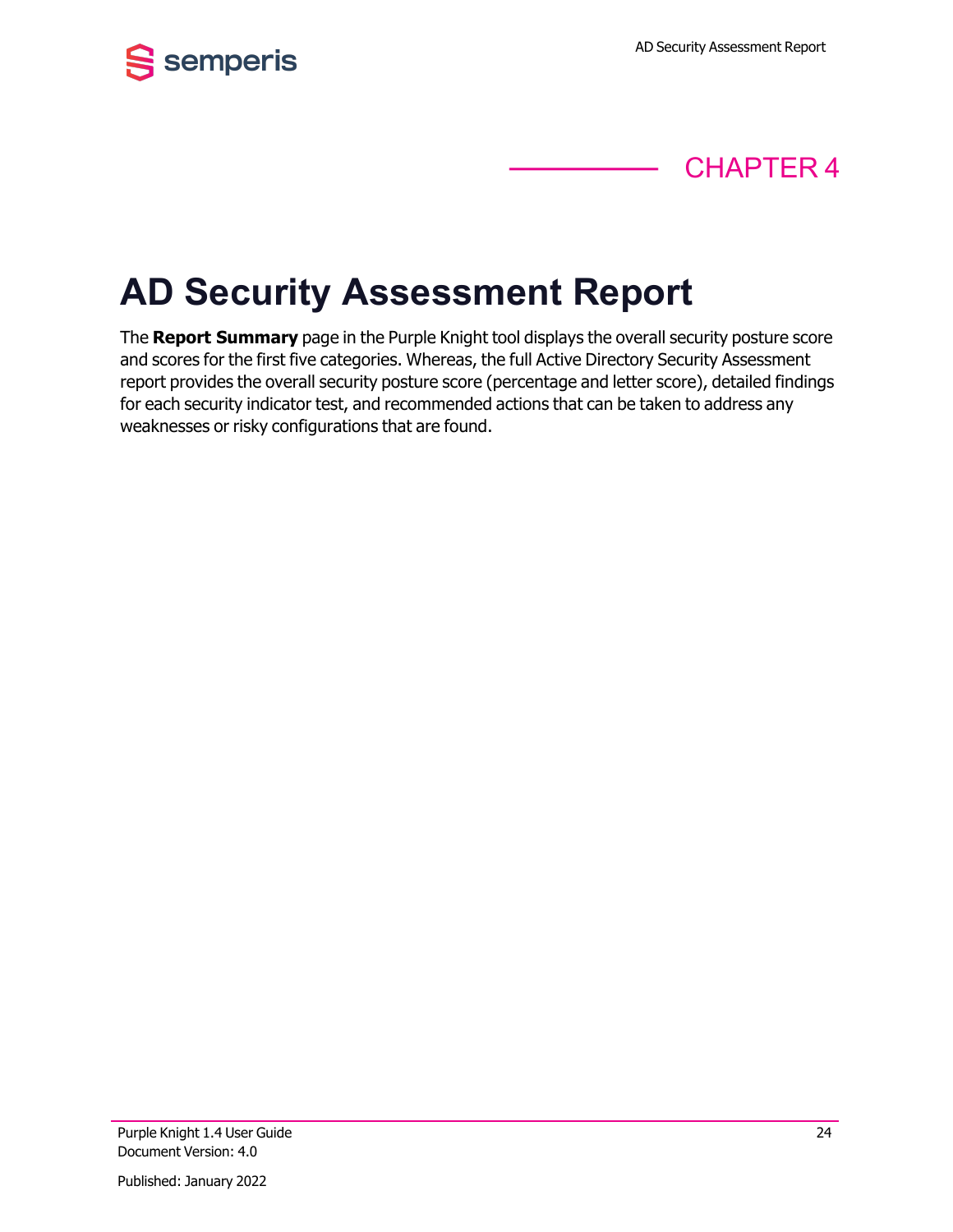

Semperis

| <b>ACTIVE DIRECTORY</b>                                      |                                                   |                                                                                                                                                                                                                              |                              |                                             |
|--------------------------------------------------------------|---------------------------------------------------|------------------------------------------------------------------------------------------------------------------------------------------------------------------------------------------------------------------------------|------------------------------|---------------------------------------------|
| v 1.4.2112.21001   Community edition                         |                                                   | <b>SECURITY ASSESSMENT REPORT</b>                                                                                                                                                                                            |                              |                                             |
|                                                              |                                                   | Note: A typical Active Directory is in a constant state of flux, with hundreds or even thousands of changes made each day.                                                                                                   |                              |                                             |
| events taking place in your directory.                       |                                                   | Purple Knight offers a helpful snapshot of your security posture, but it's no substitution for continuous monitoring of<br>To learn more about a comprehensive, round-the-clock monitoring of all aspects of AD, click here. |                              | <b>Total Score</b>                          |
|                                                              |                                                   |                                                                                                                                                                                                                              |                              |                                             |
| <b>OVERVIEW</b>                                              |                                                   |                                                                                                                                                                                                                              |                              |                                             |
|                                                              |                                                   |                                                                                                                                                                                                                              |                              |                                             |
| Forest<br>semperis.lab                                       | No. of Domains:<br>$\overline{2}$                 | Generated on:<br>1/10/2022 4:05 PM                                                                                                                                                                                           | <b>Duration:</b><br>00:00:39 | Requested by:<br>SEMPERIS\Administra<br>tor |
| View Appendix 1 - Domains list<br><b>SECURITY INDICATORS</b> |                                                   | represents opportunities for enhancing this Active Directory environment from a security perspective in accordance with industry best practices.                                                                             |                              |                                             |
| <b>EVALUATED</b>                                             | <b>IOEs FOUND</b>                                 | <b>FAILED TO RUN</b><br><b><i><u>PASSED</u></i></b>                                                                                                                                                                          | CANCELED                     | NOT SELECTED                                |
| 88/90                                                        | m 17                                              | 71<br>1                                                                                                                                                                                                                      | $\times 0$                   | 1                                           |
|                                                              |                                                   |                                                                                                                                                                                                                              |                              |                                             |
| <b>CRITICAL IOES FOUND</b>                                   |                                                   |                                                                                                                                                                                                                              |                              |                                             |
|                                                              | Print spooler service is enabled on a DC          | This indicator looks for Domain Controllers that have the print spooler service running. This service is enabled by default.                                                                                                 |                              |                                             |
| Read More                                                    |                                                   |                                                                                                                                                                                                                              |                              |                                             |
|                                                              | <b>Privileged Users with Weak Password Policy</b> |                                                                                                                                                                                                                              |                              |                                             |
| Read More                                                    |                                                   | This indicator looks for privileged users in each domain that don't have a strong password policy enforced, according to ANSSI framework. It chec                                                                            |                              |                                             |
|                                                              |                                                   | Figure 13: AD Security Assessment Report                                                                                                                                                                                     |                              |                                             |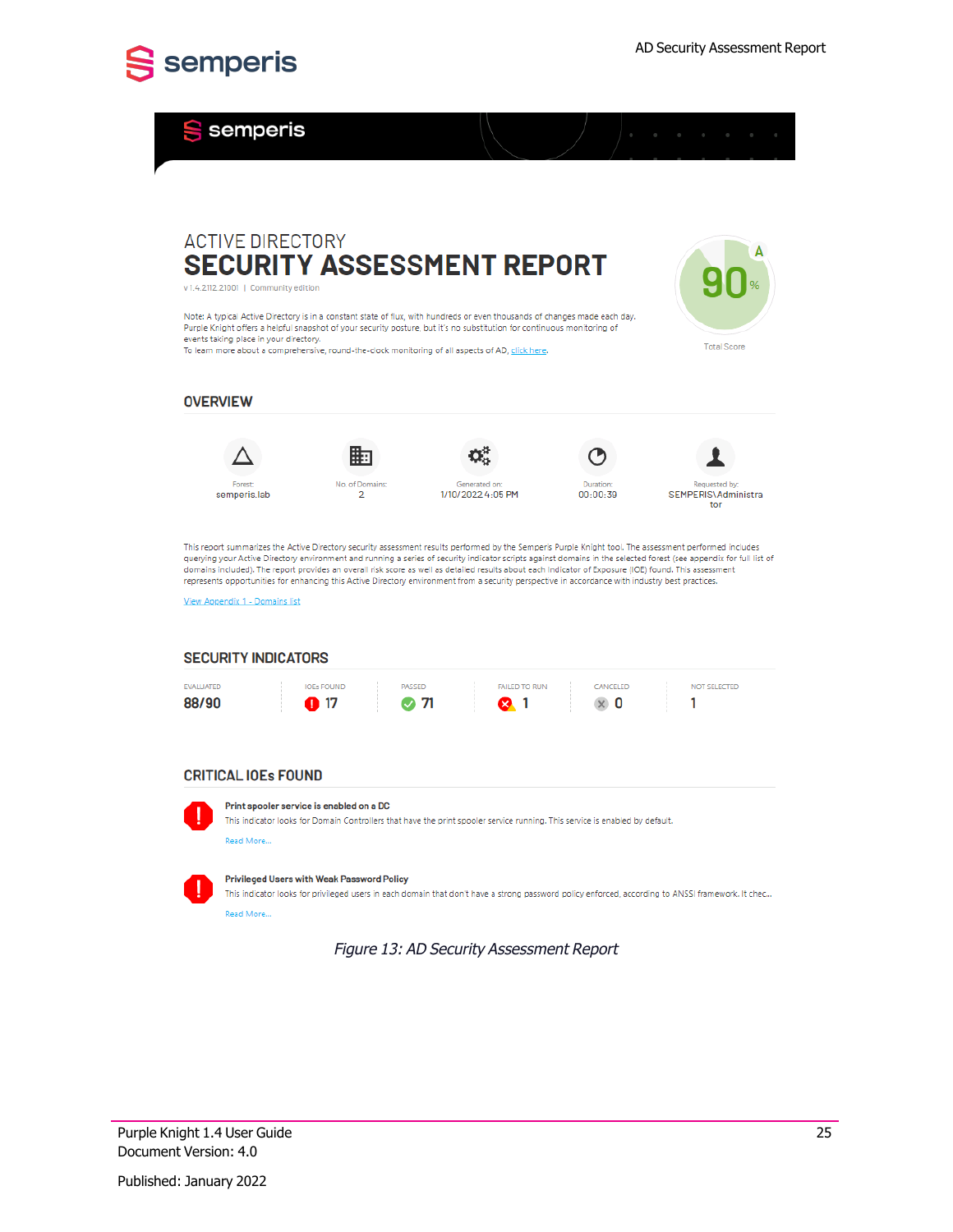The report is divided into the following sections:

semperis

- [Overview](#page-31-0): Provides environment and run details.
- [Security](#page-32-0) Indicators: Summarizes the results of the security indicators included in the current assessment.
- [Critical](#page-32-1) IOEs Found: Reveals a list of critical Indicators of Exposure (IOEs) found during the assessment.
- [Additional](#page-33-0) IOEs Found: Displays a list of IOEs with a severity level of warning or informational found during the assessment.
- $\bullet$  [Indicators](#page-34-0) Failed To Run: Displays a list of security indicators that failed to run.
- [Categories](#page-34-1): Lists the categories, the score for the category, a brief description, and a link to the individual security indicator test descriptions and results.
	- Test Result [Details](#page-35-0): This section is organized by category and includes details about each security indicator within each category. For each security indicator evaluated, the report provides a description of what was evaluated and the meaning of the findings. It also displays the actual test results including potential vulnerabilities and risky configurations that were found.
- Report [Appendices](#page-39-0): Appendices are included at the end of the report, which lists the domains included in the assessment, explains the scoring method used, provides a breakdown of security indicators within the ANSSI framework, and if applicable provides a list of objects returned (that is, if a security indicator scan returns more than 10 objects).

## **NOTE:**

To customize the report, you can add your company logo to the header. For more information on adding or replacing your company logo, see How to Add [Company](#page-44-0) [Branding](#page-44-0).

## <span id="page-31-0"></span>**Overview**

An **Overview** containing the following information is provided at the top of each Active Directory Security Assessment report:

- **Forest:** The name of the forest that was evaluated.
- <sup>l</sup> **No. of Domains**: The number of domains that were evaluated.
- **Generated on**: The date the assessment report was generated.
- **Duration**: The amount of time (hh:mm:ss) it took to generate the assessment report.
- **Requested by:** The name of the account that ran the assessment report.

The **Overview** also provides a general description for the Security Assessment report and a link to the Domains list appendix.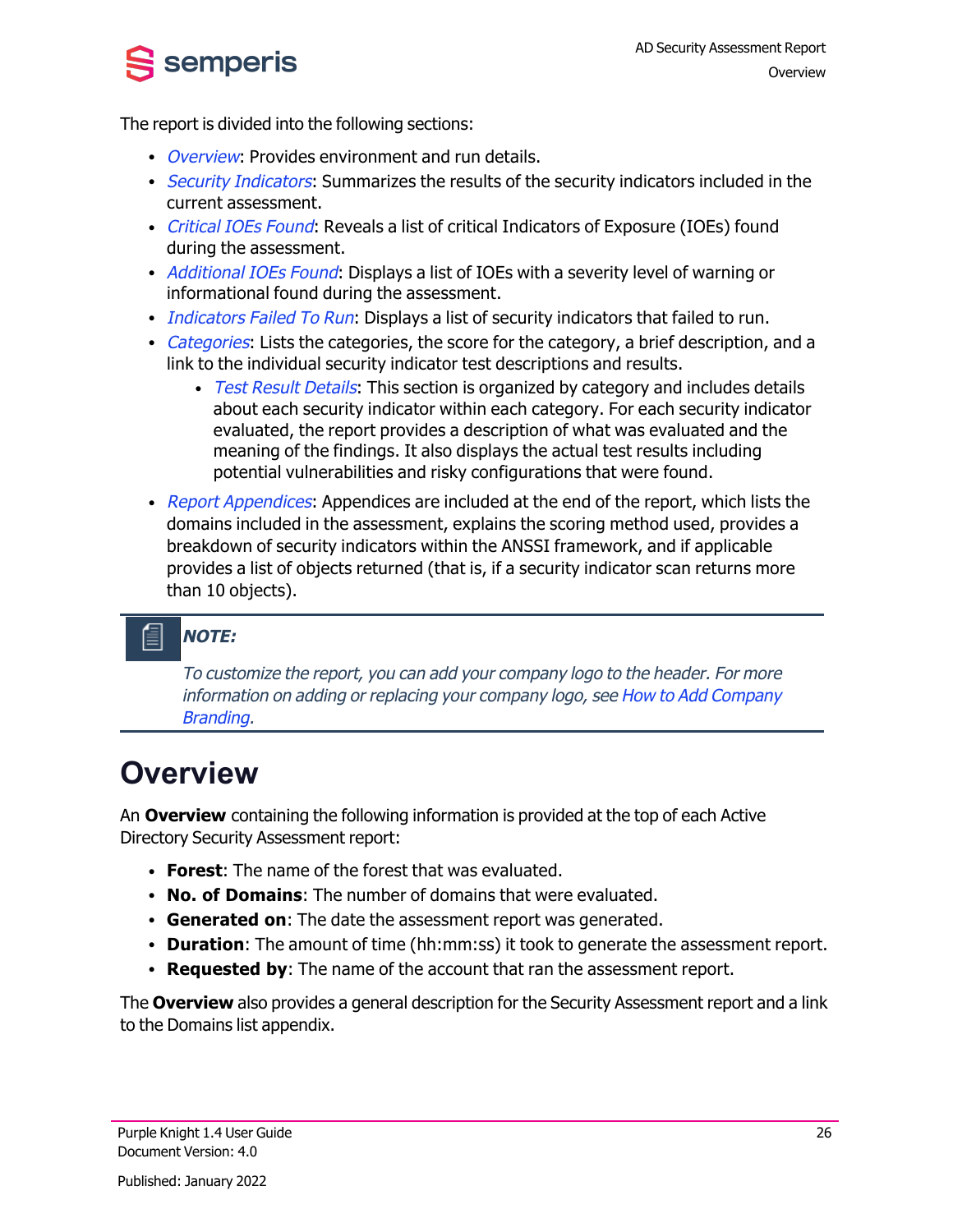<span id="page-32-0"></span>

## **Security Indicators**

The **SECURITY INDICATORS** section of the report summarizes the results of the security indicators included in the current assessment.





This summary includes the following information:

- **Evaluated:** Number of security indicator tests that successfully completed (returned a result of **Passed** or **IOE Found**) against the total number of security indicators selected for inclusion.
- <sup>l</sup> **IOEs Found**: Number of security indicator tests that returned an **IOE Found** result. That is, a security indicator test that found a security incident or change event regardless of when it occurred.
- **Passed**: Number of tests that passed without finding an IOE.
- <sup>l</sup> **Failed to Run**: Number of tests that failed to run.
- **Canceled:** Number of tests that were canceled before they finished.
- **Not Selected**: Number of security indicators that were not included in the current assessment.

## <span id="page-32-1"></span>**Critical IOEs Found**

The **CRITICAL IOEs FOUND** section lists the security indicator tests that found critical IOEs in your Active Directory environment.

Critical IOEs uncover vulnerabilities where an intruder could gain control of the host, which could potentially lead to the compromise of areas within the network system. Vulnerabilities at this level include authentication, encryption, and code issues leading to data manipulation.

#### **CRITICAL IOEs FOUND**

| ÷        | Print spooler service is enabled on a DC<br>This indicator looks for Domain Controllers that have the print spooler service running. This service is enabled by default.                               |
|----------|--------------------------------------------------------------------------------------------------------------------------------------------------------------------------------------------------------|
|          | Read More                                                                                                                                                                                              |
| ٠.<br>÷. | <b>Privileged Users with Weak Password Policy</b><br>This indicator looks for privileged users in each domain that don't have a strong password policy enforced, according to ANSSI framework. It chec |
|          | Read More                                                                                                                                                                                              |

Figure 15: Security Assessment report: Critical IOEs Found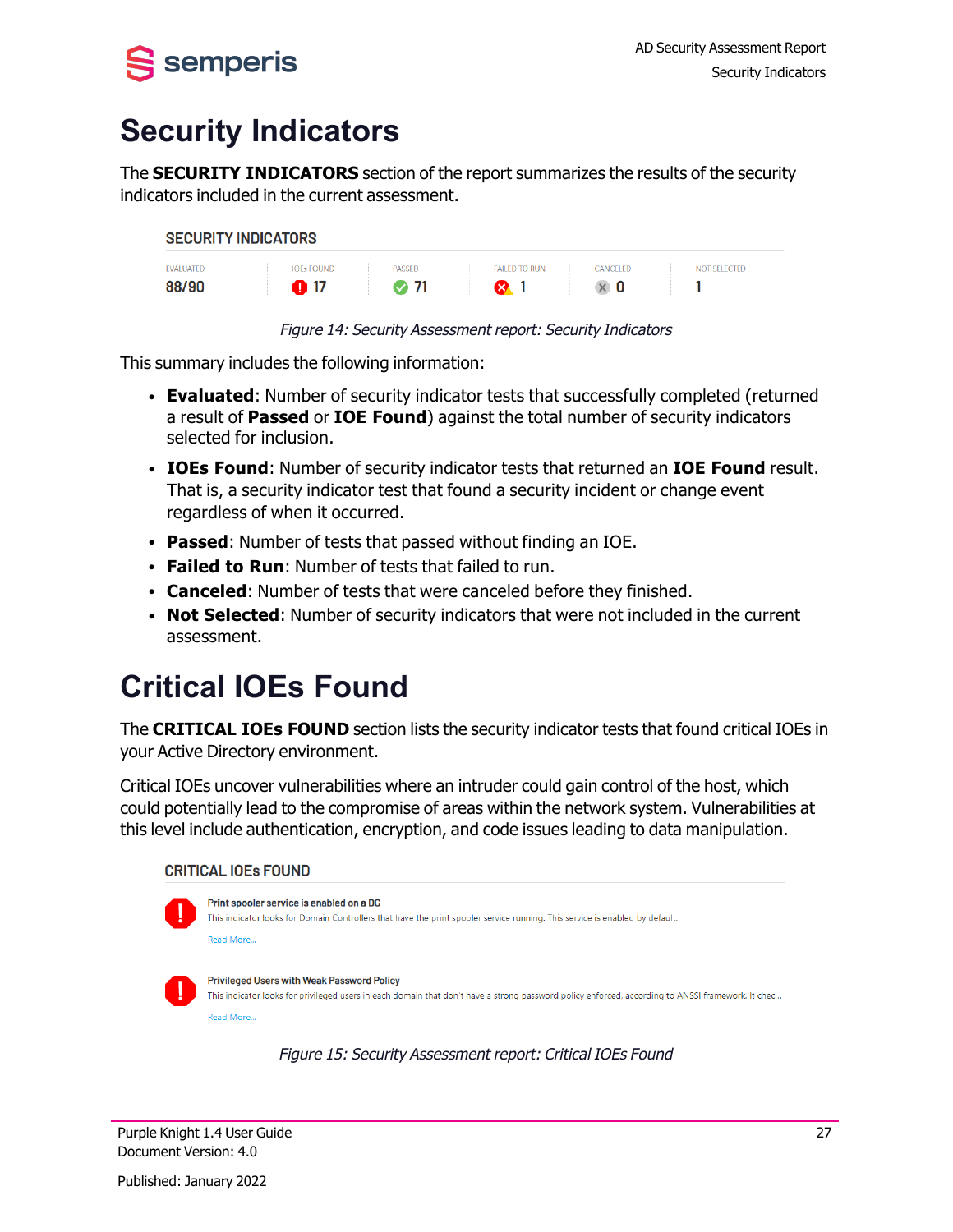S semperis

For each critical IOE found, the following information is provided:

- Name of the security indicator.
- A partial description of what was evaluated.
- **Read More:** A link to view the full description and detailed test results for the security indicator.

## <span id="page-33-0"></span>**Additional IOEs Found**

The **ADDITIONAL IOEs FOUND** section lists the security indicator tests that found an IOE with a warning or informational severity level.

- IOEs assigned a warning severity level reveal that an intruder may be able to collect sensitive information from the host, such as the precise version of installed software. With this information, an intruder can easily exploit known vulnerabilities specific to software versions.
- IOEs assigned an informational severity level disclose when an intruder can collect information about the host (such as open ports, services, and so on) and may be able to use this information to find other vulnerabilities.

#### **ADDITIONAL IOEs FOUND**

| <b>NAMF</b>                                                                     | <b>SEVERITY LEVEL</b> |      |           |
|---------------------------------------------------------------------------------|-----------------------|------|-----------|
| Admins with old passwords                                                       | Warning               | ____ | Read More |
| Built-in domain Administrator account used within the last two weeks            | Warning               | ____ | Read More |
| Changes to Pre-Windows 2000 Compatible Access Group<br>membership               | Warning               | ____ | Read More |
| Enabled admin accounts that are inactive                                        | Warning               | ____ | Read More |
| Kerberos krbtgt account with old password<br>$\bullet$                          | Warning               | ____ | Read More |
| Privileged accounts with a password that never expires<br>$\bullet$             | Warning               | ____ | Read More |
| Users with old passwords<br>$\bullet$                                           | Warning               | ____ | Read More |
| Built-in domain Administrator account with old password (180 days)<br>$\bullet$ | Informational         | ____ | Read More |
| Built-in quest account is enabled                                               | Informational         | .    | Read More |
| gMSA not in use<br>$\bullet$                                                    | Informational         |      | Read More |
| Protected Users group not in use<br>٠                                           | Informational         | ____ | Read More |
| Unprivileged users can add computer accounts to the domain                      | Informational         | ___  | Read More |
| Unprotected accounts with adminCount=1                                          | Informational         | ___  | Read More |
| User accounts with password not required                                        | Informational         | ___  | Read More |
| Users with Password Never Expires flag set                                      | Informational         | ____ | Read More |

Figure 16: Security Assessment report: Additional IOEs Found

This list includes the following information for each additional IOE found:

- **Name**: The name of the security indicator.
- **Severity Level:** The severity level assigned to the security indicator.
- **Read More:** A link to view the full description and detailed test results for the security indicator.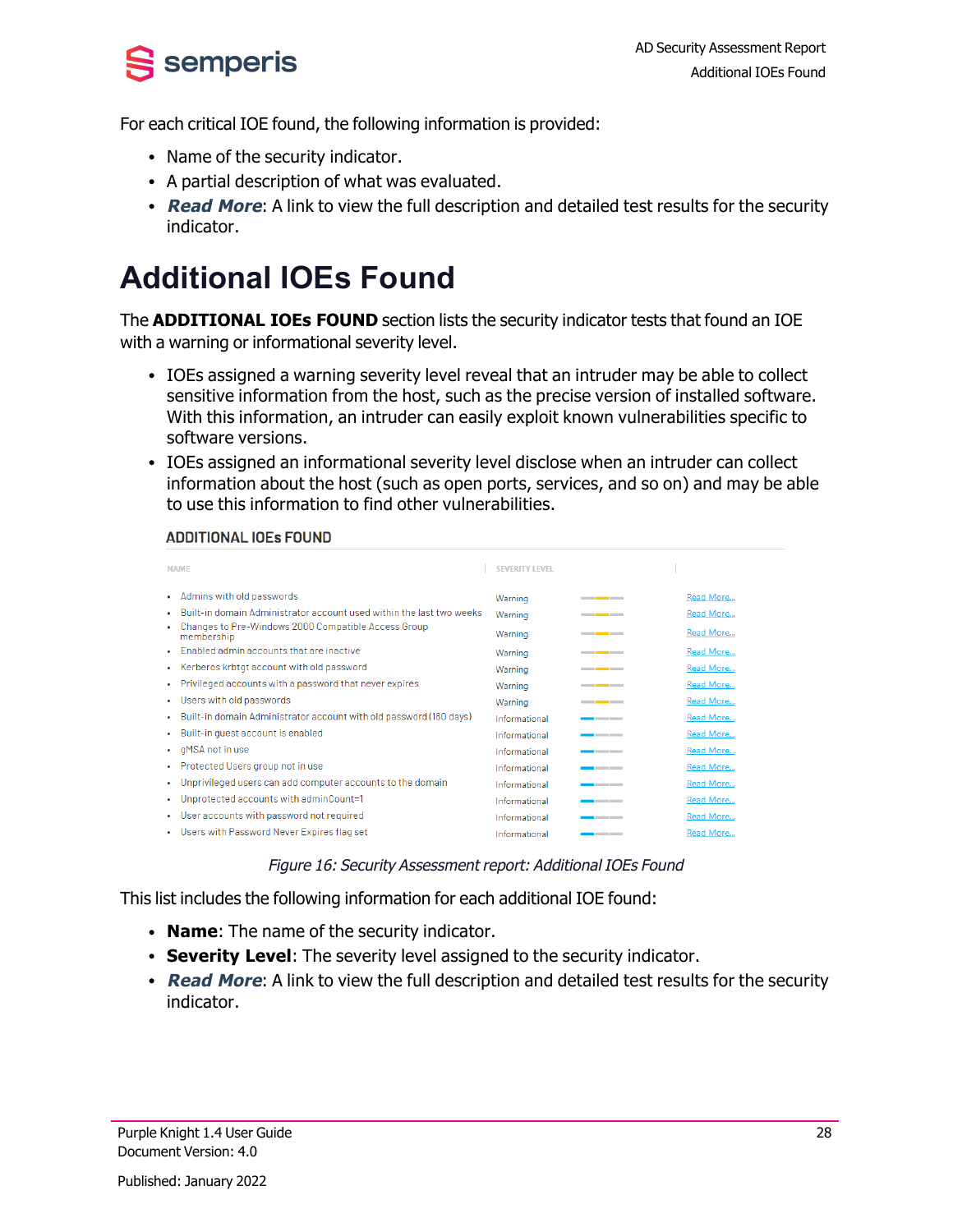# <span id="page-34-0"></span> $S$  semperis

## **Indicators Failed To Run**

The **INDICATORS FAILED TO RUN** section lists the security indicator tests that failed to run. For example, an indicator will return "Failed to Run" when it is not applicable to the selected forest. Note that indicators that fail to run do NOT affect the security posture scores.

| <b>INDICATORS FAILED TO RUN</b>       |                       |           |
|---------------------------------------|-----------------------|-----------|
| <b>NAME</b>                           | <b>SEVERITY LEVEL</b> |           |
| • Changes to MS LAPS read permissions | Informational         | Read More |

Figure 17: Security Assessment report: Indicators Failed to Run

This list includes the following information for each security indicator test that failed to run:

- **Name**: The name of the security indicator.
- **· Severity Level:** The severity level assigned to the security indicator.
- **Read More:** A link to view the full description of the security indicator including a message as to why the security indicator test did not run.

## <span id="page-34-1"></span>**Categories**

The **CATEGORIES** section in the Security Assessment report provides a recap of the category scores.

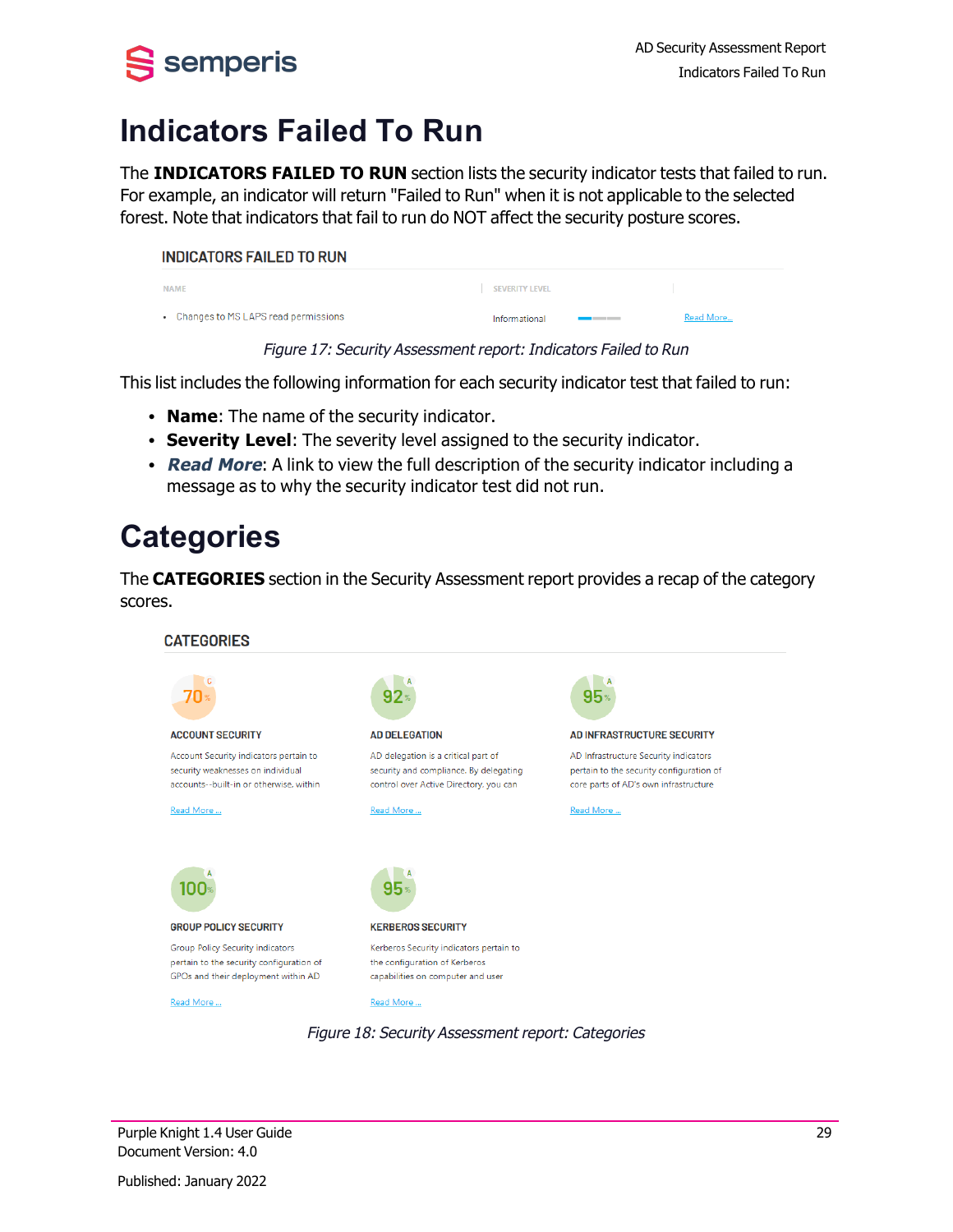

The following category summary information is provided:

**Score:** A percentage and letter grade for each category based on the test results and weight of each security indicator that was evaluated within the selected category. For more information on the scoring method used, see the *[Scoring](#page-40-0) method* appendix.

**N/A** is displayed if no security indicators within the category were selected for inclusion in the assessment report, if all the scripts within the category failed to run, or the assessment was canceled on the **Progress** page before any security indicator tests completed.

- <sup>l</sup> **Category name and description**: The name of the category followed by a partial description of the type of security indicators included in the category.
- **Read More:** A link to the full description and detailed test results for each security indicator in the category.

## <span id="page-35-0"></span>**Test Result Details**

For each security indicator evaluated, the Security Assessment report provides details about the individual security indicator and any potential weaknesses or risky configurations found. This section is organized by category and includes details about each security indicator within each category.



Figure 19: Security Assessment report: AD Infrastructure Security category results

Each security indicator is listed under its associated category and includes the following category information:

- **Category name:** The name of the category.
- <sup>l</sup> **Category score**: A percentage and letter grade for the category based on the test results and weight of each security indicator that was evaluated within the category.

**N/A** is displayed if there were no security indicators within the category selected for inclusion in the report.

- **Weight**: The weight assigned to the category, based on the importance of each category to the overall Active Directory security posture.
- **Evaluated:** The number of security indicators evaluated against the total number of security indicators in the category selected for evaluation.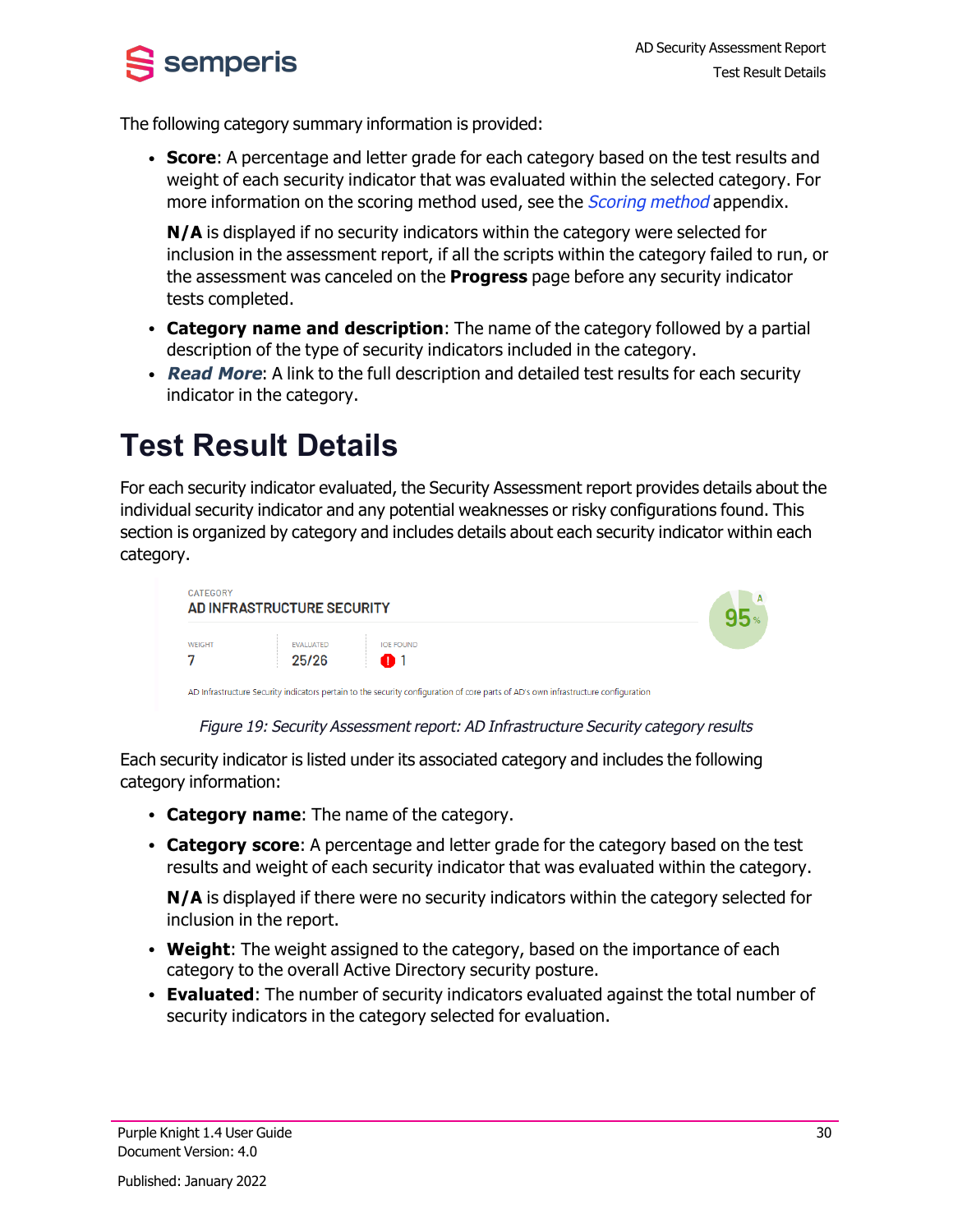

- <sup>l</sup> **IOE Found**: The total number of indicators that returned an **IOE Found** results within the category.
- **· Description**: A general description of the type of security indicators included in the category.

Following the category summary, the test result details for each security indicator is displayed.

| <b>SECURITY INDICATOR</b><br>Print spooler service is enabled on a DC |                                                                                                                                                                                                                                                                             | <b>IOF Found</b> |  |
|-----------------------------------------------------------------------|-----------------------------------------------------------------------------------------------------------------------------------------------------------------------------------------------------------------------------------------------------------------------------|------------------|--|
| <b>SEVERITY</b>                                                       | <b>WEIGHT</b>                                                                                                                                                                                                                                                               |                  |  |
| Critical<br>___                                                       | 8                                                                                                                                                                                                                                                                           |                  |  |
| <b>Security Frameworks</b>                                            |                                                                                                                                                                                                                                                                             |                  |  |
| MITRE ATT&CK                                                          |                                                                                                                                                                                                                                                                             |                  |  |
| • Execution<br>Lateral Movement<br><b>Privilege Escalation</b><br>٠   |                                                                                                                                                                                                                                                                             |                  |  |
| <b>Description</b>                                                    |                                                                                                                                                                                                                                                                             |                  |  |
|                                                                       | This indicator looks for Domain Controllers that have the print spooler service running. This service is enabled by default.                                                                                                                                                |                  |  |
| <b>Likelihood of Compromise</b>                                       |                                                                                                                                                                                                                                                                             |                  |  |
| information on this flaw.                                             | During June-July 2021, several critical flaws were found in Windows Print Spooler services - CVE-2021-1675 and CVE-2021-34527 which<br>directly affects Print Spoolers on domain controllers, enabling remote code execution. See this link for Microsoft updates and patch |                  |  |
|                                                                       | In addition to this vulnerability, an existing weakness in print spoolers enabled on a DC, combined with unconstrained delegation object                                                                                                                                    |                  |  |

(see indicator 16 "Computer or user accounts with unconstrained delegation") may allow attackers to authenticate as that DC to any service (see this writeup for additional information).

#### **Result**

Found 5 DCs that have the Print Spooler service running.

| <b>FODN</b>      |  |
|------------------|--|
| DC <sub>01</sub> |  |
| DC <sub>05</sub> |  |
| DC04.            |  |
| DC <sub>02</sub> |  |
| DC <sub>03</sub> |  |

Showing 5 of 5 Saved to: C:\PurpleKnight-Community\PurpleKnight\PurpleKnight\Output\01\_10\_2022\_16\_05\_26\DCPrintSpooler\_01\_10\_2022\_16\_05\_26.csv

#### **Remediation Steps**

Print spooler services are enabled by default. If not absolutely required, disable the service on all domain controllers. If required, make sure the server is fully patched and follow Microsoft quidance here.

Figure 20: Security Assessment report: Print spooler service is enabled on <sup>a</sup> DC test result details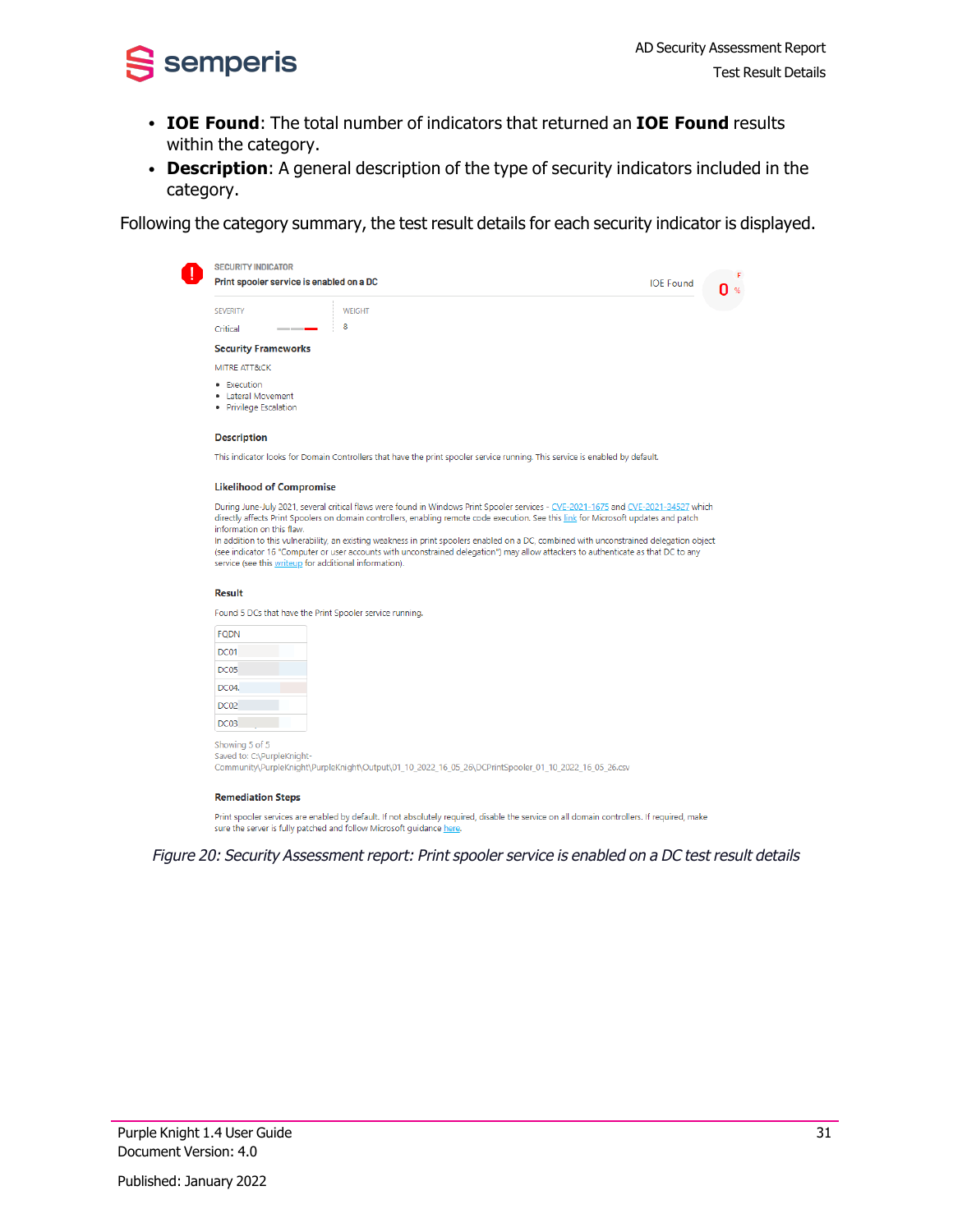

The following details are provided for each security indicator that was evaluated:

- **Status Indicator**: Indicates the results state of the security indicator test that was run:
	- A IOE Found.

Passed without triggering an indicator.



Failed to run.

 $\overline{\mathsf{x}}$ Canceled before test completed.

No icon Security indicator was not selected for inclusion in the current report.

- **Name**: The name of the security indicator.
- **Status**: Displays whether the security indicator script successfully ran and if an IOE was found.
	- **IOE Found**: Security indicator script completed successfully but found an event (IOE).
	- **Passed:** Security indicator script completed successfully and did not trigger an indicator.
	- **Failed to run**: Security indicator script failed to run (e.g. inefficient credentials).
	- **Canceled**: Security indicator test was canceled before it completed.
	- **Not Selected:** Security indicator was not selected for inclusion in the current report.
- **Score:** A percentage and letter grade for the individual security indicator.

**N/A** is displayed if the security indicator was not selected for inclusion in the report, if the script failed to run, or if it was canceled before it completed.

- **Severity**: The severity level assigned to the security indicator based on proven risk analysis. Valid severity levels include: Informational, Warning, and Critical.
- <sup>l</sup> **Weight**: The weight, which is a value between 1 and 10, assigned to the security indicator, based on the likelihood of compromise and a defined rating/risk level. Security indicators that expose riskier vulnerabilities in an AD environment are assigned a higher weight.
- **Security Frameworks:** The different security frameworks that are addressed by the security indicator. For example, the MITRE ATT&CK<sup>®</sup> categories or ANSSI rules that correlate to the adversary tactic, technique, or process being evaluated by the security indicator.
- **Description**: A general description of what was evaluated and the meaning of the findings.
- <sup>l</sup> **Likelihood of Compromise**: Indicates how likely the exposed weakness or risky configuration is to cause a compromise in Active Directory, as well as the severity of the potential compromise if not addressed.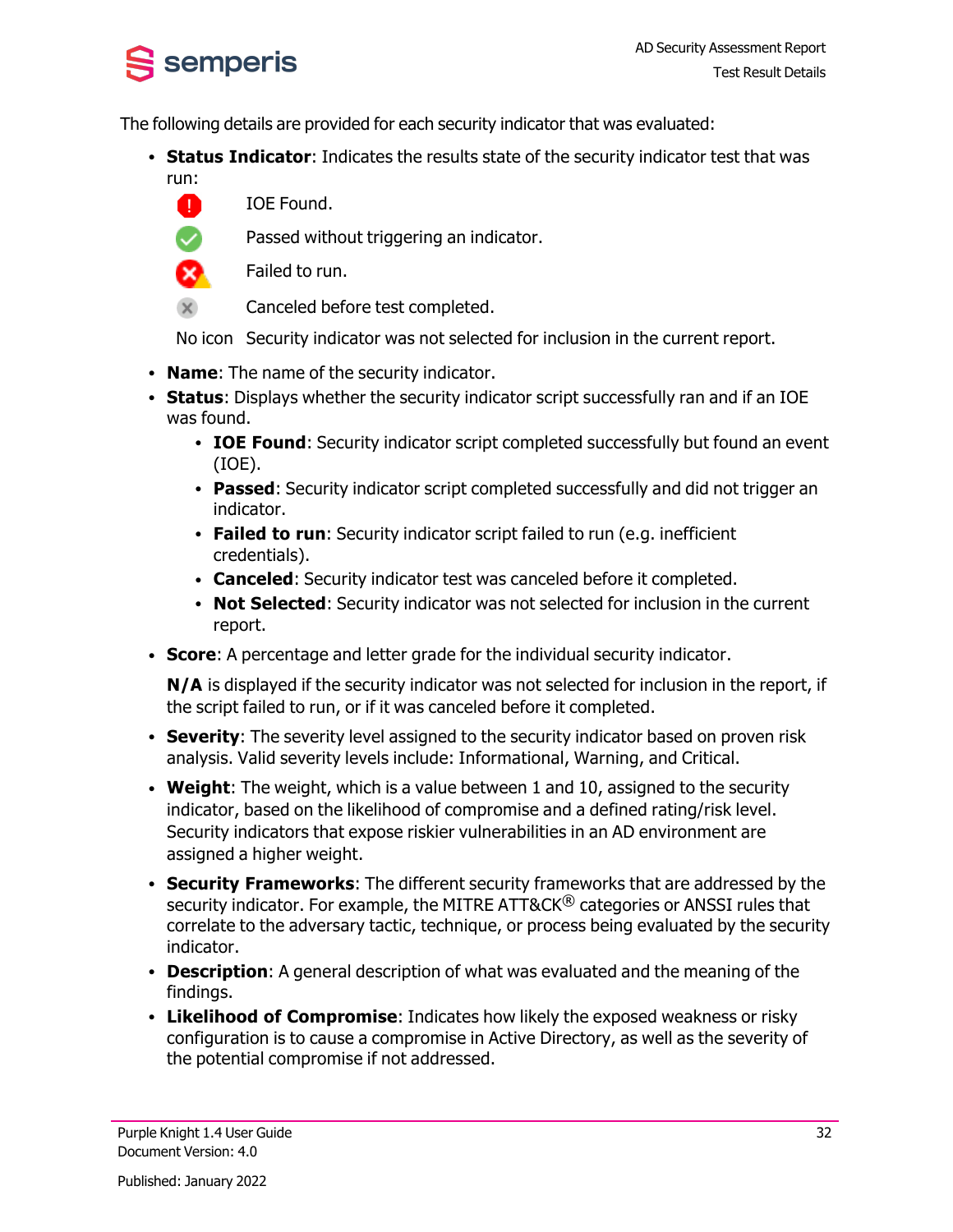

- **Result:** The security indicator test results or findings.
	- If the security indicator test found an IOE, this field provides a list of AD objects found that caused the security event (IOE). For example, for users with the "password never expires" flag set, this pane displays the users that are found to have this setting.

If the list is lengthy (more than 10 objects by default), there will be a link to the results appendix instead of including all the results within the report.



An Excel file that includes all of the scan results is automatically created and saved in the **Output** folder under the **PurpleKnight** directory. This Excel spreadsheet contains multiple tabs (Summary tab and <sup>a</sup> tab for each indicator that returned results) that lists all of the objects returned.

If the creation of the Excel file fails due to Excel's limitations for number of columns, rows, or characters in <sup>a</sup> cell, <sup>a</sup> .CSV file is created for each Excel tab and are saved in the **Output** folder under the **PurpleKnight** directory.

- If the security indicator test failed to run, this field displays an error message describing why the script failed.
- If the security indicator test passed without detecting an event (IOE), this field displays **No evidence of exposure**.
- If the security indicator was not selected, the **Result** section is not displayed.
- **Remediation Steps:** Provides suggested corrective action that can be taken to reduce your Active Directory attack surface.
	- If the security indicator test passed without detecting an event (IOE) or failed to run, this field displays **None**.
	- **.** If the security indicator was not selected for evaluation, the **Remediation Steps** section is not displayed.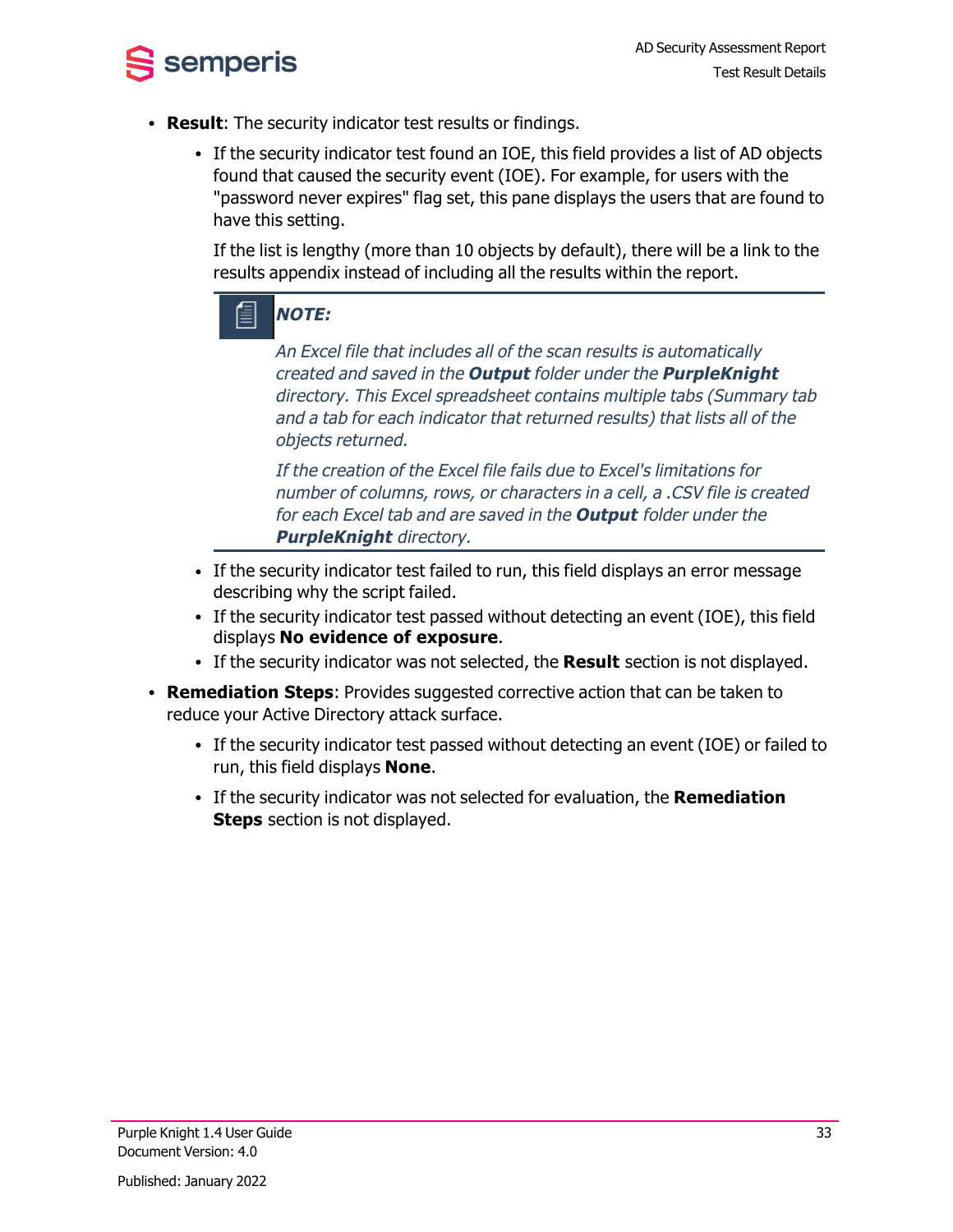<span id="page-39-0"></span>

## **Report Appendices**

The Security Assessment report contains the following appendices, which provide additional supporting information:

- **Domains list** appendix provides a list of domains included in the assessment.
- **Scoring method** appendix provides a brief description of the scoring method used to calculate the percentage and letter grades presented in the report.
- **ANSSI Scorecard** appendix displays a breakdown of security indicators within the French National Agency for the Security of Information Systems (ANSSI) framework.
- Results appendices provide the results for security indicators that returned more results (more than 10 objects) than can be displayed within the body of the report. The maximum number of objects included in the results appendix for a security indicator is 30 objects. A note is added to the end of the list indicating the name of the tab within the Excel spreadsheet where the results are saved.

## **NOTE:**

An Excel file that includes all of the scan results is automatically created and saved in the **Output** folder under the **PurpleKnight** directory. This Excel spreadsheet contains multiple tabs (Summary tab and <sup>a</sup> tab for each indicator that returned results) that lists all of the objects returned.

If the creation of the Excel file fails due to Excel's limitations for number of columns, rows, or characters in <sup>a</sup> cell, <sup>a</sup> .csv file is created for each Excel tab and is saved in the **Output** folder under the **PurpleKnight** directory.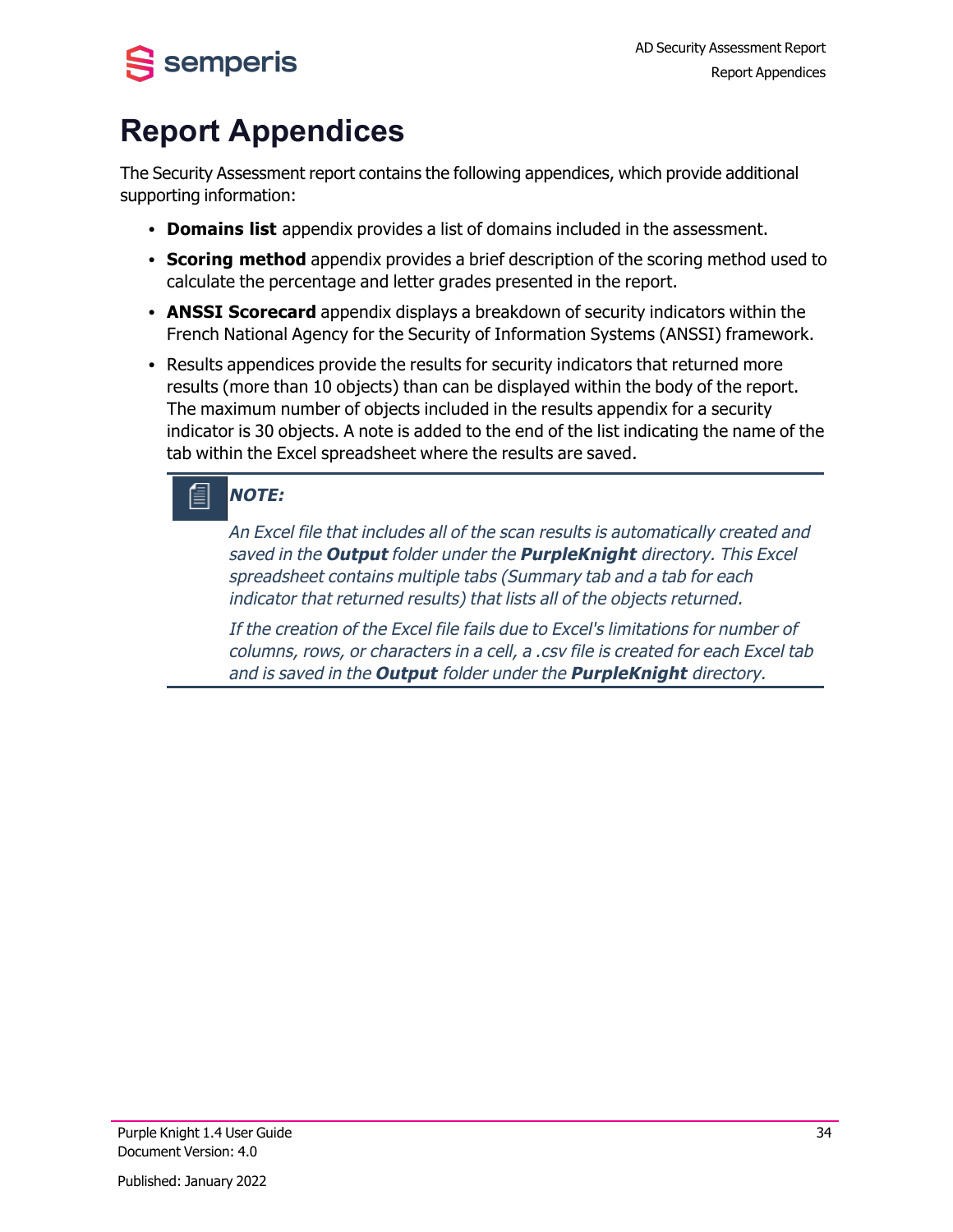



# <span id="page-40-0"></span>**Scoring method**

The scores included in this report reveal the security posture of the Active Directory environment that was assessed. Scores are represented by percentage and letter grade. It is recommended to aim for the highest score possible; a 100% (A) score indicates that there were no Indicators of Exposure (IOEs) found for the security indicators that were assessed. The following explanation is intended to help you understand the scoring methodology and factors used to calculate the scores presented in this report.

The Security Assessment report provides the following scores:

- **Security Indicator score**: Each individual security indicator evaluated is assigned a percentage and grade according to its internal logic and the results found. Each individual security indicator is assigned a weight (value between 1-10) according to the risk of the IOE found and the likelihood of compromise. This weighted value, together with a general factor of the industry risk, affects the score assigned to the relevant category.
- **Category score**: The security indicators included in the tool cover a range of categories that represent different aspects of Active Directory's security posture. The category score is based on the test results and weight of each individual security indicator that was evaluated within the relevant category.
- <sup>l</sup> **Overall security posture score**: The overall security posture score represents the weighted average of the category scores.

#### 倡 **NOTE:**

When calculating the scores, only security indicators and categories included in the assessment are included (for example, security indicators that passed and resulting in IOEs found). Security indicators that were not selected, canceled, or failed to run are not taken into account. For an accurate security posture assessment, it is recommended that you include all security indicators and all domains in the selected forest.

To calculate the scores presented in the Security Assessment report, the following scoring methods and factors are used.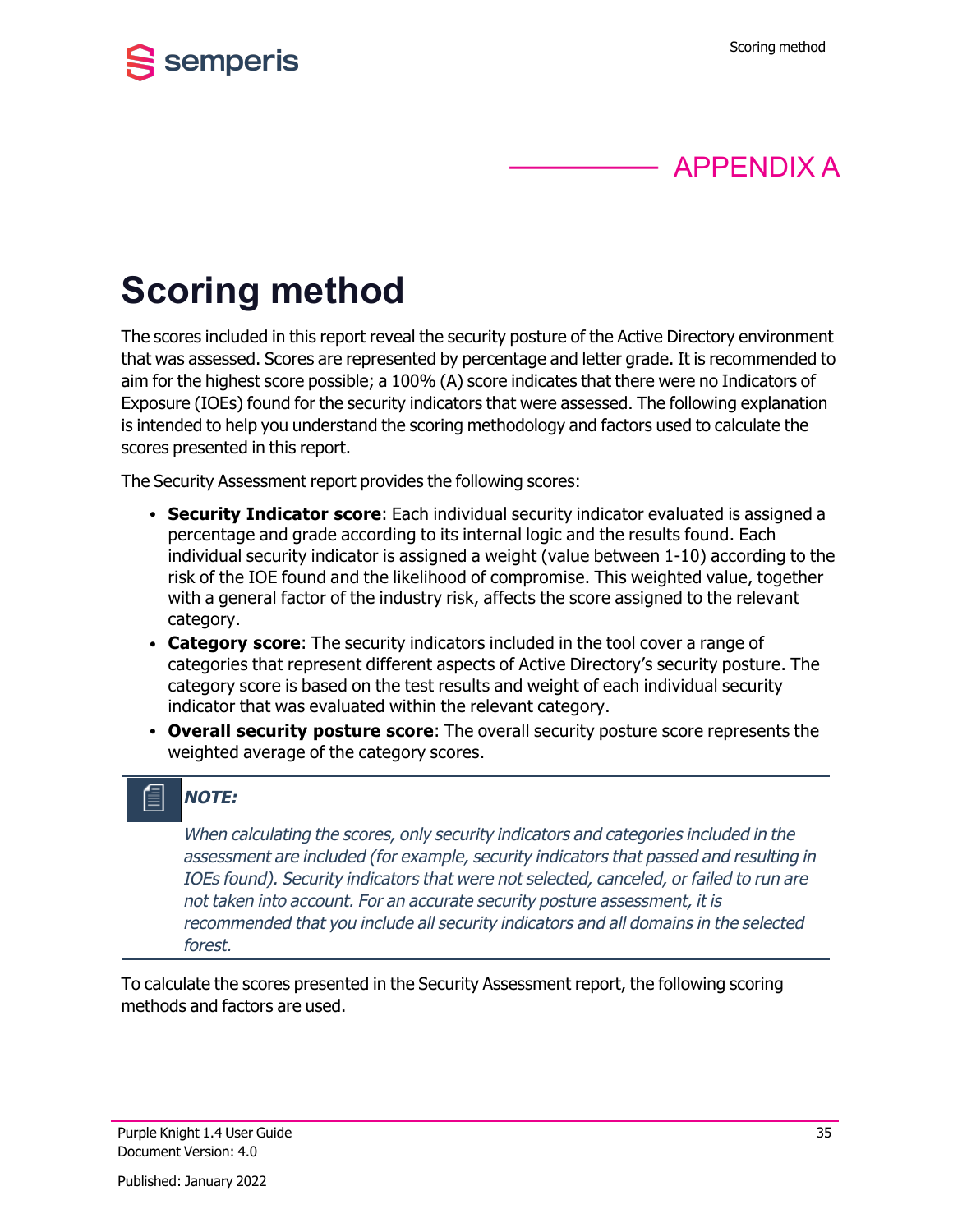

## <span id="page-41-0"></span>**Letter grade**

Each score is assigned a suitable letter grade as described in the following table.

Table 4: Scoring legend

| Letter<br>Grade | <b>Percentage</b> |
|-----------------|-------------------|
| A               | 90-100%           |
| B               | 80-89%            |
| C               | 70-79%            |
| D               | 60-69%            |
| F               | $0 - 59%$         |

## <span id="page-41-1"></span>**Risk factors**

To determine the risk level of a particular security indicator, the following factors are taken into consideration:

- Severity (Informational, Warning, Critical)
- Likelihood of compromise
- The DREAD Threat [Probability](#page-41-2) Matrix, which is included in the appendix of the Security Assessment report.

## <span id="page-41-2"></span>**DREAD Threat Probability Matrix**

Table 5: DREAD Threat Probability Matrix

| <b>DREAD</b>        |                                                       | High $(3)$                                                                                                      | Medium (2)                                                                                                          | Low(1)                                                                                                             |
|---------------------|-------------------------------------------------------|-----------------------------------------------------------------------------------------------------------------|---------------------------------------------------------------------------------------------------------------------|--------------------------------------------------------------------------------------------------------------------|
| Damage<br>potential | How bad<br>would the<br>attack be?                    | Significant damage.<br>The attacker can<br>subvert the security<br>system and gain full<br>trust authorization. | Moderate damage.<br>The attacker can<br>access/leak<br>sensitive<br>information.                                    | Minimal damage.<br>The attacker can only<br>access/leak trivial<br>information.                                    |
| Reproducibility     | How easy<br>would it be<br>to recreate<br>the attack? | The attack can be<br>consistently<br>reproduced and<br>does not require a<br>specific timing<br>window.         | The attack can be<br>reproduced, but<br>only within a<br>specific timing<br>window and in a<br>particular sequence. | The attack is very<br>difficult to reproduce,<br>even with knowledge of<br>the security<br>weakness/vulnerability. |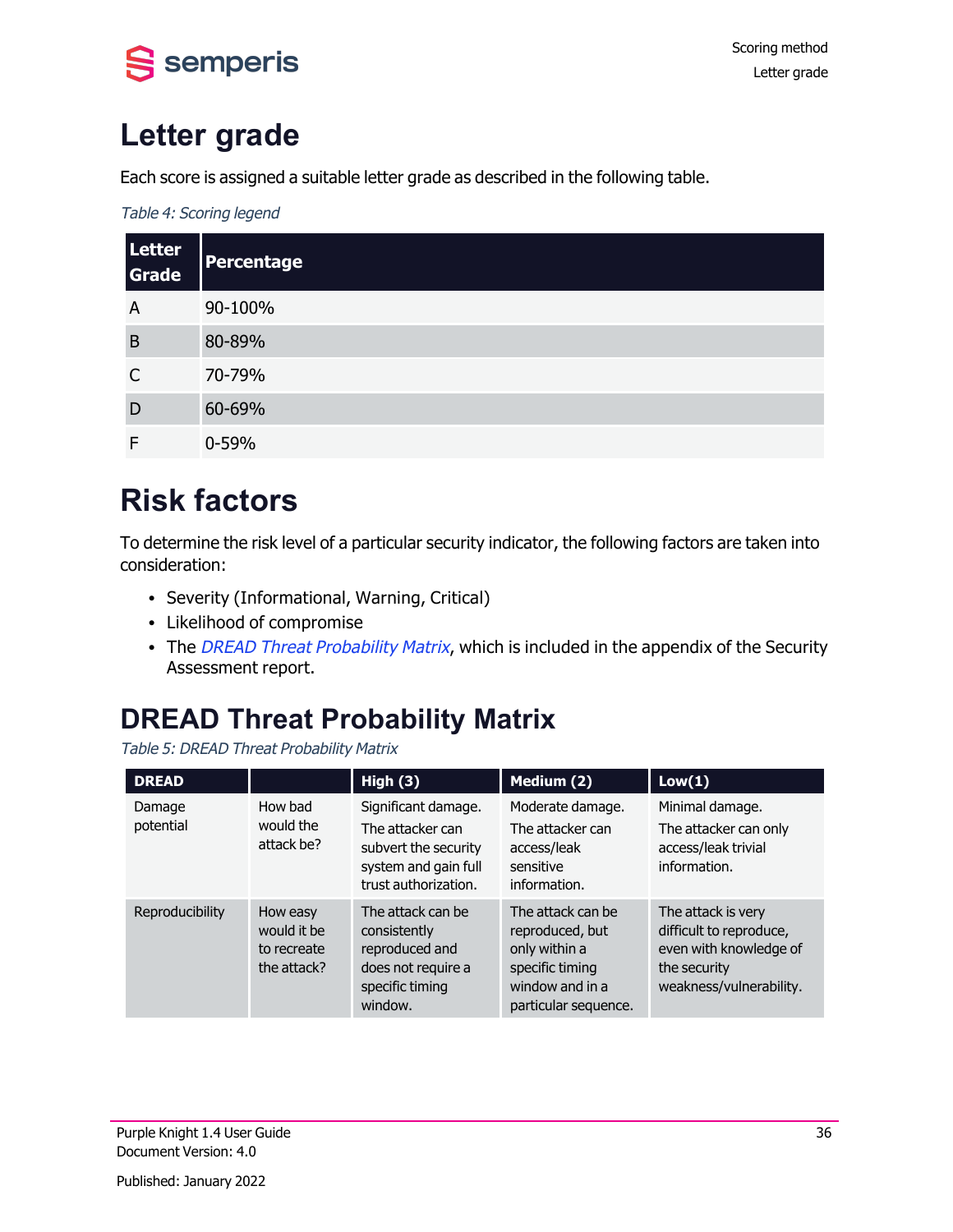

| <b>DREAD</b>    |                                                                                 | High (3)                                                                                                                                                                                       | Medium (2)                                                                                                                                                                                             | Low(1)                                                                                                                  |
|-----------------|---------------------------------------------------------------------------------|------------------------------------------------------------------------------------------------------------------------------------------------------------------------------------------------|--------------------------------------------------------------------------------------------------------------------------------------------------------------------------------------------------------|-------------------------------------------------------------------------------------------------------------------------|
| Exploitability  | How easy<br>would it be<br>to launch<br>the attack?                             | A novice<br>programmer could<br>perform the attack<br>with minimal effort.                                                                                                                     | Requires a skilled<br>programmer to<br>launch the attack<br>and be able to<br>repeat the steps.                                                                                                        | Requires an extremely<br>skilled programmer with<br>in-depth knowledge to<br>launch an attack.                          |
| Affected users  | How many<br>users would<br>he.<br>impacted?                                     | A large percentage<br>or all users are<br>impacted; default<br>configuration and<br>key customers are<br>impacted.                                                                             | A moderate<br>percentage of users<br>are impacted; non-<br>default<br>configuration is<br>impacted.                                                                                                    | A very small percentage<br>of users are impacted;<br>anonymous users are<br>affected.                                   |
| Discoverability | How each<br>would it be<br>for the<br>attacker to<br>discover this<br>exposure? | Easily discovered.<br>Published<br>information explains<br>the vulnerability and<br>attack technique.<br>The vulnerability is<br>found in commonly<br>used features and is<br>very noticeable. | Would require some<br>effort to discover<br>and successfully<br>exploit.<br>The vulnerability is<br>found in a seldomly-<br>used part of the<br>product and only a<br>few users should<br>discover it. | Hard to discover.<br>The issue is obscure,<br>and it is unlikely that<br>users would discover a<br>way to cause damage. |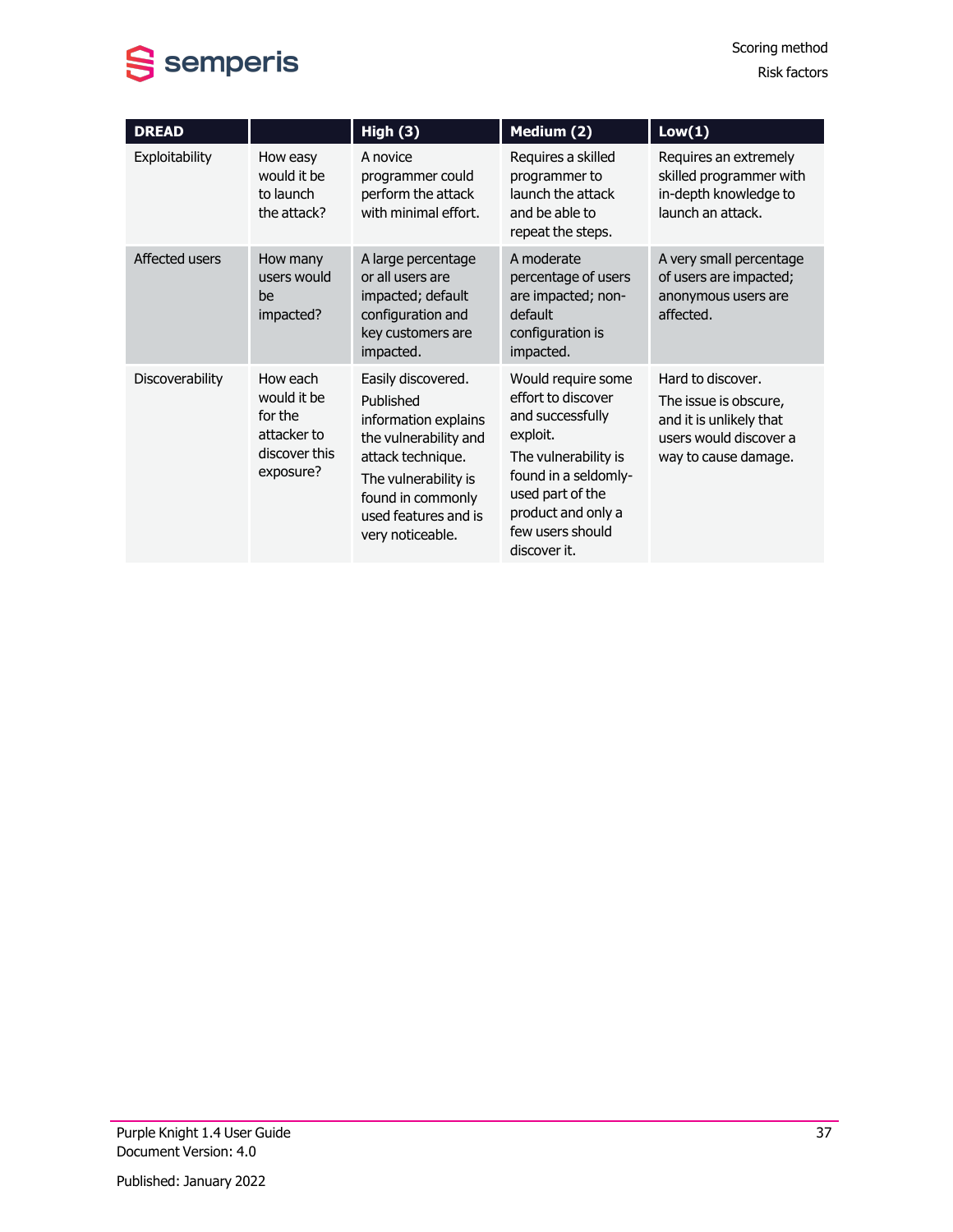



# <span id="page-43-0"></span>**How to Access the Debug Log Level**

By default, no debug level or verbose logs are written to the PurpleKnight log.

#### **To access the debug log level in Purple Knight:**

- 1. Set a registry key named **LogLevel** in: HKEY\_LOCAL\_MACHINE\SOFTWARE\Semperis.
- 2. Set the value to 5.



Figure 21: LogLevel registry key